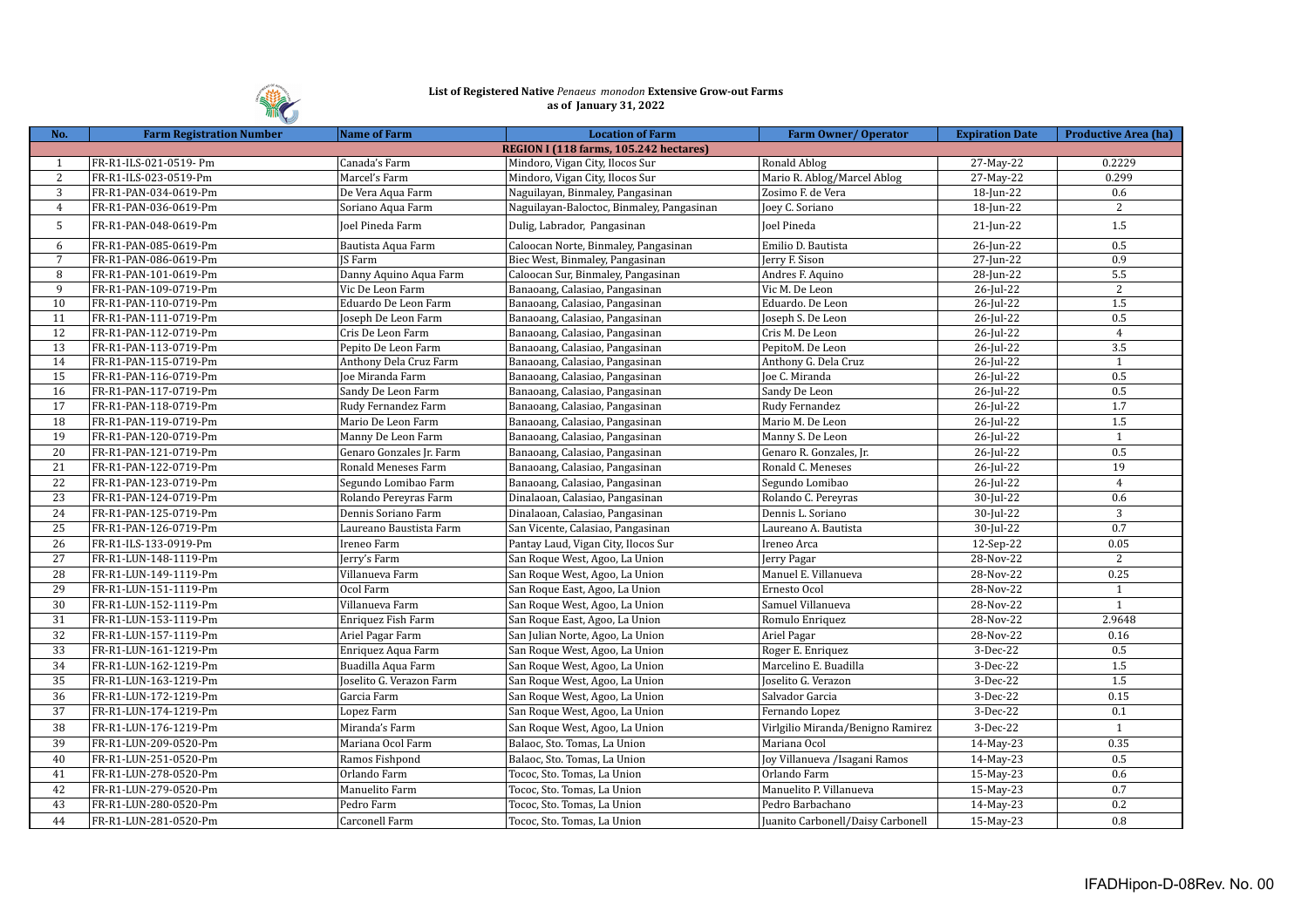| $\rm 45$ | FR-R1-LUN-282-0520-Pm | Dulce Farm                 | Tococ, Sto. Tomas, La Union    | Eduardo P. Dulce                 | 15-May-23 | 0.03             |
|----------|-----------------------|----------------------------|--------------------------------|----------------------------------|-----------|------------------|
| 46       | FR-R1-LUN-283-0520-Pm | Estacio Farm               | Tococ, Sto. Tomas, La Union    | Rodel Estacio                    | 15-May-23 | 0.1              |
| 47       | FR-R1-LUN-284-0520-Pm | Magdrigan Farm             | Tococ, Sto. Tomas, La Union    | Luciano U. Madrigan              | 15-May-23 | 0.5              |
| 48       | FR-R1-LUN-285-0520-Pm | Eisma Farm                 | Tococ, Sto. Tomas, La Union    | Joel Eisma                       | 15-May-23 | 0.8              |
| 49       | FR-R1-LUN-286-0520-Pm | Noel Fishpond              | Tococ, Sto. Tomas, La Union    | Noel Panergo                     | 15-May-23 | 0.05             |
| 50       | FR-R1-LUN-287-0520-Pm | Sajid Fishpond             | Tococ, Sto. Tomas, La Union    | Sajid Miranda Amando             | 15-May-23 | 0.04             |
| 51       | FR-R1-LUN-288-0520-Pm | Celso Aquafarm             | Tococ, Sto. Tomas, La Union    | Celso Panergo                    | 15-May-23 | 0.1              |
| 52       | FR-R1-LUN-289-0520-Pm | Reynaldo Fishfarm          | Tococ, Sto. Tomas, La Union    | Reynaldo Martines                | 15-May-23 |                  |
| 53       | FR-R1-LUN-290-0520-Pm | Boado Fishfarm             | Tococ, Sto. Tomas, La Union    | Daisy Boado                      | 15-May-23 | 0.05             |
| 54       | FR-R1-LUN-291-0520-Pm | Domingo Fishfarm           | Tococ, Sto. Tomas, La Union    | Domingo Ofiaza                   | 15-May-23 | 0.02             |
| 55       | FR-R1-LUN-292-0520-Pm | Michael Carbonell Fishfarm | Tococ, Sto. Tomas, La Union    | Michael Crbonnel                 | 15-May-23 | 0.5              |
| 56       | FR-R1-LUN-293-0520-Pm | Yolanda Japson Farm        | Tococ, Sto. Tomas, La Union    | Yolanda Japson                   | 15-May-23 | 0.1              |
| 57       | FR-R1-LUN-294-0520-Pm | Gregorio Gacusan Farm      | Tococ, Sto. Tomas, La Union    | Gregorio Gcusan                  | 15-May-23 | 0.4              |
| 58       | FR-R1-LUN-295-0520-Pm | Monica Estacio Farm        | Tococ, Sto. Tomas, La Union    | Monica Estacio                   | 15-May-23 | 2                |
| 59       | FR-R1-LUN-296-0520-Pm | Jose Panergo Farm          | Tococ, Sto. Tomas, La Union    | Jose Panergo                     | 15-May-23 | 0.1              |
| 60       | FR-R1-LUN-297-0520-Pm | Virginia Fernandez Farm    | Tococ, Sto. Tomas, La Union    | Virginia Fernandez               | 15-May-23 | 0.15             |
| 61       | FR-R1-LUN-298-0520-Pm | Angelito Farm              | Tococ, Sto. Tomas, La Union    | Angelito Tambo                   | 15-May-23 | 0.05             |
| 62       | FR-R1-LUN-299-0520-Pm | Federico Farm              | Tococ, Sto. Tomas, La Union    | Federico Panergo                 | 15-May-23 | 0.04             |
| 63       | FR-R1-LUN-300-0520-Pm | Jojit Farm                 | Tococ, Sto. Tomas, La Union    | Jojit Padrigan                   | 15-May-23 | 0.2              |
| 64       | FR-R1-LUN-302-0520-Pm | Barbachano Farm            | Tococ, Sto. Tomas, La Union    | Leonardo Barbachano              | 15-May-23 | 0.035            |
| 65       | FR-R1-LUN-303-0520-Pm | Llavore Farm               | Tococ, Sto. Tomas, La Union    | Reymond Llavore/Ronald Llavore   | 15-May-23 | 0.3              |
| 66       | FR-R1-LUN-305-0520-Pm | Panelco Farm               | Tococ, Sto. Tomas, La Union    | Alfredo Panelco                  | 15-May-23 | 0.5              |
| 67       | FR-R1-LUN-307-0520-Pm | Japson Farm                | Tococ, Sto. Tomas, La Union    | Tripon V. Japson/Glenda Salazar  | 15-May-23 | 0.018            |
| 68       | FR-R1-LUN-309-0520-Pm | Arturo Japson Farm         | Tococ, Sto. Tomas, La Union    | Arturo Japson                    | 15-May-23 | 0.024            |
| 69       | FR-R1-LUN-310-0520-Pm | Conrado Japson Farm        | Tococ, Sto. Tomas, La Union    | Conrado Japson                   | 15-May-23 | 0.018            |
| 70       | FR-R1-ILS-312-0520-Pm | Rolando Benemerito Farm    | Bao-as, Sta. Lucia, Ilocos Sur | Rolando Benemerito               | 22-May-23 | 0.4              |
| 71       | FR-R1-ILS-313-0520-Pm | Dennis Farm                | Bao-as, Sta. Lucia, Ilocos Sur | Dennis Ludovico                  | 22-May-23 | 0.06             |
| 72       | FR-R1-ILS-314-0520-Pm | Palacol Farm               | Bao-as, Sta. Lucia, Ilocos Sur | Narito Palacol                   | 22-May-23 | 0.35             |
| 73       | FR-R1-ILS-315-0520-Pm | Avila Farm                 | Bao-as, Sta. Lucia, Ilocos Sur | Edwardo Avila                    | 22-May-23 | 2                |
| 74       | FR-R1-ILS-316-0520-Pm | Rolando Farm               | Bao-as, Sta. Lucia, Ilocos Sur | Rolando Salgado Viloria          | 22-May-23 | 0.1              |
| 75       | FR-R1-ILS-317-0520-Pm | Bernie Castillo Farm       | Bao-as, Sta. Lucia, Ilocos Sur | Bernie Castillo                  | 22-May-23 | 0.8              |
|          |                       |                            |                                |                                  |           |                  |
| 76       | FR-R1-ILS-319-0520-Pm | Alvino Ramos Fishpond      | Bao-as, Sta. Lucia, Ilocos Sur | Dominador Bodanio/Alvino Ramos   | 22-May-23 | 0.2              |
| 77       | FR-R1-ILS-320-0520-Pm | Andrew Ordoña Farm         | Bao-as, Sta. Lucia, Ilocos Sur | Andrew Ordoña                    | 22-May-23 | 2                |
| 78       | FR-R1-ILS-321-0520-Pm | Jerry Mendez Farm          | Bao-as, Sta. Lucia, Ilocos Sur | Jerry Velasco Mendez             | 22-May-23 | 0.2              |
| 79       | FR-R1-ILS-322-0520-Pm | Isagani Hailar Farm        | Bao-as, Sta. Lucia, Ilocos Sur | Isagani Hailar                   | 22-May-23 | 0.6              |
| 80       | FR-RI-ILS-323-0520-Pm | Aurelio Jimeno Farm        | Bao-as, Sta. Lucia, Ilocos Sur | Aurelio R. Jimeno Jr.            | 22-May-23 | 0.03             |
| 81       | FR-RI-ILS-324-0520-Pm | Dominador Hailar Farm      | Bao-as, Sta. Lucia, Ilocos Sur | Dominador Hailar, Ronald Bodanio | 22-May-23 | $0.5\,$          |
| 82       | FR-RI-ILS-326-0520-Pm | Pedro's Farm               | Bao-as, Sta. Lucia, Ilocos Sur | Pedro Salgado                    | 22-May-23 | 0.7              |
| 83       | FR-RI-ILS-327-0520-Pm | Rolando Farm               | Bao-as, Sta. Lucia, Ilocos Sur | Rolando Salgado Viloria          | 22-May-23 | $\mathbf{1}$     |
| 84       | FR-RI-ILS-328-0520-Pm | Bernie Castillo Farm       | Bao-as, Sta. Lucia, Ilocos Sur | Bernie Castillo                  | 22-May-23 | 0.8              |
| 85       | FR-RI-ILS-330-0520-Pm | Alvino Ramos Fishpond      | Bao-as, Sta. Lucia, Ilocos Sur | Alvino Ramos, Dominador Badanio  | 22-May-23 | 0.2              |
| 86       | FR-RI-ILS-331-0520Pm  | Andrew Ordoña Farm         | Bao-as, Sta. Lucia, Ilocos Sur | Andrew Ordoña                    | 22-May-23 | $\overline{c}$   |
| 87       | FR-RI-ILS-332-0520-Pm | Jerry Mendez Farm          | Bao-as, Sta. Lucia, Ilocos Sur | Jerry Velasco Mendez             | 22-May-23 | $\overline{2.1}$ |
| 88       | FR-RI-ILS-333-0520-Pm | Isagani Hailar Farm        | Bao-as, Sta. Lucia, Ilocos Sur | Isagani H. Hailar                | 22-May-23 | 0.6              |
| 89       | FR-RI-ILS-334-0520-Pm | Aurelio Jimeno Farm        | Bao-as, Sta. Lucia, Ilocos Sur | Aurelio R. Jimeno Jr.            | 22-May-23 | 0.03             |
| 90       | FR-RI-ILS-335-0520-Pm | Dominador Hailar Farm      | Bao-as, Sta. Lucia, Ilocos Sur | Dominador Hailar, Ronald Bodanio | 22-May-23 | 0.5              |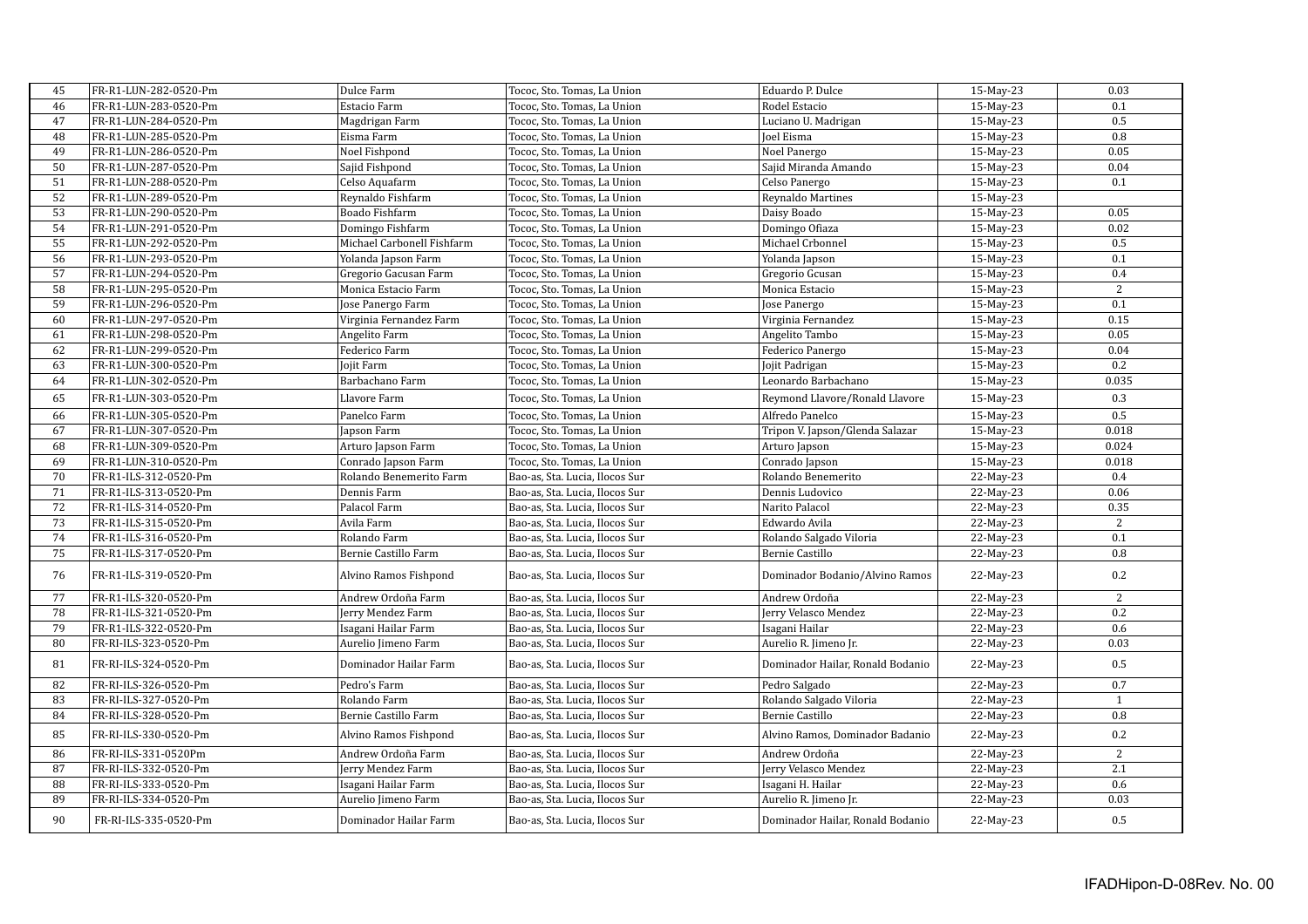| 91  | FR-RI-ILS-337-0520-Pm              | Pedro's Farm                | Bao-as, Sta. Lucia, Ilocos Sur           | Pedro Salgado               | 22-May-23 | 0.7              |
|-----|------------------------------------|-----------------------------|------------------------------------------|-----------------------------|-----------|------------------|
| 92  | FR-RI-ILS-339-0520-Pm              | Danilo Hailar Farm          | Bao-as, Sta. Lucia, Ilocos Sur           | Danilo Angala Hailar        | 22-May-23 | 0.2              |
| 93  | FR-RI-ILS-340-0520-Pm              | Alex Orio Farm              | Bao-as, Sta. Lucia, Ilocos Sur           | Alex Haboc Orio             | 22-May-23 | 0.07             |
| 94  | FR-RI-ILS-342-0520-Pm              | Edwin Hailer Farm           | Bao-as, Sta. Lucia, Ilocos Sur           | Edwin Hailar, Rosana Lapira | 22-May-23 | $\mathbf{1}$     |
| 95  | FR-RI-ILS-343-0520-Pm              | Clemente Farm               | Nangalisan, Sta. Lucia, Ilocos Sur       | Prudencio P. Clemente Jr.   | 22-May-23 | 0.15             |
| 96  | FR-RI-ILS-344-0520-Pm              | Arsenio Pimentel Farm       | Nangalisan, Sta. Lucia, Ilocos Sur       | Arsenio H. Pimentel         | 22-May-23 | 0.2              |
| 97  | FR-RI-ILS-345-0520-Pm              | Carlo and Edward Avila Farm | Nangalisan, Sta. Lucia, Ilocos Sur       | Carlo Avila, Edward Avila   | 22-May-23 | 0.36             |
| 98  | FR-RI-ILS-346-0520-Pm              | Joseph Benitez Farm         | Paratong, Sta. Lucia, Ilocos Sur         | Joseph Benitez              | 22-May-23 | 0.1              |
| 99  | FR-RI-ILS-347-0520-Pm              | Valdez Farm                 | Paratong, Sta. Lucia, Ilocos Sur         | Rolito Sinday               | 22-May-23 | 2                |
| 100 | FR-RI-ILS-348-0520-Pm              | Benjamin Ragudo Farm        | Paratong, Sta. Lucia, Ilocos Sur         | Benjamin Soliven Ragudo     | 22-May-23 | 0.7              |
| 101 | FR-RI-ILS-349-0520-Pm              | Analinda Bruzo Farm         | paratong, Sta. Lucia, Ilocos Sur         | Analinda Bruzo              | 22-May-23 | $\overline{0.1}$ |
| 102 | FR-RI-ILS-350-0520-Pm              | Nicanor Benitez Farm        | Paratong, Sta. Lucia, Ilocos Sur         | Nicanor Benitez             | 22-May-23 | 0.2              |
| 103 | FR-RI-ILS-351-0520-Pm              | Liberato Farm               | Paratong, Sta. Lucia, Ilocos Sur         | Liberato Peves              | 22-May-23 | 0.02             |
| 104 | FR-RI-ILS-352-0520-Pm              | Felicidad Farm              | Paratong, Sta. Lucia, Ilocos Sur         | Felicidad Kabata            | 22-May-23 | 0.2              |
| 105 | FR-RI-ILS-353-0520-Pm              | Pedro Farm                  | Paratong, Sta. Lucia, Ilocos Sur         | Arnulfo Halober             | 22-May-23 | 1.8              |
| 106 | FR-RI-ILS-354-0520-Pm              | Salgado Farm                | Paratong, Sta. Lucia, Ilocos Sur         | Jayson Dela Rosa Salgado    | 29-May-22 | 0.18             |
| 107 | FR-RI-ILS-355-0520-Pm              | Haboc Farm                  | Paratong, Sta. Lucia, Ilocos Sur         | Pedro Haboc Jr.             | 29-May-22 | 0.5              |
| 108 | FR-RI-ILS-356-0520-Pm              | Manzano Farm                | Paratong, Sta. Lucia, Ilocos Sur         | Jose C. Manzano             | 29-May-22 | $\mathbf{1}$     |
| 109 | FR-RI-ILS-357-0520-Pm              | Buenaventura Farm           | Paratong, Sta. Lucia, Ilocos Sur         | Antonio Buenaventura        | 29-May-22 | 0.035            |
| 110 | FR-RI-ILS-358-0520-Pm              | Estrañas Farm               | Paratong, Sta. Lucia, Ilocos Sur         | Gil Estrañas                | 29-May-22 | 0.5              |
| 111 | FR-RI-ILS-359-0520-Pm              | Dumag Farm                  | Paratong, Sta. Lucia, Ilocos Sur         | Angelina Dumag              | 29-May-22 | 0.02             |
| 112 | FR-RI-ILS-360-0520-Pm              | Vilog Farm                  | Paratong, Sta. Lucia, Ilocos Sur         | Orlando Vilog               | 29-May-22 | 0.2              |
| 113 | FR-RI-ILS-361-0520-Pm              | Tatunay Farm                | Paratong, Sta. Lucia, Ilocos Sur         | Saturnina Tatunay           | 29-May-22 | 0.08             |
| 114 | FR-RI-ILS-362-0520-Pm              | Jonard's Farm               | Tamurong, Sta. Catalina, Ilocos Sur      | Jonards R. Realin           | 29-May-22 | 0.5              |
| 115 | FR-RI-ILS-368-0520-Pm              | Loreto Aquafarm             | Tamurong, Sta. Catalina, Ilocos Sur      | Loreto Rapisura             | 29-May-22 | 0.05             |
| 116 | FR-RI-ILS-375-0520-Pm              | Randy Realin Aquafarm       | Tamurong, Sta. Catalina, Ilocos Sur      | Randy Realin                | 29-May-22 | 0.2              |
| 117 | FR-RI-ILS-380-0520-Pm              | Francisco Ranchez Farm      | Subec, Sta. Catalina, Ilocos Sur         | Francisco Ranchez           | 29-May-22 | 0.005            |
| 118 | FR-RI-LUN-432-0720-Pm              | Peran Farm                  | Cabaruan, Sto, Tomas La Union            | Victoriano Peranur          | 24-Jul-23 | 0.53             |
|     |                                    |                             | <b>REGION II (0)</b>                     |                             |           |                  |
|     |                                    |                             | REGION III (212 farms, 1,608.2 hectares) |                             |           |                  |
| 119 | FR-R3-BUL-001-062017RNW-051221-nPm |                             | Anilao, Malolos, Bulacan                 | Jose Navarette              | 12-May-24 | 2.4              |
| 120 | FR-R3-BUL-002-062017RNW-051221-nPm |                             | Babatnin, Malolos, Bulacan               | Renato Moerlos              | 12-May-24 | 2.7              |
| 121 | FR-R3-BUL-003-062017RNW-051221-nPm |                             | Calero, Malolos, Bulacan                 | Primo Aldaba                | 12-May-24 | $\overline{7}$   |
| 122 | FR-R3-BUL-004-062017RNW-051221-nPm |                             | Calero, Malolos, Bulacan                 | Victorino Aldaba            | 12-May-24 | 5                |
| 123 | FR-R3-BUL-005-062017RNW-051221-nPm |                             | Calero, Malolos, Bulacan                 | Ernesto Capule              | 12-May-24 | 3.5              |
| 124 | FR-R3-BUL-006-062017RNW-051221-nPm |                             | Calero, Malolos, Bulacan                 | Fe Crisostomeo,             | 12-May-24 | 14               |
| 125 | FR-R3-BUL-007-062017RNW-051221-nPm |                             | Calero, Malolos, Bulacan                 | Carmencita Rustia           | 12-May-24 | 0.9              |
| 126 | FR-R3-BUL-008-062017RNW-051221-nPm |                             | Canate, Malolos, Bulacan                 | Gregorio Salonga            | 12-May-24 | $\bf 4$          |
| 127 | FR-R3-BUL-009-062017RNW051221-nPm  |                             | Canate, Malolos, Bulacan                 | Paulino Padawan,            | 12-May-24 | 6                |
| 128 | FR-R3-BUL-010-062017RNW051221-nPm  |                             | Mambog, Malolos, Bulacan                 | Dominador/Josefa Dionisio   | 12-May-24 | 13               |
| 129 | FR-R3-BUL-011-062017RNW051221-nPm  |                             | Mambog, Malolos, Bulacan                 | Laderas, Delia              | 12-May-24 | $\overline{20}$  |
| 130 | FR-R3-BUL-012-062117RNW051221-nPm  |                             | Mambog, Malolos, Bulacan                 | Arturo Reyes                | 12-May-24 | 11.75            |
| 131 | FR-R3-BUL-013-062117RNW051221-nPm  |                             | Matimbo, Malolos, Bulacan                | Rey Santos                  | 12-May-24 | 9                |
| 132 | FR-R3-BUL-014-062117RNW051221-nPm  |                             | Matimbo, Malolos, Bulacan                | Rey Santos                  | 12-May-24 | $7\overline{ }$  |
|     |                                    |                             |                                          |                             |           |                  |
| 133 | FR-R3-BUL-015-062117RNW051221-nPm  |                             | Matimbo, Malolos, Bulacan                | Tapang, Meling/Santos, Rey  | 12-May-24 | 21               |
| 134 | FR-R3-BUL-016-062117-RNW051221-nPm |                             | Matimbo, Malolos, Bulacan                | Teodoro Pascual             | 12-May-24 | $\overline{13}$  |
| 135 | FR-R3-BUL-017-062117-RNW051221-nPm |                             | Matimbo, Malolos, Bulacan                | Florence Liwanag            | 12-May-24 | $\overline{3}$   |
| 136 | FR-R3-BUL-018-062117-RNW051221-nPm |                             | Matimbo, Malolos, Bulacan                | Silvino Roxas, Jr.          | 12-May-24 | 11               |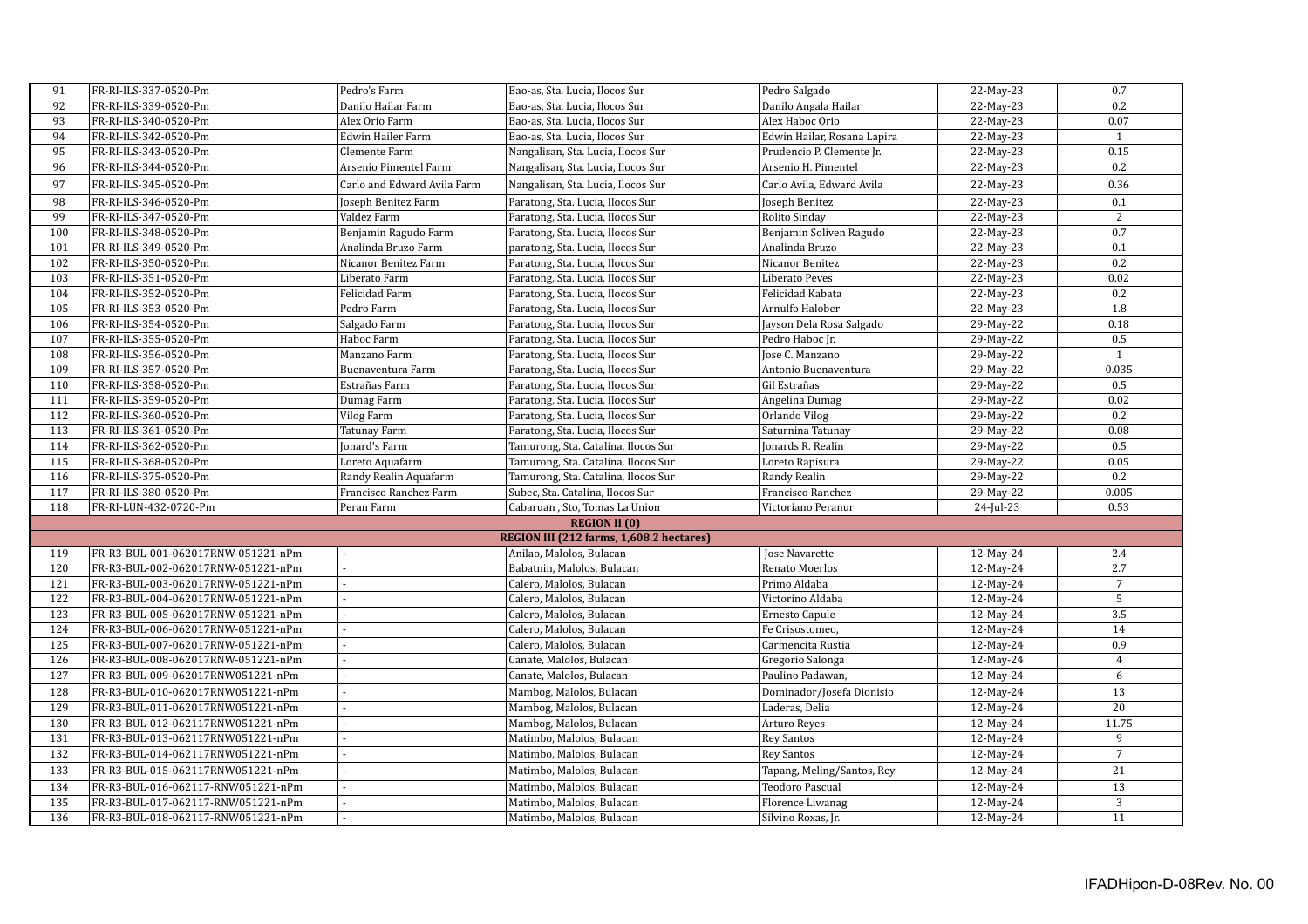| 137 | FR-R3-BUL-019-062117-RNW051221-nPm    |                | Matimbo, Malolos, Bulacan                  | Manoling Tapang            | 12-May-24    | 22               |
|-----|---------------------------------------|----------------|--------------------------------------------|----------------------------|--------------|------------------|
| 138 | FR-R3-BUL-020-062117-RNW051221-nPm    |                | Matimbo, Malolos, Bulacan                  | Sumang, Jerome             | 12-May-24    | 24               |
| 139 | FR-R3-BUL-021-062017-RNW051221-nPm    |                | Panasahan, Malolos, Bulacan                | Pagtalunan, Emiliano       | 12-May-24    | 1.5              |
| 140 | FR-R3-BUL-022-062217-RNW051221-nPm    |                | Meyto, Calumpit, Bulacan                   | Anacleto Ungson            | 12-May-24    | $\overline{2}$   |
| 141 | FR-R3-BUL-023-062217-RNW051221-nPm    |                | Meyto, Calumpit, Bulacan                   | <b>Carlos Gonzales</b>     | 12-May-24    | 1.6              |
| 142 | FR-R3-BUL-024-062217-RNW051221-nPm    |                | Meyto, Calumpit, Bulacan                   | Mario Adov                 | 12-May-24    | 2.8              |
| 143 | FR-R3-BUL-025-062217-RNW051221-nPm    |                | Meyto, Calumpit, Bulacan                   | Gregorio Pangilinan        | 12-May-24    | $\mathbf{1}$     |
| 144 | FR-R3-BUL-026-062217-RNW051221-nPm    |                | Meyto, Calumpit, Bulacan                   | Sonny Pangilinan           | 12-May-24    | 0.5              |
| 145 | FR-R3-BUL-027-062217-RNW051221-nPm    |                | Meyto, Calumpit, Bulacan                   | Jeffry Faustino            | 12-May-24    | $\mathbf{1}$     |
| 146 | FR-R3-BUL-028-062217-RNW051221-nPm    |                | Meyto, Calumpit, Bulacan                   | Nolito Santos              | 12-May-24    | $\overline{2}$   |
| 147 | FR-R3-BUL-029-062217-RNW051221-nPm    |                | Meyto, Calumpit, Bulacan                   | Mark Mayer Osbuar          | 12-May-24    | 1.7              |
| 148 | FR-R3-BUL-030-062217-RNW051221-nPm    |                | Panducot, Calumpit, Bulacan                | Oscar Jordan Flores        | $12$ -May-24 | 5                |
| 149 | FR-R3-BUL-031-062317-RNW051221-nPm    |                | Panducot, Calumpit, Bulacan                | Godofredo Melo Santos      | 12-May-24    | $\overline{2}$   |
| 150 | FR-R3-BUL-032-062317-RNW051221-nPm    |                | Panducot, Calumpit, Bulacan                | Antonio Ablaza             | 12-May-24    | $\overline{3.4}$ |
| 151 | FR-R3-BUL-033-062317-RNW051221-nPm    |                | Panducot, Calumpit, Bulacan                | <b>Fidel Torres</b>        | 12-May-24    | $\sqrt{3}$       |
| 152 | FR-R3-BUL-034-062317-RNW051221-nPm    |                | Panducot, Calumpit, Bulacan                | Ariel Sy Tanco             | 12-May-24    | $\sqrt{5}$       |
| 153 | FR-R3-BUL-035-062317-RNW051221-nPm    |                | Panducot, Calumpit, Bulacan                | Leopoldo Pablo             | 12-May-24    | $\mathbf{1}$     |
| 154 | FR-R3-BUL-036-062317-RNW051221-nPm    |                | Panducot, Calumpit, Bulacan                | Eufrocinio Laderas         | 12-May-24    | $\overline{4}$   |
| 155 | FR-R3-BUL-037-062317-RNW051221-nPm    |                | Panducot, Calumpit, Bulacan                | Wilfredo Legaspi           | 12-May-24    | 5                |
| 156 | FR-R3-BUL-038-062317-RNW051221-nPm    |                | Panducot, Calumpit, Bulacan                | Florentino Estrella        | 12-May-24    | $\overline{4}$   |
| 157 | FR-R3-BUL-039-062317-RNW051221-nPm    |                | Panducot, Calumpit, Bulacan                | Herman Pangilinan          | 12-May-24    | $\mathbf{1}$     |
| 158 | FR-R3-BUL-040-062317-RNW051221-nPm    | ä,             | Panducot, Calumpit, Bulacan                | Antonio Victoria           | 12-May-24    | $\overline{2.5}$ |
| 159 | FR-R3-BUL-041-062717-RNW051221-nPm    |                | Bambang, Bocaue, Bulacan                   | Consolacion De Guzman      | 12-May-24    | 26               |
| 160 | FR-R3-BUL-042-062717-RNW051221-nPm    |                | Bambang, Bocaue, Bulacan                   | <b>Timoteo Delos Reyes</b> | 12-May-24    | $\sqrt{2}$       |
| 161 | FR-R3-BUL-043-062717-RNW051221-nPm    |                | Bambang, Bocaue, Bulacan                   | Pacito Hipolito            | 12-May-24    | 5                |
| 162 | FR-R3-BUL-044-062717-RNW051221-nPm    | L.             | Bambang, Bocaue, Bulacan                   | Angel San Luis             | 12-May-24    | 10               |
| 163 | FR-R3-BUL-045-062717-RNW051221-nPm    |                | Bambang, Bocaue, Bulacan                   | Paul Hipolito              | 12-May-24    | 5                |
| 164 | FR-R3-BUL-046-062717-RNW051221-nPm    |                | Bambang/Sulucan, Bocaue, Bulacan           | Jose Valeriano             | 12-May-24    | 10               |
| 165 | FR-R3-BUL-047-062817-RNW051221-nPm    |                | Bambang/Sulucan, Bocaue, Bulacan           | Gerry San Pedro            | 12-May-24    | 54               |
| 166 | FR-R3-BUL-048-062817-RNW051221-nPm    |                | Bambang/Sulucan, Bocaue, Bulacan           | Romeo Dela Cruz            | 12-May-24    | 120              |
|     |                                       |                |                                            |                            |              |                  |
| 167 | FR-R3-BUL-049-062817-RNW051221-nPm    |                | Bagumbayan/Sulucan/Bambang, Bocaue Bulacan | Eddie Mariano              | 12-May-24    | 60               |
| 168 | FR-R3-BUL-050-062817-RNW051221-nPm    |                | Bagumbayan/Bambang. Bocaue, Bulacan        | Renato Mendoza,            | 12-May-24    | $\overline{20}$  |
| 169 | FR-R3-BUL-051-06287-RNW051221-nPm     |                | Bambang, Bocaue, Bulacan                   | Amado Pascual              | 12-May-24    | $\overline{30}$  |
| 170 | FR-R3-BUL-052-062817-RNW051221-nPm    |                | Bunlo, Bocaue, Bulacan                     | Lorenzo Dela Cruz          | 12-May-24    | $\mathbf{1}$     |
| 171 | FR-R3-BUL-053-063017-RNW051221-nPm    |                | Hagonoy, Bulacan                           | Cornelio Manansala         | 12-May-24    | 55               |
| 172 |                                       | $\overline{a}$ |                                            |                            |              | ÷,               |
|     | FR-R3-PAM-054-063017-RNW051221-nPm    |                | Masantol, Pampanga                         | Orlando Aliwalas           | 12-May-24    |                  |
| 173 | FR-R3-BUL-055-070317-RNW-05-12-21-nPm |                | Bambang, Bocaue, Bulacan                   | Rommel Sabellano           | 12-May-24    |                  |
| 174 | FR-R3-BUL-056-070417-RNW051221-nPm    |                | San Pablo, Hagonov                         | Alfredo Atienza            | 12-May-24    |                  |
| 175 | FR-R3-BUL-057-071217-RNW051221-nPm    |                | Sto Rosario, Paombong, Bulacan             | Pedro Mendiola             | 12-May-24    | $\mathbf{2}$     |
| 176 | FR-R3-BUL-058-071217-RNW051221-nPm    |                | Sto Rosario, Paombong, Bulacan             | Pio Santos                 | 12-May-24    | $\,1\,$          |
| 177 | FR-R3-BUL-059-071217-RNW051221-nPm    |                | Sto Rosario, Paombong, Bulacan             | Severo Dionisio            | 12-May-24    | $\,1\,$          |
| 178 | FR-R3-BUL-060-071217-RNW051221-nPm    |                | Sto Rosario, Paombong, Bulacan             | Crispulo Dionisio          | 12-May-24    | $\,1\,$          |
| 179 | FR-R3-BUL-061-072517-RNW051221-nPm    |                | Sto Rosario, Paombong, Bulacan             | Emeterio Eugenio           | 12-May-24    | $\sqrt{2}$       |
| 180 | FR-R3-BUL-062-072517-RNW051221-nPm    |                | Sto Rosario, Paombong, Bulacan             | Vicente Quitlong           | 12-May-24    | $\sqrt{2}$       |
| 181 | FR-R3-BUL-063-072517-RNW051221-nPm    |                | Sto Rosario, Paombong, Bulacan             | Cenon Pangan               | 12-May-24    | 1.5              |
| 182 | FR-R3-BUL-064-072517-RNW051221-nPm    |                | Sto Rosario, Paombong, Bulacan             | Arcadio Adriano            | 12-May-24    | $\mathbf{1}$     |
| 183 | FR-R3-BUL-065-072717-RNW051221-nPm    |                | Sto Rosario, Paombong, Bulacan             | Laureano Jumaquio          | 12-May-24    | 1                |
|     |                                       |                |                                            |                            |              |                  |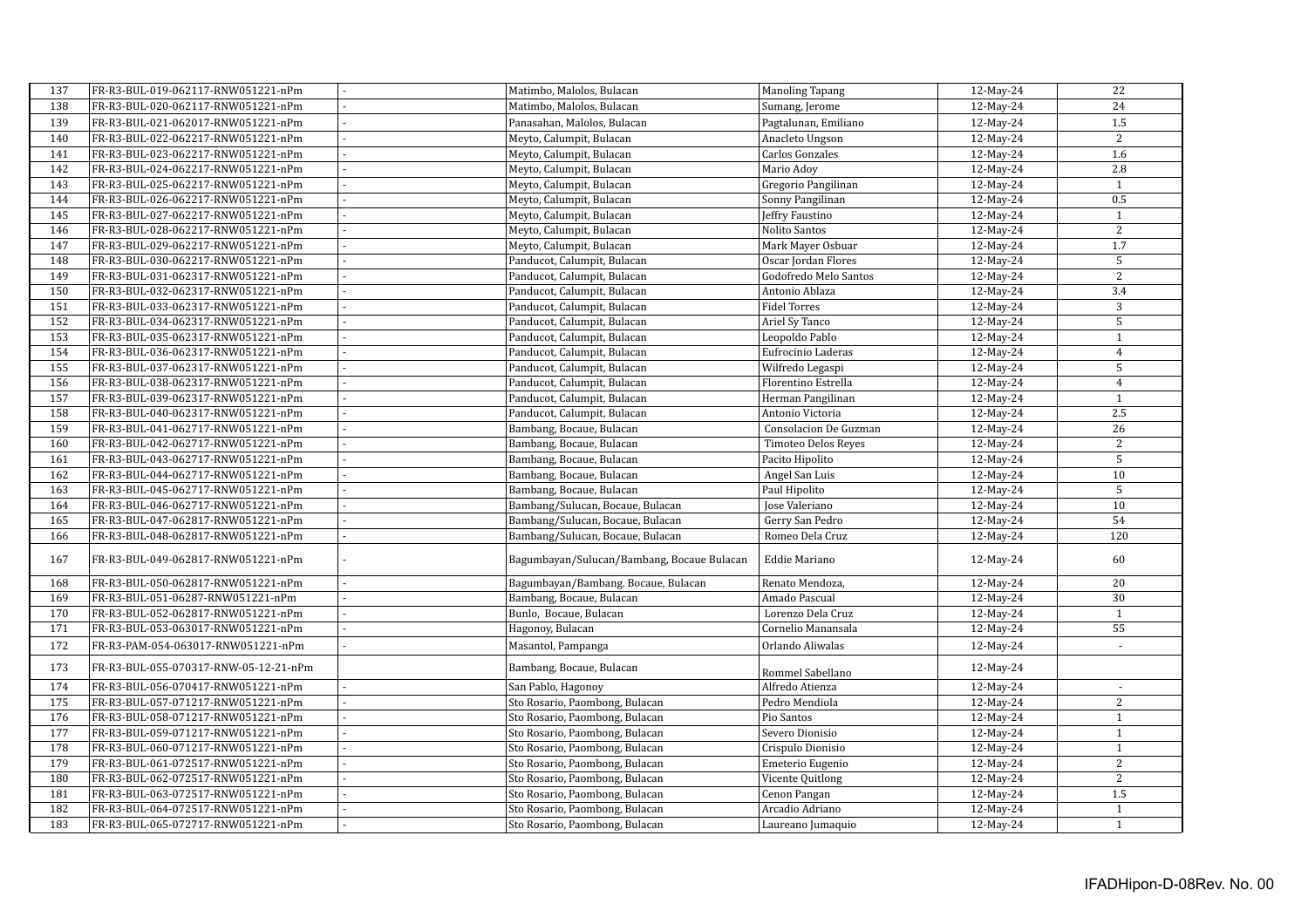| 184 | FR-R3-BUL-066-072717-RNW051221-nPm |    | Sto Rosario, Paombong, Bulacan  | Herminigildo Garcia | 12-May-24 | 2                |
|-----|------------------------------------|----|---------------------------------|---------------------|-----------|------------------|
| 185 | FR-R3-BUL-067-072717-RNW051221-nPm |    | Sto Rosario, Paombong, Bulacan  | Leonardo Maclang    | 12-May-24 | 0.25             |
| 186 | FR-R3-BUL-068-072717-RNW051221-nPm |    | Sto Rosario, Paombong, Bulacan  | Paulino Caparas     | 12-May-24 | 2                |
| 187 | FR-R3-BUL-069-072717-RNW051221-nPm |    | Sto Rosario, Paombong, Bulacan  | Pedro Santos Jr.    | 12-May-24 | 2                |
| 188 | FR-R3-BUL-070-072717-RNW051221-nPm |    | Sto Rosario, Paombong, Bulacan  | Romeo Robles        | 12-May-24 | $\mathbf{1}$     |
| 189 | FR-R3-BUL-071-072717-RNW051221-nPm |    | Sto Rosario, Paombong, Bulacan  | Eddie Adriano       | 12-May-24 | 1.5              |
| 190 | FR-R3-PAM-073-030619-nPm           | ä, | Sta. Tereza 2nd Lubao, Pampanga | Ruben Jimenez       | 6-Mar-22  | 3                |
| 191 | FR-R3-PAM-074-030619-nPm           |    | Sta. Tereza 2nd Lubao, Pampanga | Monico de Leon      | 6-Mar-22  | 2                |
| 192 | FR-R3-PAM-075-030619-nPm           | ÷  | Sta. Tereza 2nd Lubao, Pampanga | Ameng Pangan        | 6-Mar-22  | 3                |
| 193 | FR-R3-PAM-076-030619-nPm           |    | Sta. Tereza 2nd Lubao, Pampanga | Jake Malit          | 6-Mar-22  | 3                |
| 194 | FR-R3-PAM-077-030619-nPm           |    | Sta. Tereza 2nd Lubao, Pampanga | Noel Lejarde        | 6-Mar-22  | 2                |
| 195 | FR-R3-PAM-078-030619-nPm           |    | Sta. Tereza 2nd Lubao, Pampanga | Teng-teng Danan     | 6-Mar-22  | 2                |
| 196 | FR-R3-PAM-079-030619-nPm           |    | Sta. Tereza 2nd Lubao, Pampanga | <b>Bong Cruz</b>    | 6-Mar-22  | 2                |
| 197 | FR-R3-PAM-080-030619-nPm           |    | Sta. Tereza 2nd Lubao, Pampanga | Connie Cruz         | 6-Mar-22  | 2                |
| 198 | FR-R3-PAM-081-030719-nPm           |    | Sta. Tereza 2nd Lubao, Pampanga | Purita Cabiling     | 7-Mar-22  | 1.8              |
| 199 | FR-R3-PAM-082-030719-nPm           |    | Sta. Tereza 2nd Lubao, Pampanga | Leonardo Simbol     | 7-Mar-22  | 2                |
| 200 | FR-R3-PAM-083-030719-nPm           |    | Sta. Tereza 2nd Lubao, Pampanga | Efren Lacap         | 7-Mar-22  | 1.8              |
| 201 | FR-R3-PAM-084-030719-nPm           |    | Sta. Tereza 2nd Lubao, Pampanga | Lucila M. Bautista  | 7-Mar-22  | $\mathbf{1}$     |
| 202 | FR-R3-PAM-085-030719-nPm           |    | Sta. Tereza 2nd Lubao, Pampanga | Solomon Fernandez   | 7-Mar-22  | $\mathbf{1}$     |
| 203 | FR-R3-PAM-086-030719-nPm           |    | Sta. Tereza 2nd Lubao, Pampanga | Francisco Salonga   | 7-Mar-22  | $\,1\,$          |
| 204 | FR-R3-PAM-087-030719-nPm           |    | Sta. Tereza 2nd Lubao, Pampanga | Efren Castro        | 7-Mar-22  | $1\,$            |
| 205 | FR-R3-PAM-088-030719-nPm           |    | Sta. Tereza 2nd Lubao, Pampanga | Dennis Mendoza      | 7-Mar-22  | $\mathbf{1}$     |
| 206 | FR-R3-PAM-089-030719-nPm           |    | Sta. Tereza 2nd Lubao, Pampanga | Margeline Reyes     | 7-Mar-22  | $\mathbf{1}$     |
| 207 | FR-R3-PAM-090-030819-nPm           |    | Sta. Tereza 2nd Lubao, Pampanga | Arga Dabu           | 8-Mar-22  | $1\,$            |
| 208 | FR-R3-PAM-091-030819-nPm           |    | Sta. Tereza 2nd Lubao, Pampanga | Jimmy Manuyag       | 8-Mar-22  | 2                |
| 209 | FR-R3-PAM-092-030819-nPm           |    | Sta. Tereza 2nd Lubao, Pampanga | Orlando Maniangap   | 8-Mar-22  | $\,1\,$          |
| 210 | FR-R3-PAM-093-030819-nPm           |    | Sta. Tereza 2nd Lubao, Pampanga | Abraham Isip        | 8-Mar-22  | 2                |
| 211 | FR-R3-PAM-094-030819-nPm           |    | Sta. Tereza 2nd Lubao, Pampanga | Isaac Isip          | 8-Mar-22  | 3                |
| 212 | FR-R3-PAM-095-030819-nPm           |    | Sta. Tereza 2nd Lubao, Pampanga |                     | 8-Mar-22  | $\mathbf{1}$     |
| 213 | FR-R3-PAM-096-030819-nPm           |    | Sta. Tereza 2nd Lubao, Pampanga |                     | 8-Mar-22  | 2                |
| 214 | FR-R3-PAM-097-031219-nPm           |    | Brgy. San Jose Gumi, Pampanga   | Rogelio Calma       | 12-Mar-22 | $\mathbf{1}$     |
| 215 | FR-R3-PAM-099-031219-nPm           |    | Brgy. San Jose Gumi, Pampanga   | Agustin dela Cruz   | 12-Mar-22 | 0.5              |
| 216 | FR-R3-PAM-101-031219-nPm           |    | Brgy. San Jose Gumi, Pampanga   | Narlita Fajardo     | 12-Mar-22 | 0.5              |
| 217 | FR-R3-PAM-102-031219-nPm           |    | Brgy. San Jose Gumi, Pampanga   | Julio Garcia, Jr.   | 12-Mar-22 | $\mathbf{1}$     |
| 218 | FR-R3-PAM-103-031219-nPm           |    | Brgy. San Jose Gumi, Pampanga   | Juanito Lintag      | 12-Mar-22 | 2                |
| 219 | FR-R3-PAM-105-031219-nPm           |    | Brgy. San Jose Gumi, Pampanga   | Joey Manuyag        | 12-Mar-22 | $\mathbf{1}$     |
| 220 | FR-R3-PAM-106-031219-nPm           |    | Brgy. San Jose Gumi, Pampanga   | Rey Manuyag         | 12-Mar-22 | 0.5              |
| 221 | FR-R3-PAM-107-031219-nPm           |    | Brgy. San Jose Gumi, Pampanga   | Romeo Manuyag       | 12-Mar-22 | $\mathbf{1}$     |
| 222 | FR-R3-PAM-109-031319-nPm           |    | Brgy. San Jose Gumi, Pampanga   | Mariano Ocampo      | 13-Mar-22 | $\overline{1.5}$ |
| 223 | FR-R3-PAM-110-031319-nPm           |    | Brgy. San Jose Gumi, Pampanga   | Melvin Ocampo       | 13-Mar-22 | $\mathbf{1}$     |
| 224 | FR-R3-PAM-112-031319-nPm           |    | Brgy. San Jose Gumi, Pampanga   | Rolando Ocampo      | 13-Mar-22 | $\mathbf{1}$     |
| 225 | FR-R3-PAM-114-031319-nPm           |    | Brgy. San Jose Gumi, Pampanga   | Reynaldo Padilla    | 13-Mar-22 | 0.5              |
| 226 | FR-R3-PAM-115-031319-nPm           |    | Brgy. San Jose Gumi, Pampanga   | Ricky Saplala       | 13-Mar-22 | $\mathbf{1}$     |
| 227 | FR-R3-PAM-118-031319-nPm           |    | Brgy. San Jose Gumi, Pampanga   | <b>Bong Yumang</b>  | 13-Mar-22 | 0.5              |
| 228 | FR-R3-PAM-119-031419-nPm           |    | Brgy. Bancal Pugad, Pampanga    | Emilio T. Bautista  | 14-Mar-22 | 0.5              |
| 229 | FR-R3-PAM-120-031419-nPm           |    | Brgy. Bancal Pugad, Pampanga    | Jeff M. Capuli      | 14-Mar-22 | $\mathbf{1}$     |
| 230 | FR-R3-PAM-121-031419-nPm           |    | Brgy. Bancal Pugad, Pampanga    | Marlon S. Cortez    | 14-Mar-22 | $\mathbf{1}$     |
| 231 | FR-R3-PAM-122-031419-nPm           |    | Brgy. Bancal Pugad, Pampanga    | Marvin M. Cortez    | 14-Mar-22 | $\mathbf{1}$     |
| 232 | FR-R3-PAM-123-031419-nPm           |    | Brgy. Bancal Pugad, Pampanga    | Zandro G. Cortez    | 14-Mar-22 | $\mathbf{1}$     |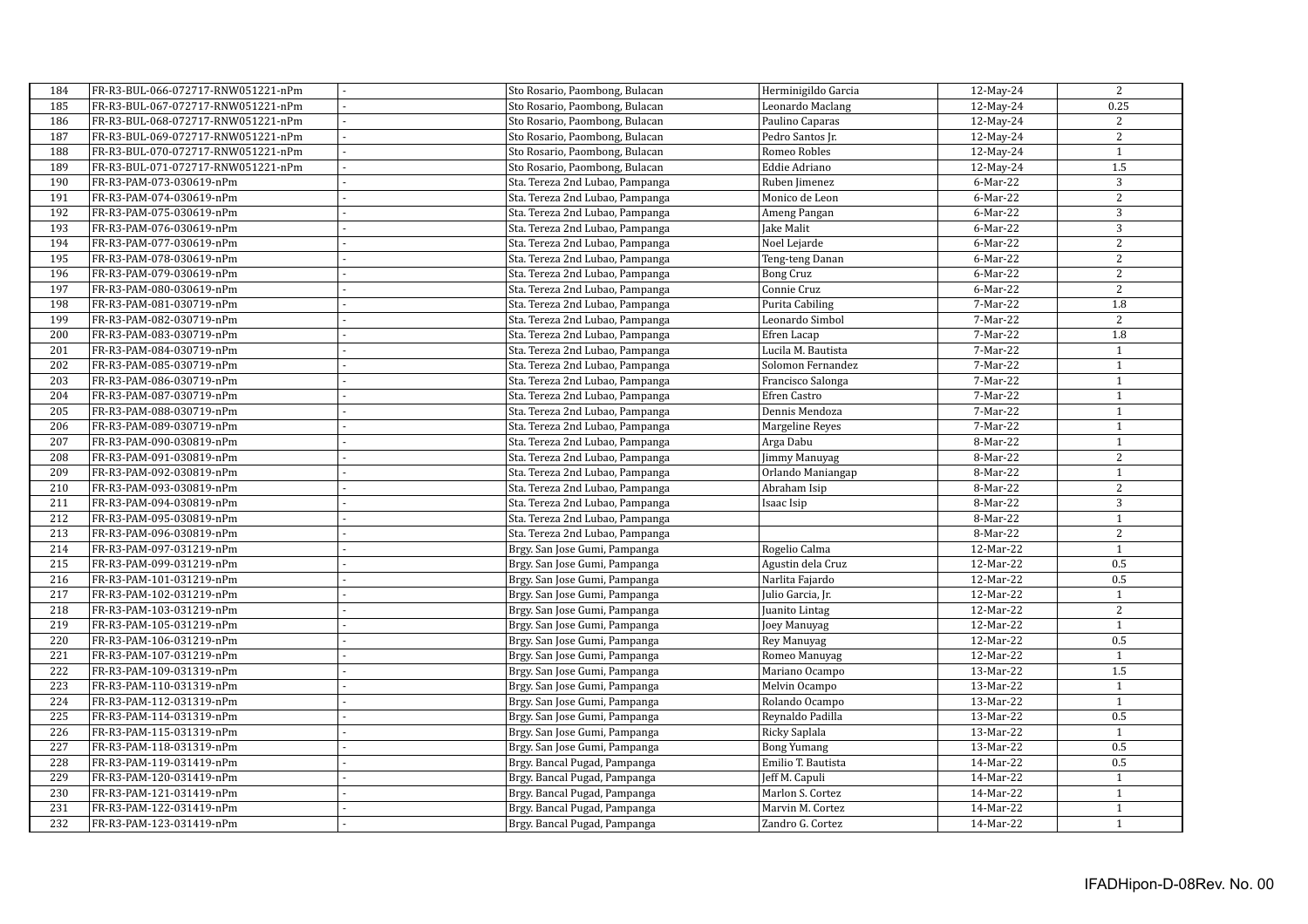| 233 | FR-R3-PAM-124-031419-nPm |    | Brgy. Bancal Pugad, Pampanga          | Reynaldo Jimenez        | 14-Mar-22  | $\mathbf{1}$     |
|-----|--------------------------|----|---------------------------------------|-------------------------|------------|------------------|
| 234 | FR-R3-PAM-125-031419-nPm |    | Brgy. Bancal Pugad, Pampanga          | TAMAYO, Rodrigo Sr., S. | 14-Mar-22  | $\mathbf{1}$     |
| 235 | FR-R3-PAM-128-031419-nPm |    | Brgy. San Juan, Pampanga              | <b>Buboy Lagman</b>     | 14-Mar-22  | 3                |
| 236 | FR-R3-PAM-131-031519-nPm |    | Brgy. Balantacan, Pampanga            | Eduardo Aguilar         | 15-Mar-22  | 2                |
| 237 | FR-R3-PAM-135-031519-nPm |    | Brgy. Balantacan, Pampanga            | Diosdado Danan          | 15-Mar-22  | 2.5              |
| 238 | FR-R3-PAM-136-031519-nPm |    | Brgy. Balantacan, Pampanga            | Dominador Gantang       | 15-Mar-22  | $\overline{2}$   |
| 239 | FR-R3-PAM-137-031519-nPm |    | Brgy. Balantacan, Pampanga            | Fernando Larioza        | 15-Mar-22  | 2.5              |
| 240 | FR-R3-PAM-139-031519-nPm |    | Brgy. Balantacan, Pampanga            | Rustico Manalansan      | 15-Mar-22  | $\overline{1.5}$ |
| 241 | FR-R3-PAM-140-031519-nPm | ×. | Brgy. Balantacan, Pampanga            | Renato Pineda           | 15-Mar-22  | $\overline{1.5}$ |
| 242 | FR-R3-PAM-141-031519-nPm |    | Brgy. Balantacan, Pampanga            | Rogelio Roque           | 15-Mar-22  | $\mathbf{1}$     |
| 243 | FR-R3-PAM-142-031519-nPm |    | Brgy. Balantacan, Pampanga            | Fernando Valerio        | 15-Mar-22  | $1.5$            |
| 244 | FR-R3-PAM-143-031519-nPm |    | Brgy. Balantacan, Pampanga            | Luis Valerio            | 15-Mar-22  | 1.5              |
| 245 | FR-R3-PAM-145-031919-nPm |    | Brgy. Calangain, Pampanga             | Edwin Beltran, Jr.      | 19-Mar-22  | 23               |
| 246 | FR-R3-PAM-146-031919-nPm |    | Brgy. Calangain, Pampanga             | Efren Castro            | 19-Mar-22  | 0.5              |
| 247 | FR-R3-PAM-147-031919-nPm |    | Brgy. Calangain, Pampanga             | Fernan A. Cruz          | 19-Mar-22  | 1.3              |
| 248 | FR-R3-PAM-148-031919-nPm |    | Brgy. Calangain, Pampanga             | Ma. Victoria C. Cruz    | 19-Mar-22  | 0.5              |
| 249 | FR-R3-PAM-151-031919-nPm |    | Brgy. Calangain, Pampanga             | Emiliano V. Danan       | 19-Mar-22  | $\overline{0.8}$ |
| 250 | FR-R3-PAM-152-031919-nPm |    | Brgy. Calangain, Pampanga             | Melchor C. Danan        | 19-Mar-22  | 1.4              |
| 251 | FR-R3-PAM-159-032019-nPm |    | Brgy. Calangain, Pampanga             | Bienvenido B. Jimenez   | 20-Mar-22  | $\mathbf{1}$     |
| 252 | FR-R3-PAM-161-032019-nPm |    | Brgy. Calangain, Pampanga             | Efren A. Lacap          | 20-Mar-22  | 2.2              |
| 253 | FR-R3-PAM-167-032019-nPm |    | Brgy. Calangain, Pampanga             | Edgar M. Mallari        | 20-Mar-22  | 1.1              |
| 254 | FR-R3-PAM-168-032019-nPm |    | Brgy. Calangain, Pampanga             | Cezar G. Manalili       | 20-Mar-22  | 1.5              |
| 255 | FR-R3-PAM-169-032019-nPm |    | Brgy. Calangain, Pampanga             | Mario O. Manalili       | 20-Mar-22  | 3                |
| 256 | FR-R3-PAM-170-032019-nPm |    | Brgy. Calangain, Pampanga             | Perla S. Manalili       | 20-Mar-22  | 1.6              |
| 257 | FR-R3-PAM-171-032019-nPm |    | Brgy. Calangain, Pampanga             | Ferdinand L. Mendoza    | 20-Mar-22  | 0.6              |
| 258 | FR-R3-PAM-175-032119-nPm |    | Brgy. Calangain, Pampanga             | Richard D. Pineda       | 21-Mar-22  | 0.4              |
| 259 | FR-R3-PAM-176-032119-nPm |    | Brgy. Calangain, Pampanga             | Amado D. Rivera         | 21-Mar-22  | 1.3              |
| 260 | FR-R3-PAM-177-032119-nPm |    | Brgy. Calangain, Pampanga             | Elpidio C. Rivera       | 21-Mar-22  | 2                |
| 261 | FR-R3-PAM-180-032119-nPm |    | Brgy. Calangain, Pampanga             | Edward R. Salazar       | 21-Mar-22  | 0.7              |
| 262 | FR-R3-PAM-182-032119-nPm |    | Brgy. Calangain, Pampanga             | Renato R. Salazar       | 21-Mar-22  | 0.7              |
| 263 | FR-R3-PAM-183-040319-nPm |    | Bancal, Sinubli, Sasmuan, Pampanga    | Dominador B. Fajardo    | $3-Apr-22$ | 14               |
| 264 | FR-R3-PAM-184-040319-nPm |    | Batang I, Sasmuan, Pampanga           | Rosita Dela Rosa Simbul | $3-Apr-22$ | $7.6\,$          |
| 265 | FR-R3-PAM-185-040319-nPm |    | Batang I, Sasmuan, Pampanga           | Christina Baltazar      | $3-Apr-22$ | 2                |
| 266 | FR-R3-PAM-186-040319-nPm |    | Batang I, Sasmuan, Pampanga           | <b>Enrique Pring</b>    | $3-Apr-22$ | $\mathbf{1}$     |
| 267 | FR-R3-PAM-187-040319-nPm |    | Batang I, Sasmuan, Pampanga           | Zarnie Reyes            | $3-Apr-22$ | $\mathbf{1}$     |
| 268 | FR-R3-PAM-188-040319-nPm |    | Batang II, Sasmuan, Pampanga          | Roan Pinlac             | $3-Apr-22$ | 10               |
| 269 | FR-R3-PAM-189-040319-nPm |    | Batang II, Sasmuan, Pampanga          | Raymond Banal           | $3-Apr-22$ | 30               |
| 270 | FR-R3-PAM-190-040319-nPm |    | Batang II, Sasmuan, Pampanga          | Tyron Padilla           | $3-Apr-22$ | 35               |
| 271 | FR-R3-PAM-191-040419-nPm |    | Batang II, Sasmuan, Pampanga          | Teddy Guevarra          | $3-Apr-22$ | $\overline{3}$   |
| 272 | FR-R3-PAM-192-040419-nPm |    | Batang II, Sasmuan, Pampanga          | Romeo Panting           | $4-Apr-22$ | 10               |
| 273 | FR-R3-PAM-193-040419-nPm |    | Batang II, Sasmuan, Pampanga          | Amador T. Guevarra      | $4-Apr-22$ | 25               |
| 274 | FR-R3-PAM-194-040419-nPm |    | Batang II, Sasmuan, Pampanga          | Roan Pinlac             | $4-Apr-22$ | 10               |
| 275 | FR-R3-PAM-195-040419-nPm |    | Batang II, Sasmuan, Pampanga          | Raymond Banal           | $4-Apr-22$ | 30               |
| 276 | FR-R3-PAM-196-040419-nPm |    | Batang II, Sasmuan, Pampanga          | Amador T. Guevarra      | $4-Apr-22$ | 25               |
| 277 | FR-R3-PAM-197-040419-nPm |    | Consuelo, Macabebe, Sasmuan, Pampanga | Ma. Socorro M. Guevarra | $4-Apr-22$ | $\overline{2}$   |
| 278 | FR-R3-PAM-198-040519-nPm |    | Mabuanbuan, Sasmuan, Pampanga         | Raymond Banal           | $5-Apr-22$ | 40               |
| 279 | FR-R3-PAM-199-040519-nPm |    | Mabuanbuan, Sasmuan, Pampanga         | Raymond Banal           | $5-Apr-22$ | 40               |
| 280 | FR-R3-PAM-200-040519-nPm |    | Mabuanbuan, Sasmuan, Pampanga         | Allan Torres            | $5-Apr-22$ | 50               |
| 281 | FR-R3-PAM-202-040519-nPm |    | Malusac, Sasmuan, Pampanga            | Christopher Leoncio     | 5-Apr-22   | 50               |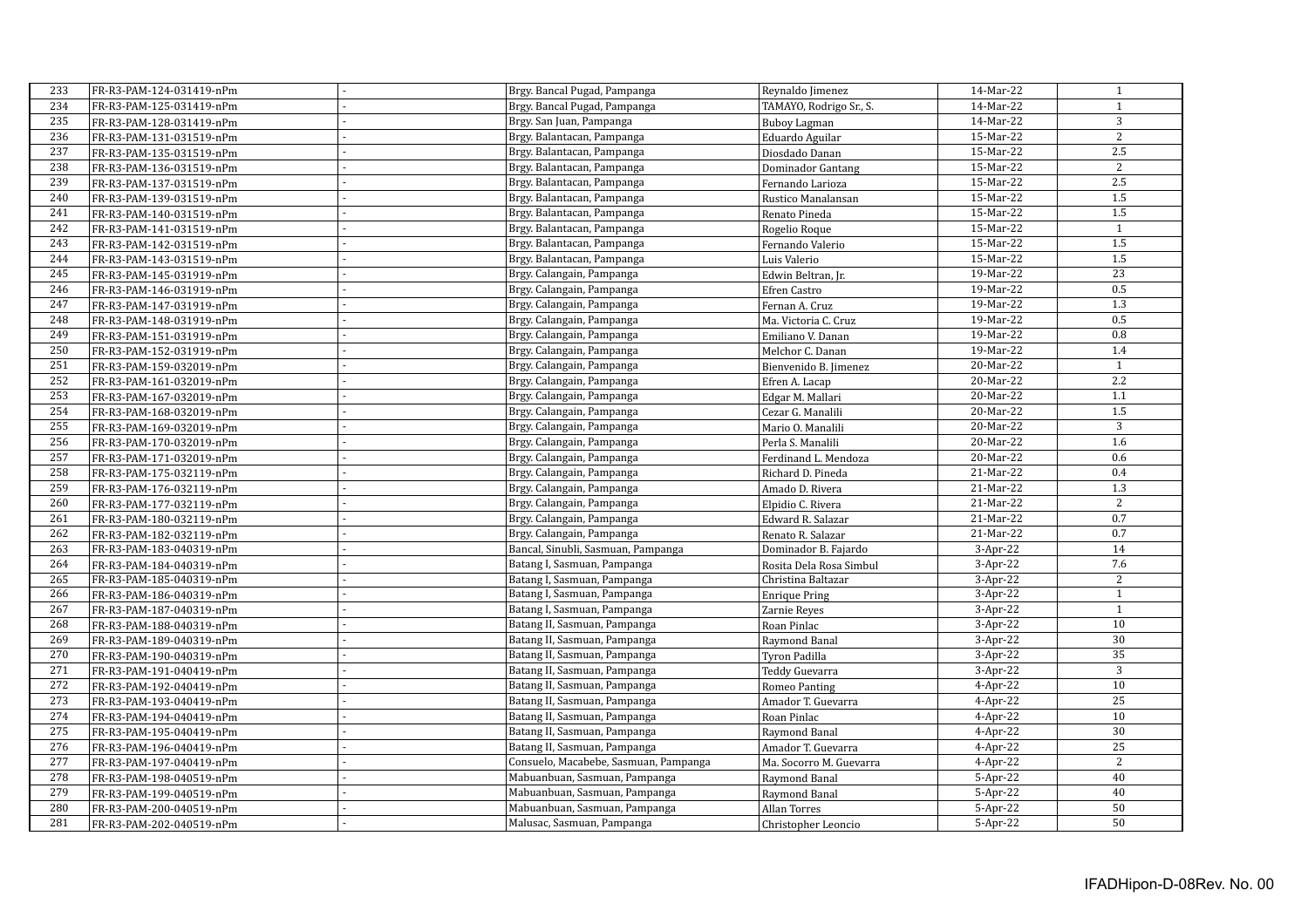| 282 | FR-R3-PAM-208-040919-nPm  | Sebitanan, Sasmuan, Pampanga    | Eduardo Aris                      | 9-Apr-22    | 2               |
|-----|---------------------------|---------------------------------|-----------------------------------|-------------|-----------------|
| 283 | FR-R3-PAM-209-040919-nPm  | Sebitanan, Sasmuan, Pampanga    | Melvin Laxa                       | $9$ -Apr-22 | 3               |
| 284 | FR-R3-PAM-210-040919-nPm  | Sebitanan, Sasmuan, Pampanga    | Eduardo C. Asis                   | $9-Apr-22$  | 0.5             |
| 285 | FR-R3-PAM-211-040919-nPm  | Sebitanan, Sasmuan, Pampanga    | Jimmy Magpayo Navarro             | $9-Apr-22$  | 12              |
| 286 | FR-R3-PAM-212-040919-nPm  | Sebitanan, Sasmuan, Pampanga    | Roberto Panganiban Perez          | $9-Apr-22$  | $\overline{30}$ |
| 287 | FR-R3-PAM-213-041019-nPm  | Sebitanan, Sasmuan, Pampanga    | Susan Perez Figuroa (operator)    | 10-Apr-22   | 12              |
| 288 | FR-R3-PAM-216-041019-nPm  | San Antonio, Sasmuan, Pampanga  | Dennis Flores                     | 10-Apr-22   | $\overline{7}$  |
| 289 | FR-R3-PAM-217-041019-nPm  | San Antonio, Sasmuan, Pampanga  | Joel Suing                        | 10-Apr-22   |                 |
| 290 | FR-R3-PAM-218-041019-nPm  | San Antonio, Sasmuan, Pampanga  | Carlito Banal                     | 10-Apr-22   | 6               |
| 291 | FR-R3-PAM-219-041019-nPm  | San Antonio, Sasmuan, Pampanga  | Jesus Ocampo                      | 10-Apr-22   | 8               |
| 292 | FR-R3-PAM-220-041019-nPm  | San Antonio, Sasmuan, Pampanga  | Jesus Ocampo                      | 10-Apr-22   | 5               |
| 293 | FR-R3-PAM-221-041019-nPm  | San Antonio, Sasmuan, Pampanga  | Edgar Tungcab Ocampo              | 10-Apr-22   | 100             |
| 294 | FR-R3-PAM-222-041019-nPm  | San Antonio, Sasmuan, Pampanga  | Jesus Suing                       | 10-Apr-22   | 27              |
| 295 | FR-R3-PAM-225-041119-nPm  | San Pedro, Sasmuan, Pampanga    | <b>Emmanuel Sunga</b>             | $11-Apr-22$ | 4.5             |
| 296 | FR-R3-PAM-226-041119-nPm  | San Pedro, Sasmuan, Pampanga    | Armando Mendoza                   | 11-Apr-22   | $\overline{7}$  |
| 297 | FR-R3-PAM-232-041119-nPm  | Santa Monica, Sasmuan, Pampanga | Dominador Mangila                 | 11-Apr-22   | 14              |
| 298 | FR-R3-PAM-233-041119-nPm  | Santa Monica, Sasmuan, Pampanga | Ramon Mercado                     | 11-Apr-22   | 14              |
| 299 | FR-R3-PAM-234-041119-nPm  | Santa Monica, Sasmuan, Pampanga | Mario Cabrera                     | 11-Apr-22   | $\overline{3}$  |
| 300 | FR-R3-BUL-0235-090610-nPm | Carillo, Hagonoy                | Bernadette Baluyot                | $6-Sep-22$  | 4.5             |
| 301 | FR-R3-PAM-0236-091819-nPm | Masantol, Pampanga              | Lilemon D. Viray                  | 18-Sep-22   | 2               |
| 302 | FR-R3-PAM-0237-091819-nPm | Palimpe, Masantol, Pampnga      | Silvestre A. Masangcay Jr.        | 18-Sep-22   | 3               |
| 303 | FR-R3-PAM-0238-091819-nPm | Nigui, Masantol, Pampanga       | Marcelina L. Cruz                 | 18-Sep-22   | 2               |
| 304 | FR-R3-PAM-0239-091819-nPm | Alauli, Masantol, Pampanga      | Mario T. Dela Cruz Jr.            | 18-Sep-22   | 1.8             |
| 305 | FR-R3-PAM-0240-091819-nPm | Alauli, Masantol, Pampanga      | Nicolas C. Navarro                | 18-Sep-22   | $\mathbf{1}$    |
| 306 | FR-R3-PAM-0241-091819-nPm | Alauli, Masantol, Pampanga      | Pedrito G. Salonga                | 18-Sep-22   |                 |
| 307 | FR-R3-PAM-0242-091819-nPm | Bagang, Masantol, Pampanga      | Crisanto N. Lapaz                 | 18-Sep-22   | 2               |
| 308 | FR-R3-BUL-0243-092919-nPm | San, Isidro, Paombong, Bulacan  | Noel Panganiban                   | 29-Sep-22   | 37              |
| 309 | FR-R3-PAM-0244-030320-nPm | Batang II, Sasmuan, Pampanga    | Eduardo Contante Asis             | 3-Mar-23    |                 |
| 310 | FR-R3-PAM-0245-030320-nPm | Batang II, Sasmuan, Pampanga    | Melvin Laxa                       | 3-Mar-23    |                 |
| 311 | FR-R3-PAM-0246-030320-nPm | Batang I, Sasmuan, Pampanga     | Zarnie Reyes                      | 3-Mar-23    |                 |
| 312 | FR-R3-PAM-0247-030320-nPm | Mabuanbuan, Sasmuan, Pampanga   | Dominador B. Fajardo              | $3-Mar-23$  |                 |
| 313 | FR-R3-BUL-0248-043021-nPm | Mercado, Hagonoy, Bulacan       | Manuel Manlapaz Aguinaldo         | 4-Mar-24    | 5.7             |
| 314 | FR-R3-BUL-0249-111721-nPm | Bagumabayan (Bambang), Bocaue   | Jerry Lovendino                   | 17-Nov-24   | $5\phantom{.0}$ |
| 315 | FR-R3-BUL-0250-111721-nPm | Bagumabayan (Bambang), Bocaue   | Carlos Lovendino                  | 17-Nov-24   | 12              |
| 316 | FR-R3-BUL-0251-111721-nPm | Bagumabayan (Bambang), Bocaue   | Bernardino Caramba                | 17-Nov-24   | 6               |
| 317 | FR-R3-BUL-0252-111721-nPm | Bagumabayan (Bambang), Bocaue   | Joey Eugenio Lovendino            | 17-Nov-24   | 2               |
| 318 | FR-R3-BUL-0253-111721-nPm | San Nicolas, Bulakan            | Ponefel Aquino                    | 17-Nov-24   | $\overline{2}$  |
| 319 | FR-R3-BUL-0254-111721-nPm | San Nicolas, Bulakan            | Randy Dela Cruz Cervantes         | 17-Nov-24   | 1.7             |
| 320 | FR-R3-BUL-0255-111721-nPm | San Nicolas, Bulakan            | <b>Edgardo Ramos</b>              | 17-Nov-24   | 17              |
| 321 | FR-R3-BUL-0256-111721-nPm | San Nicolas, Bulakan            | Michael Crusada Bron              | 17-Nov-24   | 10              |
| 322 | FR-R3-BUL-0257-111721-nPm | San Nicolas, Bulakan            | Jayson Aquino Miguel/ Kaye Aquino | 17-Nov-24   | $1.5\,$         |
| 323 | FR-R3-BUL-0258-111721-nPm | Matimbo, Bulakan                | Rogelio Cubos Rodrguez            | 17-Nov-24   | 13              |
| 324 | FR-R3-BUL-0259-111721-nPm | Taliptip, Bulakan               | Alvin Parungao                    | 17-Nov-24   | $\sqrt{2}$      |
| 325 | FR-R3-BUL-0260-111721-nPm | San Nicolas, Bulakan            | Ponefel Aquino                    | 17-Nov-24   | $\sqrt{2}$      |
| 326 | FR-R3-BUL-0261-111721-nPm | San Nicolas, Bulakan            | Randy Dela Cruz Cervantes         | 17-Nov-24   | 1.7             |
| 327 | FR-R3-BUL-0262-111721-nPm | San Nicolas, Bulakan            | <b>Edgardo Ramos</b>              | 17-Nov-24   | 17              |
| 328 | FR-R3-BUL-0263-111721-nPm | San Nicolas, Bulakan            | Michael Crusada Bron              | 17-Nov-24   | 10              |
| 329 | FR-R3-BUL-0264-111721-nPm | San Nicolas, Bulakan            | Jayson Aquino Miguel/ Kaye Aquino | 17-Nov-24   | $1.5\,$         |
| 330 | FR-R3-BUL-0265-111721-nPm | Taliptip, Bulakan               | Alvin Parungao                    | 17-Nov-24   | 10              |
|     |                           |                                 |                                   |             |                 |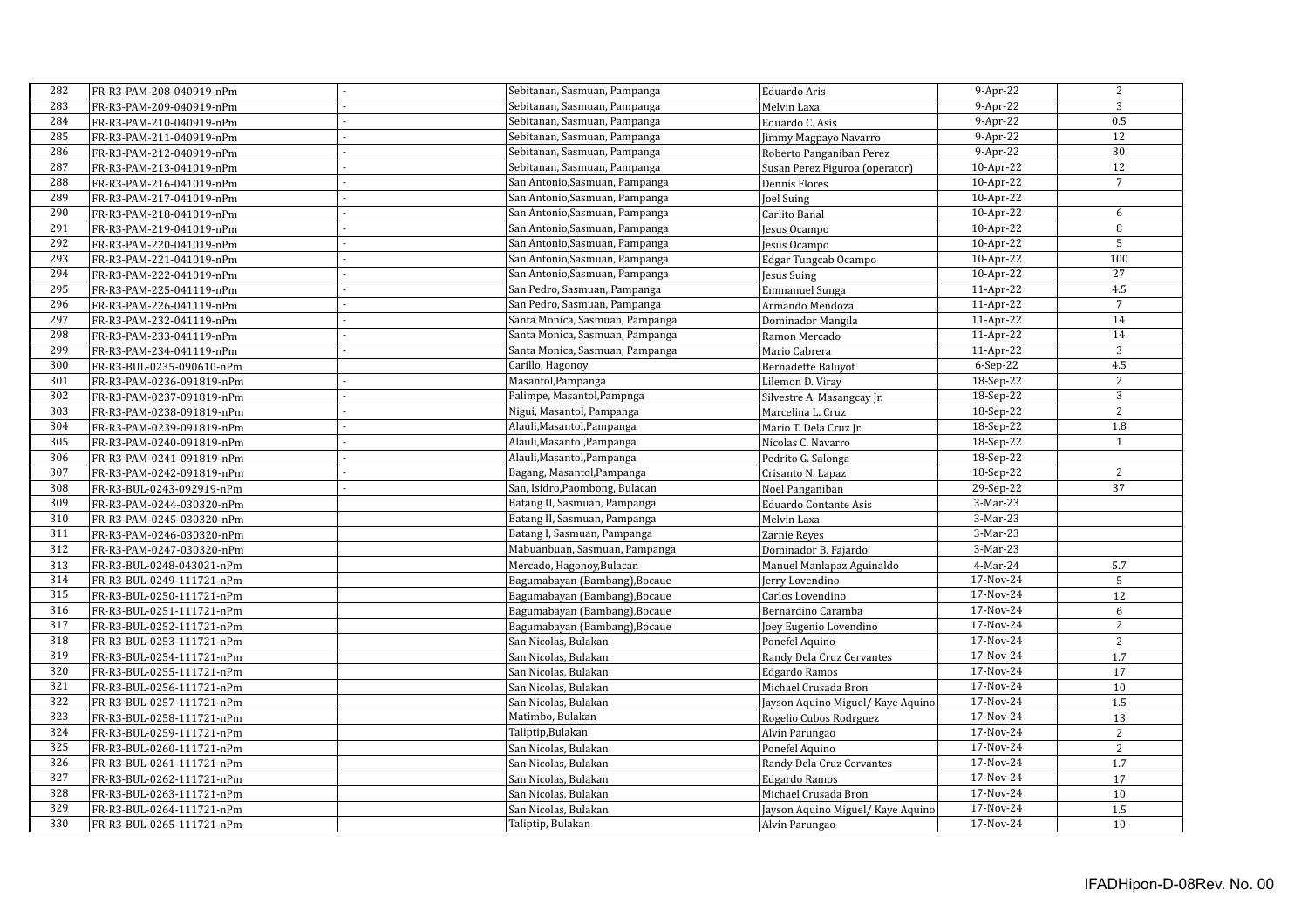|     | <b>REGION IVA (1 farm, 2 hectares)</b>  |                                      |                                               |                                 |                    |                |  |  |  |
|-----|-----------------------------------------|--------------------------------------|-----------------------------------------------|---------------------------------|--------------------|----------------|--|--|--|
| 331 | FR-R4A-BAT-020-090318Pm                 | King Marine Biotech. Inc 1           | Brgy.Ticalan, San Juan, Batangas              | Arnel A. Teh                    | renewal on process | 2              |  |  |  |
|     | REGION IVB (122 farms, 718.36 hectares) |                                      |                                               |                                 |                    |                |  |  |  |
| 332 | FR-R4B-PAL-001-011315-nPm               | Baet Family Farm Corp.               | Brgy. Babuyan, Pueto Princesa City, Palawan   | <b>Emmanuel Baet</b>            | renewal on process | 2              |  |  |  |
| 333 | FR-R4B-MOR-002-021215-nPm               | Aqua Tiera Industrial                | Brgy. Masipit, Calapan City, Oriental Mindoro | Leandre P. Tagupa               | renewal on process | 14             |  |  |  |
| 334 | FR-R4B-MAR-003-031218-nPm               | Abaring Farm                         | Brgy. Kay Duke, Torrijos, Marinduque          | Emmie P. Abaring                | renewal on process | 5              |  |  |  |
| 335 | FR-R4B-MAR-004-031218-nPm               | E. Pilar Farm                        | Brgy. Malinao, Torrijos, Marinduque           | Edgardo Pilar                   | renewal on process | 6              |  |  |  |
| 336 | FR-R4B-MAR-005-031218-nPm               | Petra Pilar Farm                     | Brgy. Malinao, Torrijos, Marinduque           | Petra Pilar                     | renewal on process | 8              |  |  |  |
| 337 | FR-R4B-MAR-006-030315-nPm               | Mariposque Farm                      | Brgy. Capayang, Mogpog, Marinduque            | Aida Mariposque                 | renewal on process | 3              |  |  |  |
| 338 | FR-R4B-MAR-007-030315-nPm               | Logatoc Farm                         | Brgy. Laon, Mogpog, Marinduque                | Ruben Logatoc                   | renewal on process | 12.8           |  |  |  |
| 339 | FR-R4B-MAR-008-031218-nPm               | Morales Farm                         | Brgy. Alobo, Sta. Cruz. Marinduque            | <b>Dennis Morales</b>           | renewal on process | 13.7           |  |  |  |
| 340 | FR-R4B-MAR-009-031218-nPm               | <b>Billiones Farm</b>                | Brgy. Biga, Sta. Cruz, Marinduque             | Norberto Billiones              | renewal on process | 5              |  |  |  |
| 341 | FR-R4B-MAR-010-030615-nPm               | Fernandez Farm                       | Brgy. Masaguisi, Sta. Cruz, Marinduque        | Avelina Fernandez               | renewal on process | 5              |  |  |  |
| 342 | FR-R4B-MAR-011-031819-nPm               | Ola Farm                             | Brgy. Ino, Mogpog, Marinduque                 | Ariel Ola                       | 18-Mar-22          | 1              |  |  |  |
| 343 | FR-R4B-MOR-013-052515-nPm               | Macaraig Farm                        | Brgy. Kalinisan, Naujan, Oriental Mindoro     | Favian Amparo                   | renewal on process | 24             |  |  |  |
| 344 | FR-R4B-MOR-014-111015-nPm               | Villacampa Farm                      | Brgy. Masipit, Calapan City, Oriental Mindoro | Jimbo Villacampa                | renewal on process | 3              |  |  |  |
| 345 | FR-R4B-MAR-015-112415-nPm               | Procopio Naya Farm                   | Brgy. Buyabod, Sta. Cruz, Marinduque          | Procopio Naya                   | renewal on process | 3.5            |  |  |  |
| 346 | FR-R4B-MAR-016-031819-nPm               | Peñarubia Farm                       | Brgy. Tamayo, Sta. Cruz, Marinduque           | Rodolfo Palatino                | 18-Mar-22          | 1.5            |  |  |  |
| 347 | FR-R4B-MAR-017-031819-nPm               | Amy Fernandez Farm                   | Brgy. Tamayo, Sta. Cruz, Marinduque           | Amy Fernandez                   | 18-Mar-22          | 4.7            |  |  |  |
| 348 | FR-R4B-MAR-019-031819-nPm               | Pelobello's Farm                     | Brgy. Tamayo, Sta. Cruz, Marinduque           | Felix Pelobello                 | 18-Mar-22          | $\overline{4}$ |  |  |  |
| 349 | FR-R4B-MOR-026-100716-nPm               | Martinez Farm                        | Baruyan, Calapan City                         | Epifania Martinez               | renewal on process | 2              |  |  |  |
| 350 | FR-R4B-MOR-029-100716-nPm               | Asia Pac Farm                        | Nag-Iba I, Naujan, Oriental Mindoro           | Roberto L. Magsino              | renewal on process | 3              |  |  |  |
| 351 | FR-R4B-MOR-030-100716-nPm               | Asia Pac Farm II                     | Nag-Iba I, Naujan, Oriental Mindoro           | Efren L. Magsino                | renewal on process | 3              |  |  |  |
| 352 | FR-R4B-MOR-032-100716-nPm               | Olympia Farm                         | Masipit, Calapan City, Oriental Mindoro       | Emmanuel Olympia                | renewal on process | 16             |  |  |  |
| 353 | FR-R4B-MOR-033-100716-nPm               | Udasco Farm 2                        | Masipit, Calapan City, Oriental Mindoro       | Marlon Naldoza                  | renewal on process | 6              |  |  |  |
| 354 | FR-R4B-MOR-034-100716-nPm               | <b>Udasco Farm</b>                   | Masipit, Calapan City, Oriental Mindoro       | Jaime Flores                    | renewal on process | 12             |  |  |  |
| 355 | FR-R4B-MOR-035-100716-nPm               | Marajas Farm                         | Baruyan, Calapan City, Oriental Mindoro       | Harry Crisata                   | renewal on process | 12             |  |  |  |
| 356 | FR-R4B-MOR-036-100716-nPm               | Dris Farm                            | Baruyan, Calapan City, Oriental Mindoro       | Apolinar Dris                   | renewal on process | $\mathbf{1}$   |  |  |  |
| 357 | FR-R4B-MOR-037-100716-nPm               | Rocero-Anilao Farm                   | Masipit, Calapan City, Oriental Mindoro       | Edgardo Rocero & Antonio Anilao | renewal on process | 3.7            |  |  |  |
| 358 | FR-R4B-MOR-038-100716-nPm               | Calayan Farm                         | Baruyan, Calapan City, Oriental Mindoro       | Orlando Rolloque                | renewal on process | $\mathbf{1}$   |  |  |  |
| 359 | FR-R4B-MOR-039-100716-nPm               | Abao Farm                            | Baruyan, Calapan City, Oriental Mindoro       | Dyesebel Aboboto                | renewal on process | $\mathbf{1}$   |  |  |  |
| 360 | FR-R4B-MOR-043-100716-nPm               | Manigbas Farm                        | Tawagan, Calapan City, Oriental Mindoro       | Mar Caibal                      | renewal on process | 6              |  |  |  |
| 361 | FR-R4B-MOR-044-100716-nPm               | Ao Farm                              | Nag-Iba II, Calapan City, Oriental Mindoro    | Danilo Dorado                   | renewal on process | $\mathbf{3}$   |  |  |  |
| 362 | FR-R4B-MOR-045-100716-nPm               | Yap Farm                             | Poblacion I, Naujan, Oriental Mindoro         | Desiderio Rabida                | renewal on process | 3              |  |  |  |
| 363 | FR-R4B-MOR-047-100716-nPm               | De Guzman Farm                       | Malibago, Pola, Oriental Mindoro              | Domingo de Guzman               | renewal on process | 5              |  |  |  |
| 364 | FR-R4B-MOR-051-100716-nPm               | Jumig Farm                           | Pambisan, Baco, Oriental Mindoro              | Jeremias V. Jumig               | renewal on process | 13             |  |  |  |
| 365 | FR-R4B-MOR-052-100716-nPm               | Fajilan Farm                         | Masaguisi, Bongabong, Oriental Mindoro        | Ariel Fabiala                   | renewal on process | 6              |  |  |  |
| 366 | FR-R4B-MOR-054-100716-nPm               | Aqua Tierra Agri-Industrial<br>Farms | Tawagan, Calapan City, Oriental Mindoro       | Anna Liza R. Abas               | renewal on process | 12             |  |  |  |
| 367 | FR-R4B-MOR-055-100716-nPm               | <b>JBC</b> Aquafarm                  | Lumangbayan, Pinamalayan, , Oriental Mindoro  | Leonel Lasac                    | renewal on process | 21             |  |  |  |
| 368 | FR-R4B-MOR-062-100716-nPm               | Viaña Farm                           | Tereseta, Mansalay, Oriental Mindoro          | Antonio R. Viaña                | renewal on process | 5.4            |  |  |  |
| 369 | FR-R4B-MOR-063-100716-nPm               | Amelita Viaña Farm                   | Tereseta, Mansalay, Oriental Mindoro          | Amelita Viaña                   | renewal on process | 9              |  |  |  |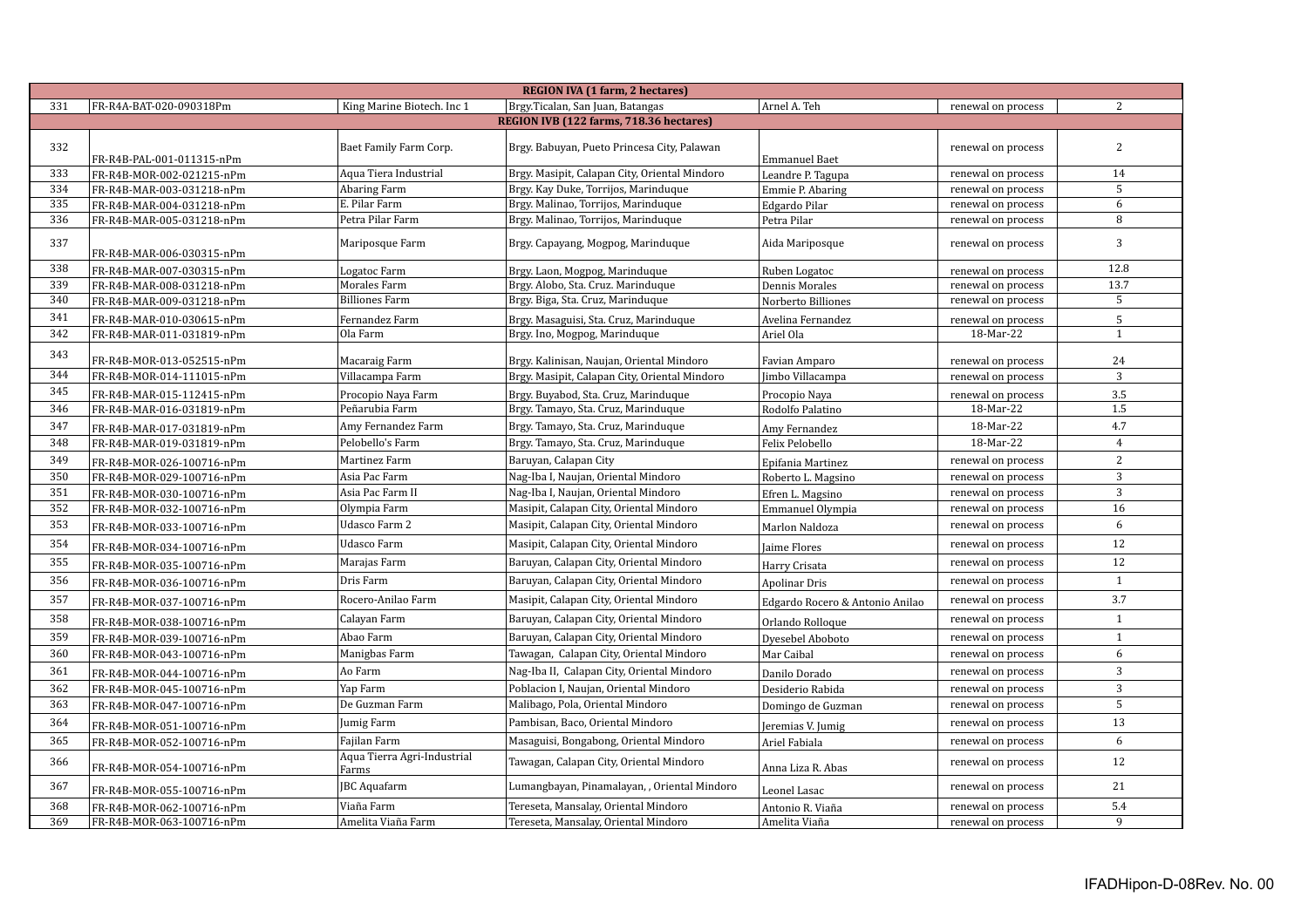| 370 | FR-R4B-MOR-068-100716-nPm  | Candelario Farm                                                               | Poblacion, Bulalacao, Oriental Mindoro        | Rimando B. Alejandro                             | renewal on process | $\mathbf{1}$    |
|-----|----------------------------|-------------------------------------------------------------------------------|-----------------------------------------------|--------------------------------------------------|--------------------|-----------------|
| 371 | FR-R4B-MOR-070-022417-nPm  | Del Mundo Farm                                                                | Baruyan, Calapan City, Oriental Mindoro       | Ademar A. Balan                                  | renewal on process | 10              |
| 372 | FR-R4B-MOR-071-022417-nPm  | <b>Starlily Farm</b>                                                          | Sta. Brigida, Mansalay, Oiental Mindoro       | <b>Starlily Association</b>                      | renewal on process | $\mathbf{1}$    |
| 373 | FR-R4B-MOR-077-0403417-nPm | De Lara Farm                                                                  | Teresita Mansalay, Oiental Mindoro            | Wilfredo De Lara                                 | renewal on process | 9.8             |
| 374 | FR-R4B-MOC-079-071217-nPm  | Arevalo Farm                                                                  | Calawag Magsaysay, Occidental Mindoro         | Jaime Delos Santos                               | renewal on process | 50              |
| 375 | FR-R4B-PAL-082-071217-nPm  | Vencer Aqua Farm                                                              | Babuyan Puerto Princesa Palawan               | Ricardo V. George Jr.                            | renewal on process | 5               |
| 376 | FR-R4B-PAL-084-071217-nPm  | Regaspi Farm                                                                  | Babuyan, Puerto Prinsesa City, Palawan        | John Sornito                                     | renewal on process | 0.82            |
| 377 | FR-R4B-PAL-089-081417-nPm  | Kay Juana Fishfarms                                                           | Mangingisda Puerto Princesa City Palawan      | Jane Orcullo-Campbell                            | renewal on process | 1               |
| 378 | FR-R4B-MOR-095-090617-nPm  | Farmers Organization for the<br>Rural Upliftment of Mindoro<br>(FORUM) Farm 2 | Brgy. Poblacion, Bongabong, Oriental Mindoro  | Jessica Almarez                                  | renewal on process | 2.2             |
| 379 | FR-R4B-MOR-096-090617-nPm  | Visca Farm                                                                    | Brgy. Brigida, Mansalay, Oriental Mindoro     | Teodulfo Visca                                   | renewal on process | 11              |
| 380 | FR-R4B-MOR-097-090617-nPm  | The Swan Sustainable Farms and<br><b>Stations</b>                             | Brgy. San Jose, Roxas, Oriental Mindoro       | Francis Neil B. Quijano                          | renewal on process | 5               |
| 381 | FR-R4B-MOR-107-100317-nPm  | Balan Farm 4                                                                  | Brgy. Masipit, Calapan City, Oriental Mindoro | Ademar Balan                                     | renewal on process | 18              |
| 382 | FR-R4B-MOR-109-031218-nPm  | Beldia Farm                                                                   | Nag-Iba I, Naujan, Oriental Mindoro           | Anna Freza                                       | renewal on process | 8               |
| 383 | FR-R4B-MAR-119-031218-nPm  | Rey Farm                                                                      | Brgy. Angas, Sta Cruz, Marinduque             | Romeo R. Rey                                     | renewal on process | 17              |
| 384 | FR-R4B-MAR-120-031218-nPm  | Par Farm                                                                      | Brgy. Alobo, Sta. Cruz. Marinduque            | Emalyn Par                                       | renewal on process | 8               |
| 385 | FR-R4B-MAR-121-031218-nPm  | Geralda's Mini Farm                                                           | Brgy. Malinao, Sta. Cruz, Marinduque          | Geronimo Rosas                                   | renewal on process | 4.5             |
| 386 | FR-R4B-PAL-122-031218-nPm  | Sua-an Fishfarm                                                               | Brgy. Panitian, Quezon, Palawan               | Crisenciano C. Sua-an                            | renewal on process | 3.96            |
| 387 | FR-R4B-MOC-130-110618-nPm  | Fulgencio Farm 2                                                              | Balansay, Maburao, Occidental Mindoro         | Avelino D. Fulgencio Jr.                         | renewal on process | 2.7             |
| 388 | FR-R4B-MOR-142-092321-nPm  | San Benito Fishpond                                                           | Pachoca, Calapan, Oriental Mindoro            | Jose A. Diaz                                     | 23-Sep-24          | 1.7             |
| 389 | FR-R4B-MOR-135-110618-nPm  | MDRJ Farm                                                                     | Batuhan, Pola, OrientalMindoro                | Ramon G. Garcia Jr.                              | renewal on process | 14              |
| 390 | FR-R4B-PAL-137-110618-nPm  | 3 King Fish Farm                                                              | Rio Tuba, Bataraza, Palawan                   | Nonito A. Molino                                 | renewal on process | 3               |
| 391 | FR-R4B-MOR-145-031819-nPm  | John Lanuza Farm                                                              | Masipit, Calapan City, Oriental Mindoro       | Elymer John Lanuza                               | 18-Mar-22          | 5.5             |
| 392 | FR-R4B-MAR-150-031819-nPm  | Rey Pelobello                                                                 | Tamayo, Sta. Cruz, Marinduque                 | Reynaldo R. Pelobello                            | 18-Mar-22          | 1.5             |
| 393 | FR-R4B-PAL-153-041219-nPm  | Almario Farm                                                                  | Panitian, Quezon, Palawan                     | Rio Almario                                      | 12-Apr-22          | $7\overline{ }$ |
| 394 | FR-R4B-ROM-159-041219-nPm  | Mallorca Farm                                                                 | Guinhayan, Looc, Romblon                      | Neoly L. Mallorca                                | 12-Apr-22          | 1               |
| 395 | FR-R4B-PAL-163-082219-nPm  | Turquia Farm 1                                                                | Panitian, Quezon, Palawan                     | Gil O. Turquia                                   | 22-Aug-22          | $\overline{4}$  |
| 396 | FR-R4B-PAL-164-082219-nPm  | Turquia Farm 2                                                                | Panitian, Quezon, Palawan                     | Marlo O. Turquia                                 | 22-Aug-22          | $\overline{4}$  |
| 397 | FR-R4B-PAL-165-082219-nPm  | Turquia Farm 3                                                                | Panitian, Quezon, Palawan                     | Julie O. Turquia and Vitaliano O.<br>Turquia Jr. | 22-Aug-22          | 4.5             |
| 398 | FR-R4B-PAL-166-082219-nPm  | Luarez Farm 1                                                                 | Panitian, Quezon, Palawan                     | Rodolfo O. Luarez                                | 22-Aug-22          | 2               |
| 399 | FR-R4B-PAL-167-082219-nPm  | Luarez Farm 2                                                                 | Panitian, Quezon, Palawan                     | Santiago O. Luarez                               | 22-Aug-22          | $\mathbf{1}$    |
| 400 | FR-R4B-PAL-168-082219-nPm  | Luarez Farm 3                                                                 | Panitian, Quezon, Palawan                     | Reynaldo O. Luarez                               | 22-Aug-22          | 2               |
| 401 | FR-R4B-PAL-169-082219-nPm  | Luarez Farm 4                                                                 | Panitian, Quezon, Palawan                     | Sergio O. Luarez                                 | 22-Aug-22          | 2               |
| 402 | FR-R4B-PAL-170-082219-nPm  | Luarez Farm 5                                                                 | Panitian, Quezon, Palawan                     | Ramon O. Luarez                                  | 22-Aug-22          | 3               |
| 403 | FR-R4B-PAL-171-082219-nPm  | Luarez Farm 6                                                                 | Panitian, Quezon, Palawan                     | Emilio O. Luarez Jr.                             | 22-Aug-22          | $\overline{4}$  |
| 404 | FR-R4B-PAL-172-082219-nPm  | Sanchez Farm                                                                  | Panitian, Quezon, Palawan                     | Jolito P. Sanchez                                | 22-Aug-22          | 0.75            |
| 405 | FR-R4B-PAL-173-082219-nPm  | DIP Fishfarm 2                                                                | Panitian, Quezon, Palawan                     | Oledario R. Invierno                             | 22-Aug-22          | $7\overline{ }$ |
| 406 | FR-R4B-PAL-174-082219-nPm  | DIP Fishfarm 3                                                                | Panitian, Quezon, Palawan                     | Oledario R. Invierno                             | 22-Aug-22          | 3.4             |
| 407 | FR-R4B-PAL-175-082219-nPm  | DIP Fishfarm 4                                                                | Panitian, Quezon, Palawan                     | Oledario R. Invierno                             | 22-Aug-22          | 6.3             |
|     |                            |                                                                               |                                               |                                                  |                    |                 |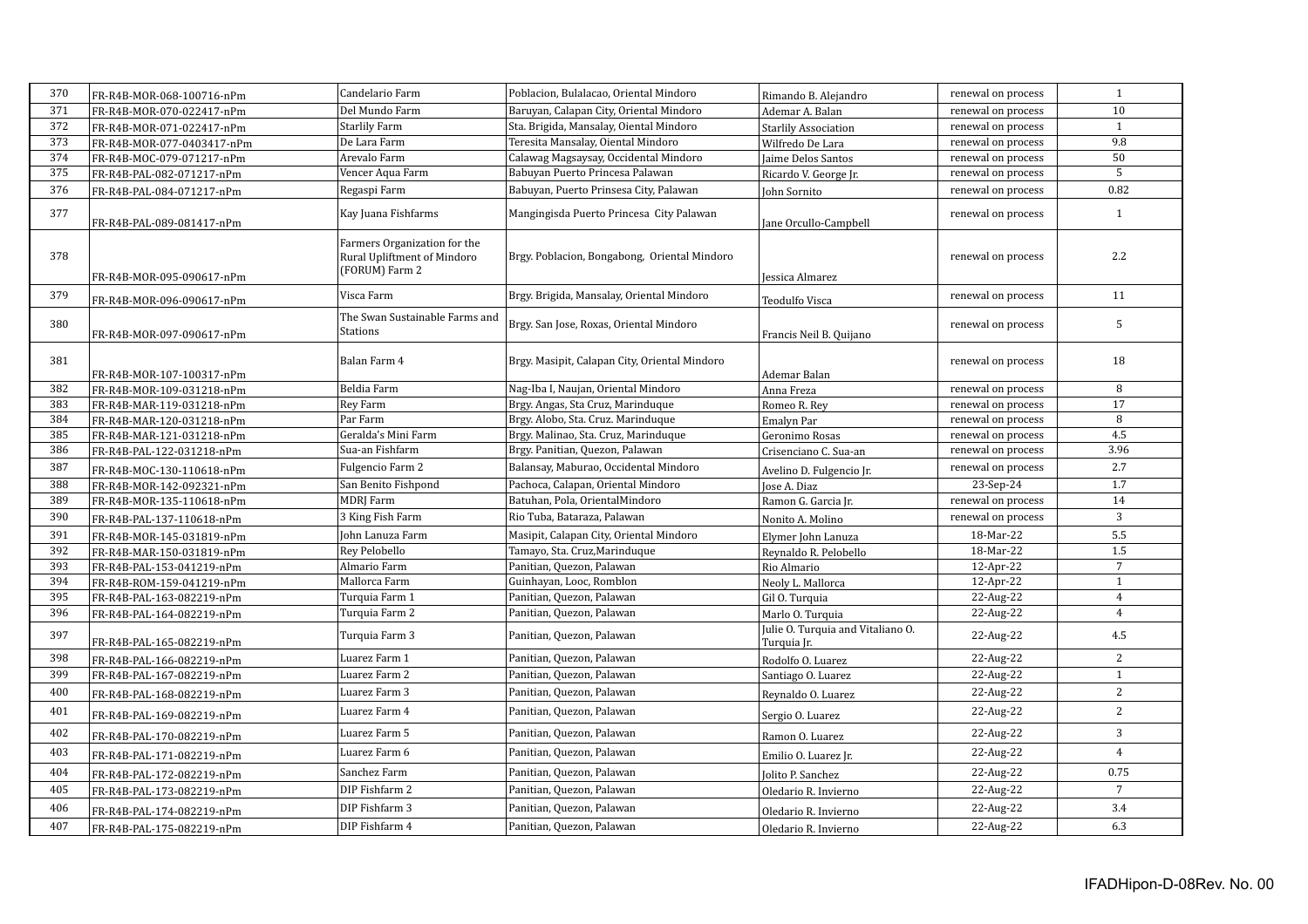| 408 | FR-R4B-PAL-176-082219-nPm | DIP Fishfarm 5                           | Panitian, Quezon, Palawan                  | Oledario R. Invierno                | 22-Aug-22  | 11.48            |
|-----|---------------------------|------------------------------------------|--------------------------------------------|-------------------------------------|------------|------------------|
| 409 | FR-R4B-PAL-178-082219-nPm | Abayon Farm 1                            | Panitian, Quezon, Palawan                  | Gerry E. Abayon                     | 22-Aug-22  | 7.5              |
| 410 | FR-R4B-PAL-179-082219-nPm | Abayon Farm 2                            | Panitian, Quezon, Palawan                  | Rocio Abayon                        | 22-Aug-22  | 1.3              |
| 411 | FR-R4B-PAL-180-082219-nPm | Abayon Farm 3                            | Panitian, Quezon, Palawan                  | Jenny A. Gonzaga                    | 22-Aug-22  | 0.5              |
| 412 | FR-R4B-PAL-181-082219-nPm | Abayon Farm 4                            | Panitian, Quezon, Palawan                  | Eduardo I. Abayon                   | 22-Aug-22  | $\overline{7}$   |
| 413 | FR-R4B-PAL-182-082219-nPm | Agagas Farm                              | Panitian, Quezon, Palawan                  | Carlos Agagas                       | 22-Aug-22  | $\mathbf{1}$     |
| 414 | FR-R4B-PAL-183-082219-nPm | Palomar Farm 1                           | Panitian, Quezon, Palawan                  | Janrey R. Palomar                   | 22-Aug-22  | 2                |
| 415 | FR-R4B-PAL-184-082219-nPm | Palomar Farm 2                           | Panitian, Quezon, Palawan                  | Jolito A. Palomar                   | 22-Aug-22  | 1.76             |
| 416 | FR-R4B-PAL-185-082219-nPm | Lora Farm                                | Panitian, Quezon, Palawan                  | Felixberto Lora                     | 22-Aug-22  | 2                |
| 417 | FR-R4B-PAL-186-082219-nPm | Honrubia Farm                            | Panitian, Quezon, Palawan                  | Telesforo C. Honrubia               | 22-Aug-22  | $\overline{3}$   |
| 418 | FR-R4B-PAL-187-082219-nPm | Maquirang Farm                           | Panitian, Quezon, Palawan                  | Rene Maquirang                      | 22-Aug-22  | 1.5              |
| 419 | FR-R4B-PAL-188-082219-nPm | Oxinada Farm                             | Panitian, Quezon, Palawan                  | Yolanda Oxinada                     | 22-Aug-22  | 1.5              |
| 420 | FR-R4B-PAL-189-082219-nPm | Baculinao Farm                           | Panitian, Quezon, Palawan                  | Rudy B. Baculinao                   | 22-Aug-22  | 5                |
| 421 | FR-R4B-PAL-190-082219-nPm | Agusto Farm                              | Panitian, Quezon, Palawan                  | Agusto Family                       | 22-Aug-22  | 5                |
| 422 | FR-R4B-PAL-191-082219-nPm | Dacillo Farm                             | Panitian, Quezon, Palawan                  | Inocencio Dacillo                   | 22-Aug-22  | 3.6              |
| 423 | FR-R4B-PAL-192-082219-nPm | Moralde Farm                             | Panitian, Quezon, Palawan                  | Nicolas M. Moralde                  | 22-Aug-22  | 4.24             |
| 424 | FR-R4B-PAL-193-082219-nPm | Gabinete Farm                            | Panitian, Quezon, Palawan                  | Henry F. Gabinete                   | 22-Aug-22  | 1.7              |
| 425 | FR-R4B-PAL-194-082219-nPm | MIZPAH Multi-Purpose<br>Cooperative Farm | Panitian, Quezon, Palawan                  | MIZPAH Multi-Purpose<br>Cooperative | 22-Aug-22  | 70               |
| 426 | FR-R4B-PAL-195-082219-nPm | Bermejo Farm                             | Panitian, Quezon, Palawan                  | Ricardo Bermejo                     | 22-Aug-22  | $\overline{2}$   |
| 427 | FR-R4B-PAL-196-082219-nPm | Sabico Farm                              | Panitian, Quezon, Palawan                  | Jimmy Sabico                        | 22-Aug-22  | 2.75             |
| 428 | FR-R4B-PAL-197-082219-nPm | Edura Farm                               | Panitian, Quezon, Palawan                  | <b>Boyet Edura</b>                  | 22-Aug-22  | 3                |
| 429 | FR-R4B-PAL-198-082219-nPm | Guimaras Farm                            | Panitian, Quezon, Palawan                  | Rolly C. Guimaras                   | 22-Aug-22  | 1.3              |
| 430 | FR-R4B-PAL-199-082219-nPm | Delos Santos Farm                        | Babuyan, Puerto Princesa, Palawan          | Delos Santos Family                 | 22-Aug-22  | $\mathbf{1}$     |
| 431 | FR-R4B-PAL-200-082219-nPm | Cassandra Farm 2                         | Burirao, Narra, Palawan                    | Virgie B. Arbis                     | 22-Aug-22  | 22               |
| 432 | FR-R4B-MOC-202-082219-nPm | Fulgencio Farm 4                         | Balansay, Mamburao, Occidental, Mindoro    | Avelino D. Fulgencio Jr.            | 22-Aug-22  | 1.8              |
| 433 | FR-R4B-MOR-216-061821-nPm | Guevarra Farm                            | Nag-Iba I, Naujan, Oriental Mindoro        | Roberto C. Guevarra                 | 18-Jun-24  | 5                |
| 434 | FR-R4B-MOR-217-061821-nPm | Mañibo Farm 1                            | Nag-Iba I, Naujan, Oriental Mindoro        | Marcos Q. Mañibo                    | 18-Jun-24  | $1.5\,$          |
| 435 | FR-R4B-MOR-219-061821-nPm | Franco Farm 1                            | Nag-Iba I, Naujan, Oriental Mindoro        | Adelon M. Franco                    | 18-Jun-24  | $\mathbf{1}$     |
| 436 | FR-R4B-MOR-220-110421-nPm | Franco Farm 2                            | Nag-Iba I, Naujan, Oriental Mindoro        | Benjamin Macutong Farm              | $4-Nov-24$ | $\mathbf{1}$     |
| 437 | FR-R4B-MOR-221-061821-nPm | Asia Pac Farm 4                          | Nag-Iba I, Naujan, Oriental Mindoro        | Roilan L. Rivera                    | 18-Jun-24  | $\overline{3.5}$ |
| 438 | FR-R4B-MOR-237-092321-nPm | Salamanca Farm                           | Gutad, Calapan, Oriental Mindoro           | Edgardo R. Salamanca                | 23-Sep-24  | 3                |
| 439 | FR-R4B-MOR-242-102721-nPm | Ducusin Farm                             | Emely M. Ducusin                           | Rodrigo Macabudbud                  | 27-Oct-24  | 0.6              |
| 440 | FR-R4B-MOR-244-102721-nPm | Sarabia Farm 2                           | Nag-Iba I, Naujan, Oriental Mindoro        | Joselito S. Sarabia                 | 27-Oct-24  | $\overline{4}$   |
| 441 | FR-R4B-MOR-246-102721-nPm | Malapote Farm 2                          | Nag-Iba I, Naujan, Oriental Mindoro        | Ruel M. Malapote                    | 27-Oct-24  | 6.4              |
| 442 | FR-R4B-MOR-247-102721-nPm | Mendoza Farm                             | Nag-Iba I, Naujan, Oriental Mindoro        | Ruel M. Malapote                    | 27-Oct-24  | 5                |
| 443 | FR-R4B-MOR-248-102721-nPm | Sison Farm                               | San Jose, Roxas, Oriental Mindoro          | <b>Evangeline Sison</b>             | 27-Oct-24  | 25               |
| 444 | FR-R4B-MOR-249-102721-nPm | <b>Macutong Farm</b>                     | Nag-Iba I, Naujan, Oriental Mindoro        | Cesar N. Macutong                   | 27-Oct-24  | 0.25             |
| 445 | FR-R4B-MOR-250-110421-nPm | Malacas Farm                             | Nag-Iba I, Naujan, Oriental Mindoro        | Emmanuel A. Malacas                 | 4-Nov-24   | 3                |
| 446 | FR-R4B-MOR-251-110421-nPm | Felicisima Macutong Farm                 | Nag-Iba I, Naujan, Oriental Mindoro        | Felicisima Macutong                 | 4-Nov-24   | $\overline{4}$   |
| 447 | FR-R4B-MOR-252-110421-nPm | Pertez Farm                              | Nag-Iba I, Naujan, Oriental Mindoro        | Teresita O. Pertez                  | 4-Nov-24   | 6                |
| 448 | FR-R4B-MOR-253-110421-nPm | Magadia Farm                             | Nag-Iba I, Naujan, Oriental Mindoro        | Magadia Family                      | 4-Nov-24   | 3                |
| 449 | FR-R4B-MOR-254-110421-nPm | Calixto Atienza Farm                     | Nag-iba II, Calapan City, Oriental Mindoro | Calixto C. Atienza                  | 4-Nov-24   | $\overline{4}$   |
| 450 | FR-R4B-MOR-255-110421-nPm | Paras Farm                               | Nag-iba II, Calapan City, Oriental Mindoro | Robert Paras                        | 4-Nov-24   | 1.25             |
| 451 | FR-R4B-MOR-256-110421-nPm | <b>Baes Farm</b>                         | Nag-iba II, Calapan City, Oriental Mindoro | Esperanza R. Baes                   | $4-Nov-24$ | $\overline{4}$   |
| 452 | FR-R4B-MOR-257-110421-nPm | Avendaño Farm                            | Navotas, Calapan City, Oriental Mindoro    | Ramil S.J. Avendaño                 | 4-Nov-24   | 10               |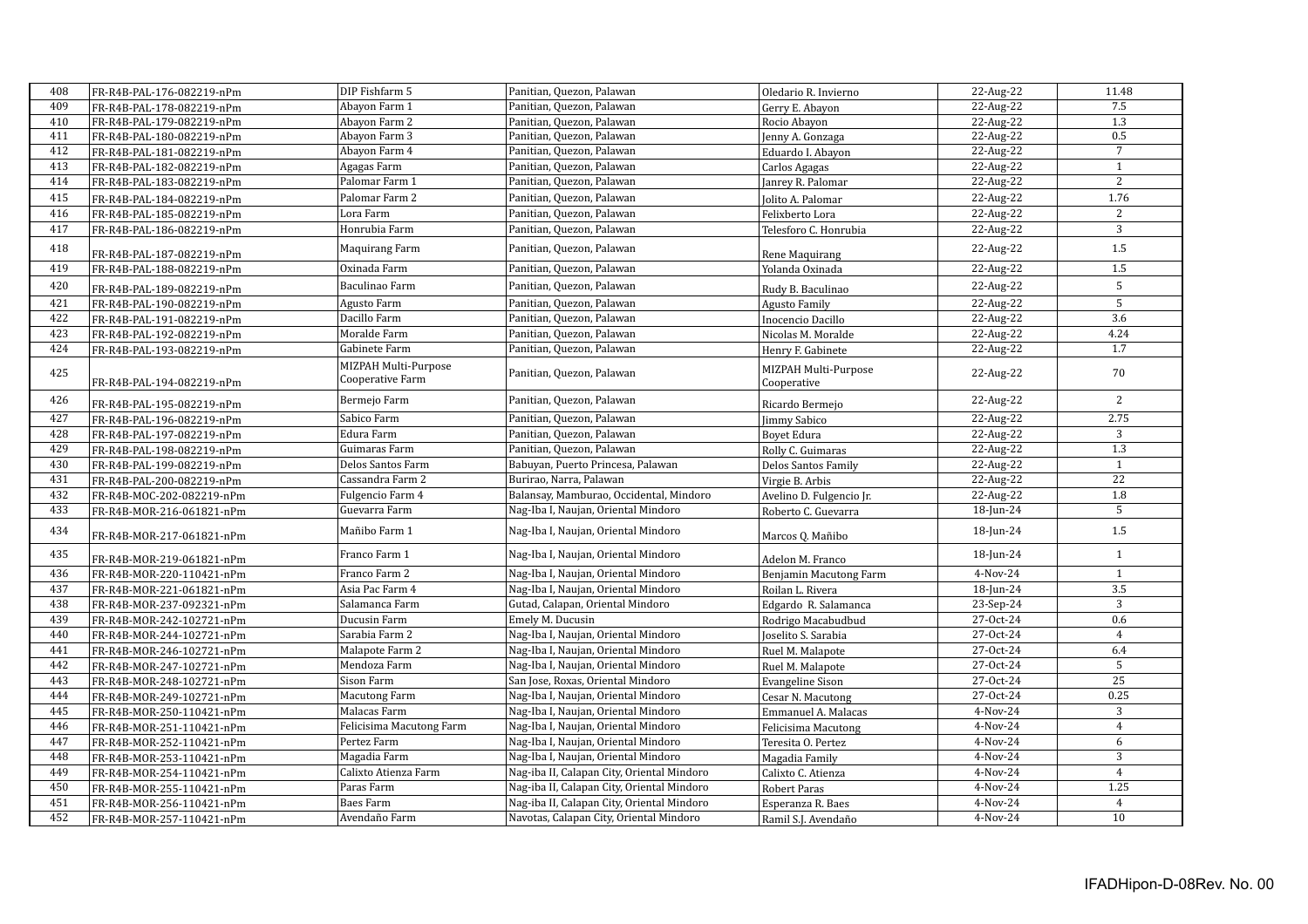| 453 | FR-R4B-MOR-261-120321-nPm | Asia Farm Pac 6                   | Nag-Iba I, Naujan, Oriental Mindoro                    | Allan T. Magsino             | 3-Dec-24           | $\mathbf{1}$         |
|-----|---------------------------|-----------------------------------|--------------------------------------------------------|------------------------------|--------------------|----------------------|
|     |                           |                                   | REGION V (69 farms, 792.251 hectares)                  |                              |                    |                      |
| 454 | FR-R5-Sor-001-070919-nPm  | <b>BANARP</b> and Company Limited | Capuy, Sorsogon City, Sorsogon                         | Bienvenido Villarroya        | $9$ -Jul-22        | 24.8325              |
| 455 | FR-R5-Cas-002-112614-nPm  | Myjola Farm                       | Buenasuerte, Ragay, Camarines Sur                      | Myrna E. Mendoza             | renewal on process | 5                    |
| 456 | FR-R5-Cas-003-112614-nPm  | Jarabejo Seafoods Farm            | Brgy. Cale, Ragay, Camarines Sur                       | Santiago Jarabejo            | renewal on process | 4.6                  |
| 457 | FR-R5-Cas-004-112614-nPm  | R.E.F. Aqua Farm                  | Magais-I, Del Gallego, Camarines Sur                   | Rene Berjamin                | renewal on process | 15                   |
| 458 | FR-R5-Cas-005-112614-nPm  | Mendoza Farm                      | Mananao, Tinambac, Camarines Sur                       | Tato Mendoza                 | renewal on process | 12                   |
| 459 | FR-R5-Car-006-112814-nPm  | Farm I                            | Balatasan, Calabanga, Camarines Sur                    | Agosto Bonito                | renewal on process | 30                   |
| 460 | FR-R5-Cas-007-120314-nPm  | Raña Farm                         | Brgy. Cale, Ragay, Camarines Sur                       | Marilyn Raña                 | renewal on process | $\overline{7}$       |
| 461 | FR-R5-Cas-008-120314-nPm  | Renet Aqua Farm                   | Mamalao, Ragay, Camarines Sur                          | Rene Posingan                | renewal on process | $\overline{3}$       |
| 462 | FR-R5-Cas-009-120314-nPm  | Farm II                           | San Rafael, Ragay, Camarines Sur                       | Agosto Bonito                | renewal on process | 1.5                  |
| 463 | FR-R5-Cas-010-020821-nPm  | Yolly & Edgar Crab and Prawn      | Brgy. Cale, Ragay, Camarines Sur                       | Yolanda Celis                | 8-Feb-24           | 10                   |
| 464 | FR-R5-Cas-012-121714-nPm  | Samson Farm                       | Brgy. Apale, Ragay, Camarines Sur                      | Jendra Samson                | renewal on process | 3.2                  |
| 465 | FR-R5-Cas-013-060415-nPm  |                                   | Tinambac, Camarines Sur                                | Rodrigo Delfino              | renewal on process | 12.75                |
| 466 | FR-R5-Sor-014-091615-nPm  |                                   | Cabid-an, Sorsogon                                     | <b>BFAR5-SDFFN</b>           | renewal on process | $7\overline{ }$      |
| 467 | FR-R5-Cat-015-032919-nPm  | Jesus Ceballo Farm                | Taopon, Panganiban, Catanduanes                        | Jesus Ceballo                | 29-Mar-22          | 2.7                  |
| 468 | FR-R5-Cat-016-032919-nPm  | Roberto Taopo Farm                | Alinawan, Panganiban, Catanduanes                      | Roberto Taopo                | 29-Mar-22          | 15.9                 |
| 469 | FR-R5-Cat-017-032919-nPm  | PDFFN                             | Panganiban, Catanduanes                                | LGU Panganiban-PDFFN         | 29-Mar-22          | $\mathbf{3}$         |
| 470 | FR-R5-Cat-018-102715-nPm  |                                   | Taopon, Panganiban, Catanduanes                        | Eli Peña                     | renewal on process | $\overline{21}$      |
| 471 | FR-R5-Can-019-031016-nPm  |                                   | Jose Panganiban, Camarines Norte                       | Tita Imperial                | renewal on process | 21                   |
| 472 | FR-R5-Cat-020-102815-nPm  |                                   | Bagamanoc, Catanduanes                                 | LGU Demo Farm                | renewal on process | 6                    |
| 473 | FR-R5-Cat-021-102915-nPm  |                                   | Viga, Catanduanes                                      | <b>Gaspar Tutanes</b>        | renewal on process | 9                    |
| 474 | FR-R5-Mas-022-102616-nPm  |                                   | Talisay, Milagros, Masbate                             | George B. Espinas            | renewal on process | 3                    |
| 475 | FR-R5-Cat-023-102716-nPm  |                                   | Brgy. Alas, Mandaon, Masbate                           | Helen Tacuyan                | renewal on process | 40                   |
| 476 | FR-R5-Cat-024-082416-nPm  |                                   | Brgy. Luyong Catungan, Mobo, Masbate                   | Aida del Fabro               | renewal on process | 21                   |
| 477 | FR-R5-Cat-025-092716-nPm  |                                   | Bagamanoc, Catanduanes                                 | Pascua Family (Tirso Pascua) | renewal on process | 5                    |
| 478 | FR-R5-Cat-026-120716-nPm  |                                   | Balawing, Aroroy, Masbate                              | Arnel Asuncion               | renewal on process | 17                   |
| 479 | FR-R5-Cat-027-102516-nPm  |                                   | Calasuche, Milagros, Masbate                           | <b>Lister Briones</b>        | renewal on process | 20                   |
| 480 | FR-R5-Cat-028-113016-nPm  |                                   | Calasuche, Milagros, Masbate                           | Walter Irenea                | renewal on process | $\overline{4}$       |
| 481 | FR-R5-Cat-029-110916-nPm  |                                   | Brgy. Ulag, Prieto Diaz, Sorsogon                      | Mila Marasigan               | renewal on process | 25<br>$\overline{7}$ |
| 482 | FR-R5-Cat-030-102516-nPm  |                                   | Jamorawon, Milagros, Masbate                           | Alex Espinas                 | renewal on process |                      |
| 483 | FR-R5-Cat-031-102516-nPm  |                                   | Brgy. Jamorawon, Milagros, Masbate                     | Rhea Dehiza and Mai Hasegawa | renewal on process | 20                   |
| 484 | FR-R5-Cat-032-102516-nPm  |                                   | Asid-Asid, Jamorawon, Milagros, Masbate                | Marilyn Asebuque             | renewal on process | 3.9                  |
| 485 | FR-R5-Cat-033-082416-nPm  |                                   | Mobo, Masbate                                          | Esteban Aguilar              | renewal on process | 8                    |
| 486 | FR-R5-Cat-034-102516-nPm  |                                   | Jamorawon, Milagros, Masbate                           | Evangelina Espinas           | renewal on process | $\overline{4}$       |
| 487 | FR-R5-Cat-035-102516-nPm  |                                   | Batalay, Bato, Catanduanes                             | Lope Taopo                   | renewal on process | 11                   |
| 488 | FR-R5-Cat-036-082316-nPm  |                                   | Panique, Aroroy, Masbate                               | Larry Esquilona              | renewal on process | 37                   |
| 489 | FR-R5-Cas-037-020821-nPm  | <b>&amp; J Fishpond</b>           | Sitio Mamalao, Brgy. Binahan Proper, Ragay, Cam<br>Sur | Josefino Curioso             | 8-Feb-24           | 13                   |
| 490 | FR-R5-Cas-038-020821-nPm  | Egwaras Farm                      | Binahan Proper, Ragay, Cam Sur                         | Rol Egwaras                  | 8-Feb-24           | 1.5                  |
| 491 | FR-R5-Cas-039-020821-nPm  | Romeo Cedo Farm                   | Mamalao, Binahan Proper, Ragay, Cam Sur                | Romeo Cedo                   | 8-Feb-24           | 6                    |
| 492 | FR-R5-Can-040-032919-nPm  | King Fishers Farm                 | Bolo, Calangcawan Norte, Vinzons, Camarines            | Delfin Sunga, Jr.            | 28-Mar-22          | 40                   |
| 493 | FR-R5-Mas-041-032919-nPm  | Olivera Farm                      | Alas, Mandaon, Masbate                                 | Nelson Olivera Sr.           | 28-Mar-22          | 7.1                  |
| 494 | FR-R5-Mas-042-032919-nPm  | Johnny Coja Farm                  | Tagpu, Mandaon, Masbate                                | Johnny Coja                  | 28-Mar-22          | $\overline{5.6}$     |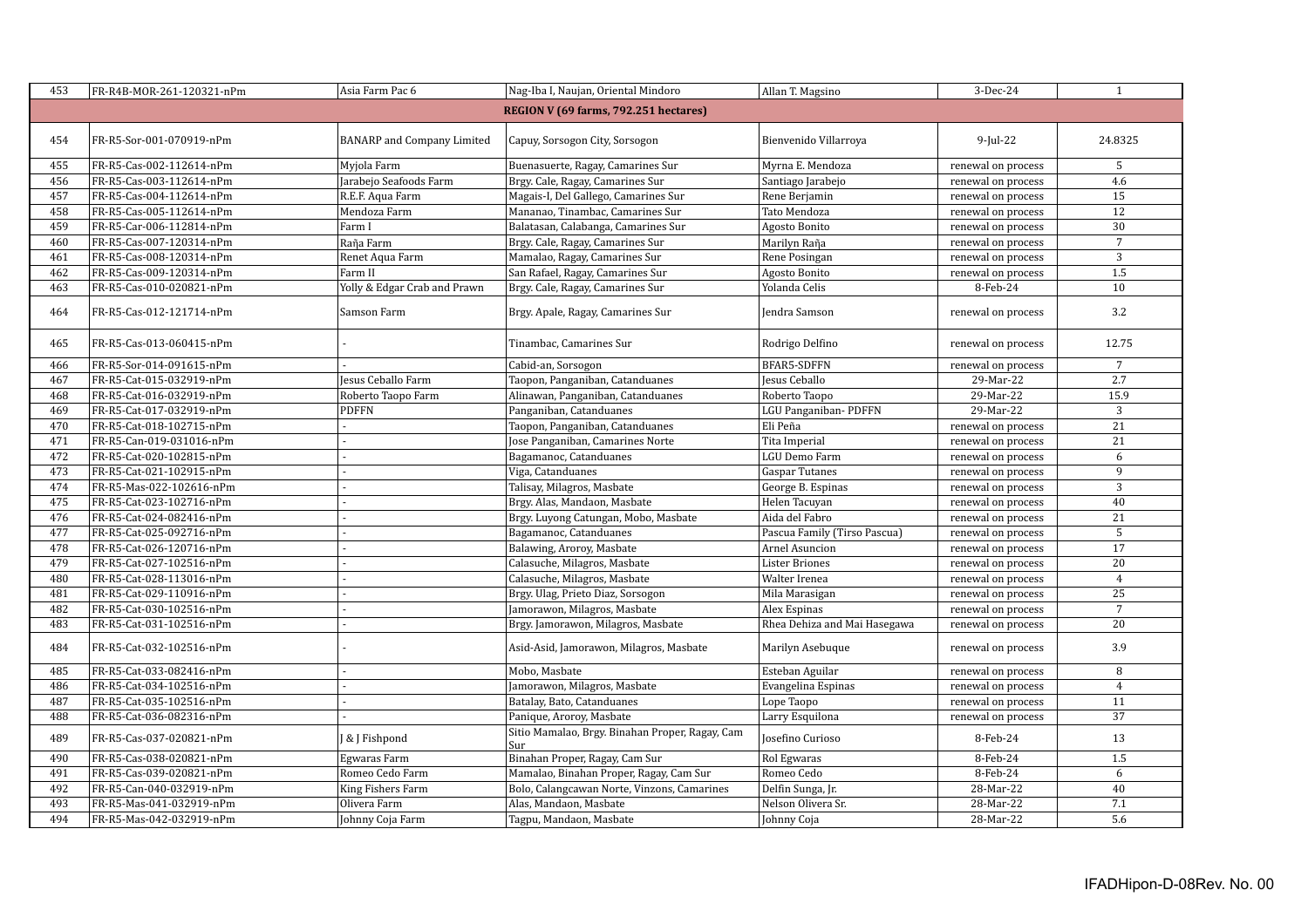| 495 | FR-R5-Mas-043-032919-nPm | Noel Coja Farm I                                 | Nanipsan, Mandaon, Masbate                    | Noel Coja                                   | 28-Mar-22          | $7\phantom{.0}$ |
|-----|--------------------------|--------------------------------------------------|-----------------------------------------------|---------------------------------------------|--------------------|-----------------|
| 496 | FR-R5-Mas-044-032919-nPm | Kong Fish Farm                                   | Nanipsan, Mandaon, Masbate                    | Paquito Kong Jr.                            | 28-Mar-22          | 21              |
| 497 | FR-R5-Cat-045-032919-nPm | <b>Tulay Fisheries</b>                           | Quigaray, Bagamanoc, Catanduanes              | Atty. Salvador Tulay                        | 29-Mar-22          | 29              |
| 498 | FR-R5-Sor-046-070919-nPm | BEV and Company Limited                          | Tiris, Gubat, Sorsogon                        | Bienvenido Villarroya                       | $9$ -Jul-22        | 87.7181         |
| 499 | FR-R5-Sor-047-070919-nPm | Fatima Chua Farm                                 | Maningkay de Oro, Prieto Diaz, Sorsogon       | Fatima Chua                                 | $9$ -Jul-22        | 13              |
| 500 | FR-R5-Sor-048-070919-nPm | Ignacio Jao Tayag Farm                           | Bacalon, Magallanes, Sorsogon                 | Ignacio Jao Tayag                           | $9$ -Jul-22        | 10              |
| 501 | FR-R5-Sor-049-020821-nPm | Leticia Mella Homo                               | Caditaan, Magallanes, Sorsogon                | Leticia Mella Homo                          | 8-Feb-24           | 4.2             |
| 502 | FR-R5-Sor-050-020821-nPm | Erlinda Mella Farm                               | Caditaan, Magallanes, Sorsogon                | Erlinda Mella                               | 8-Feb-24           | $\overline{5}$  |
| 503 | FR-R5-Cas-051-020821-nPm | Avelino Encinares Farm                           | Binahan, Ragay, Cam Sur                       | Avelino Encinares Farm                      | 8-Feb-24           | $\mathbf{3}$    |
| 504 | FR-R5-Sor-052-020821-nPm | Helen Lee Alcala                                 | Aguada Sur, Magallanes, Sorsogon              | Helen Lee Alcala                            | 8-Feb-24           | 16              |
| 505 | FR-R5-Sor-053-020821-nPm | Analiza Mella Losabio/ Riza Mella<br>Mañago Farm | Caditaan, Magallanes, Sorsogon                | Analiza Mella Losabio/ Riza Mella<br>Mañago | 8-Feb-24           | $\sqrt{5}$      |
| 506 | FR-R5-Sor-054-020821-nPm | Gloria Mella Labrador                            | Caditaan, Magallanes, Sorsogon                | Gloria Mella Labrador                       | 8-Feb-24           | 5               |
| 507 | FR-R5-Sor-055-020821-nPm | Campillos Farm                                   | Buenavista, Castilla, Sorsogon                | Florencio Campillos/ Elmer<br>Campillos     | 8-Feb-24           | $\overline{4}$  |
| 508 | FR-R5-Sor-056-020821-nPm | Tomas Latagan Farm                               | Buenavista, Castilla, Sorsogon                | Tomas Latagan                               | 8-Feb-24           | 5               |
| 509 | FR-R5-Sor-057-020821-nPm | Alvin Navas                                      | Buenavista, Castilla, Sorsogon                | Alvin Navas                                 | 8-Feb-24           | 6               |
| 510 | FR-R5-Sor-058-020821-nPm | <b>Benito Navas III</b>                          | Buenavista, Castilla, Sorsogon                | <b>Benito Navas III</b>                     | 8-Feb-24           | 2               |
| 511 | FR-R5-Sor-059-020821-nPm | Norma Mancera                                    | Buenavista, Castilla, Sorsogon                | Norma Mancera                               | 8-Feb-24           | 5               |
| 512 | FR-R5-Sor-060-020821-nPm | Ernesto Ibana Farm                               | Buenavista, Castilla, Sorsogon                | Ernesto Ibana Jr.                           | 8-Feb-24           | 2               |
| 513 | FR-R5-Sor-061-020821-nPm | Claridad Lumbao Farm                             | Purok Paraiso, Buenavista, Castilla, Sorsogon | Claridad Lumbao                             | 8-Feb-24           | 5               |
| 514 | FR-R5-Sor-062-020821-nPm | Victoria Bello Farm                              | Buenavista, Castilla, Sorsogon                | Victoria Bello Farm                         | 8-Feb-24           | 15              |
| 515 | FR-R5-Cas-063-020821-nPm | Trinidad Ronquillo Farm                          | Binahan, Ragay, Cam Sur                       | Trinidad Ronquillo                          | 8-Feb-24           | 2.5             |
| 516 | FR-R5-Cas-064-020821-nPm | Bonto's Farm                                     | Binahan Proper, Ragay, Cam Sur                | Honeylyn Fernando                           | 8-Feb-24           | 8               |
| 517 | FR-R5-Cas-065-020821-nPm | Simeon Gremio Farm                               | Binahan, Ragay, Cam Sur                       | Simeon Gremio                               | 8-Feb-24           | $\overline{4}$  |
| 518 | FR-R5-Cas-066-020821-nPm | Alberto Año                                      | Binahan, Ragay, Cam Sur                       | Alberto Año                                 | 8-Feb-24           | 1               |
| 519 | FR-R5-Cas-067-020821-nPm | Violeta de Jesus Farm                            | Brgy. Cale, Ragay, Camarines Sur              | Violeta de Jesus                            | 8-Feb-24           | 8               |
| 520 | FR-R5-Cas-068-020821-nPm | Hazel Año Farm                                   | Brgy. Cale, Ragay, Camarines Sur              | Hazel Año                                   | 8-Feb-24           | 1.5             |
| 521 | FR-R5-Cas-069-020821-nPm | Edwin Genio Farm                                 | Brgy. Cale, Ragay, Camarines Sur              | Edwin Genio                                 | 8-Feb-24           | 0.75            |
| 522 | FR-R5-Sor-070-020821-nPm | Edna Marañas                                     | Buenavista, Castilla, Sorsogon                | Edna Marañas                                | 8-Feb-24           | 3               |
|     |                          |                                                  | <b>REGION VI (0)</b>                          |                                             |                    |                 |
|     |                          |                                                  | REGION VII (4 Farms, 145.34 hectares)         |                                             |                    |                 |
| 523 | FR-R7-BOH-001-030819-Pm  | Marcela Farms, Incorporated                      | Tultugan, Calape, Bohol                       | Marlito C. Uy                               | 8-Mar-22           | 38.454          |
| 524 | FR-R7-BOH-002-030819-Pm  | Marcela Farms, Incorporated                      | San Isidro, Calape, Bohol                     | Marlito C. Uy                               | 8-Mar-22           | 68.1996         |
| 525 | FR-R7-BOH-003-030819-Pm  | Marcela Farms, Incorporated                      | Lincod, Maribojoc, Bohol                      | Marlito C. Uy                               | 8-Mar-22           | 34.4827         |
| 526 | FR-R7-NEG-004-051619-Pm  | De Oro Resources                                 | Pondol, Amlan, Negros Oriental                | Louie Libarios                              | 16-May-22          | 4.2             |
|     |                          |                                                  | REGION VIII (19 farms, 129.8 hectares)        |                                             |                    |                 |
| 527 | FR-R8-LEY-002-121814-nPm | Kaytrix Agri-Aqua Farm                           | Brgy. Parina, Carigara, Leyte                 | Sergio Apostol                              | renewal on process | 12              |
| 528 | FR-R8-LEY-003-121814-nPm | Kaytrix Agri-Aqua Farm                           | Brgy. Minuswang Barugo, Leyte                 | Sergio Apostol                              | renewal on process | 32              |
| 529 | FR-R8-LEY-004-121814-nPm | Triple N Farm                                    | Brgy. Balugohay-Norte, Carigara, Leyte        | Arnulfo Briones                             | renewal on process | $\sqrt{2}$      |
| 530 | FR-R8-LEY-005-121814-nPm | Triple N Farm                                    | Brgy. Canomantag, Barugo, Leyte               | Arnulfo Briones                             | renewal on process | 2               |
| 531 | FR-R8-LEY-006121814-nPm  | Malate Farm                                      | Brgy. Parina, Carigara, Leyte                 | Ignacio Malate                              | renewal on process | 1.5             |
| 532 | FR-R8-LEY-007-121914-nPm |                                                  | Brgy. Elizabeth, Leyte, Leyte                 | Materno Obaob                               | renewal on process | 10              |
| 533 | FR-R8-LEY-008-121914-nPm |                                                  | Brgy. Calaguise, Leyte, Leyte                 | Materno Obaob                               | renewal on process | 10              |
|     |                          |                                                  |                                               |                                             |                    |                 |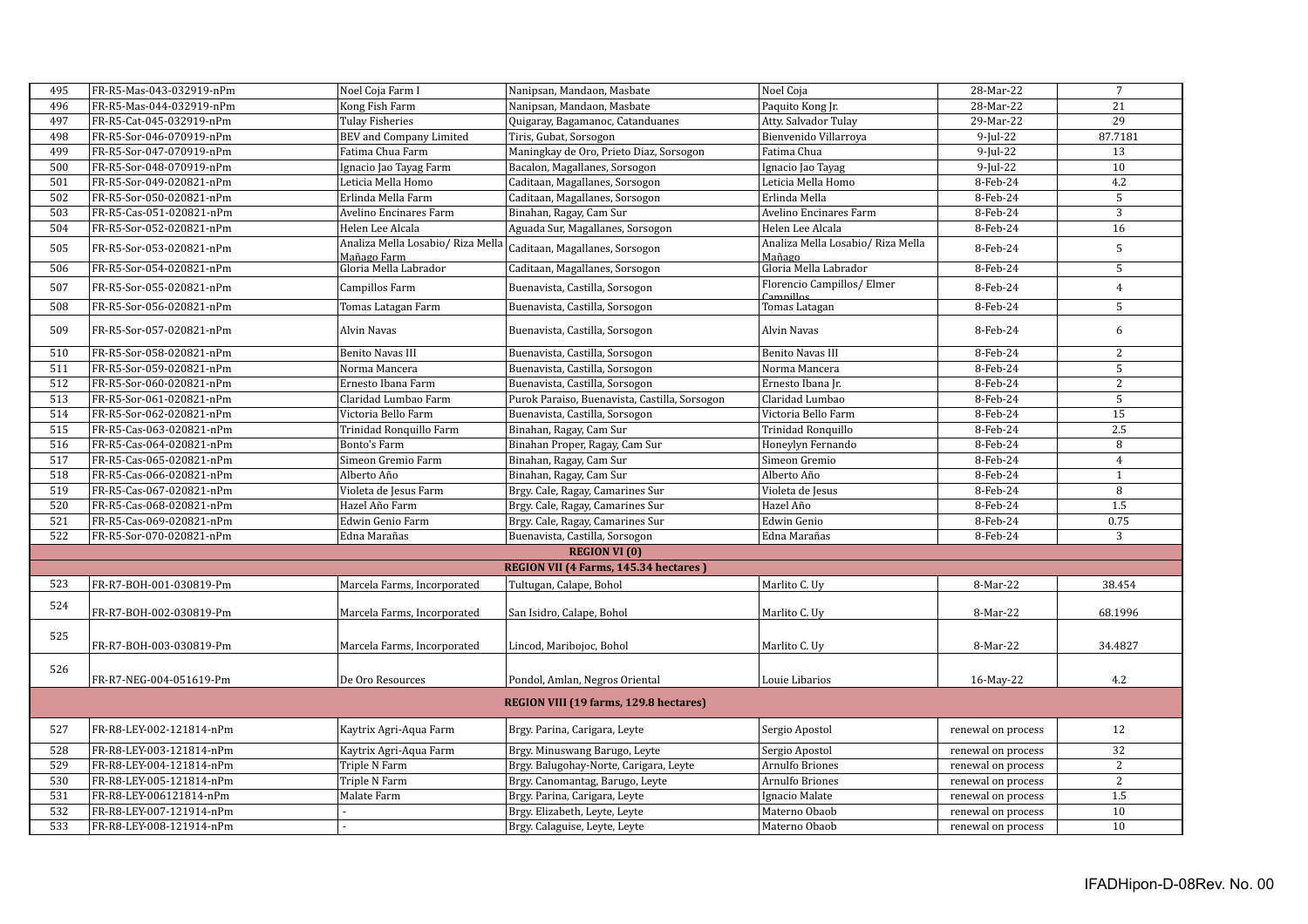| 534 | FR-R8-LEY-009-1219145-nPm |                          | Brgy. Elizabeth, Leyte, Leyte                     | Elvira Mesia                     | renewal on process | 3               |
|-----|---------------------------|--------------------------|---------------------------------------------------|----------------------------------|--------------------|-----------------|
| 535 | FR-R8-LEY-0010-121914-nPm |                          | Brgy. Elizabeth, Leyte, Leyte                     | Editha Urbano                    | renewal on process | 3.5             |
| 536 | FR-R8-LEY-0011121914-nPm  |                          | Brgy. Calaguise, Leyte, Leyte                     | Loreta Gabisay                   | renewal on process | 0.8             |
| 537 | FR-R8-LEY-0012-121914-nPm |                          | Brgy. Palid I, Leyte, Leyte                       | Placido Dagandan                 | renewal on process | $\overline{2}$  |
| 538 | FR-R8-LEY-0013-121914-nPm |                          | Brgy. Macupa, Leyte, Leyte                        | <b>Boboy Bermudez</b>            | renewal on process | 5               |
| 539 | FR-R8-LEY-0014-121914-nPm |                          | Brgy. Jamorawon, Leyte, Leyte                     | Franklin Bermudez                | renewal on process | 5               |
| 540 | FR-R8-LEY-0015-121914-nPm |                          | Brgy. Macupa, Leyte, Leyte                        | Letecia Gatchalian               | renewal on process | $\overline{12}$ |
| 541 | FR-R8-LEY-0016-121914-nPm |                          | Brgy. Calaguise, Leyte, Leyte                     | Sammy Uy                         | renewal on process | 3.5             |
| 542 | FR-R8-LEY-0017-121914-nPm |                          | Brgy. Elizabeth, Leyte, Leyte                     | Atibola Rosie                    | renewal on process | 3.5             |
| 543 | FR-R8-LEY-0018-090517-nPm |                          | Brgy. Calaguise, Leyte, Leyte                     | Lorenzo Baltonado                | renewal on process | 11              |
| 544 | FR-R8-LEY-0019-100417-nPm |                          | Brgy. Tigbawan, Leyte, Leyte                      | Eduardo O. Cabarte               | renewal on process | 9               |
| 545 | FR-R8-LEY-0020-102417-nPm |                          | Sitio Bagacay, Brgy. Calaguise, Leyte, Leyte      | Arturo C. Arpon                  | renewal on process | $\overline{2}$  |
|     |                           |                          | REGION IX (39 farms, 799.3 hectares)              |                                  |                    |                 |
| 546 | FR-R9-ZAM-003-082014-nPm  |                          | Licomo, Zamboanga City                            | Eduardo B. Caloyloy              | renewal on process | 21              |
| 547 | FR-R9-ZAM-004-082014-nPm  |                          | Licomo, Zamboanga City                            | Felicito Deala, Jr.              | renewal on process | 15              |
| 548 | FR-R9-ZAM-005-082014-nPm  |                          | Logpond Vitali, Zamboanga City                    | Manuel Dalipe, Sr.               | renewal on process | 30              |
| 549 | FR-R9-NTE-006-090214-nPm  |                          | Baylimango, Dapitan City Zamboanga del Norte      | Dennis Tan                       | renewal on process | 12              |
| 550 | FR-R9-NTE-008-090414-nPm  |                          | Maria Cristina, Dapitan City, Zamboanga del Norte | Antonio C. Aragones              | renewal on process | 3.9             |
| 551 | FR-R9-SBY-009-090414-nPm  |                          | Sta. Cruz, Kabasalan, Zamboanga Sibugay           | Nestor P. Chiong                 | renewal on process | $\overline{17}$ |
| 552 | FR-R9-SBY-010-091614-nPm  |                          | Sta. Cruz, Kabasalan, Zamboanga Sibugay           | Freddie I. Chu                   | renewal on process | 50              |
| 553 | FR-R9-SBY-011-091814-nPm  |                          | Monching Siay, Zamboanga Sibugay                  | Tranquilino P. Timusan           | renewal on process | 30              |
| 554 | FR-R9-SBY-012-091814-nPm  |                          | Sta. Cruz, Kabasalan, Zamboanga Sibugay           | <b>AYC</b> Corporation           | renewal on process | 75              |
| 555 | FR-R9-SBY-013-091914-nPm  |                          | Sta. Cruz, Kabasalan, Zamboanga Sibugay           | George C. Cainglet               | renewal on process | 9               |
| 556 | FR-R9-SBY-014-091914-nPm  |                          | Sanito, Ipil, Zamboanga Sibugay                   | Ipil Brackishwater Demonstration | renewal on process | 16              |
| 557 | FR-R9-SUR-015-100714-nPm  |                          | Balas, Aurora, Zamboanga Del Sur                  | DJM Farm                         | renewal on process | 48              |
| 558 | FR-R9-SUR-016-100714-nPm  |                          | Lower Bayao, Tukuran, Zamboanga Del Sur           | Southern Philippines Agro-Marine | renewal on process | 8               |
| 559 | FR-R9-SUR-017-100714-nPm  |                          | Anonang, Aurora, Zamboanga Del Sur                | Dr. Erwin Cortes Farm            | renewal on process | 4.5             |
| 560 | FR-R9-NTE-018-102114-nPm  |                          | Dao, Dapitan City, Zamboanga del Norte            | Abraham Alota                    | renewal on process | 16              |
| 561 | FR-R9-NTE-019-102114-nPm  |                          | Antipolo, Dapitan City, Zamboanga del Norte       | George Realiza                   | renewal on process | $\overline{14}$ |
| 562 | FR-R9-NTE-020-102314-nPm  |                          | Antipolo, Dapitan City, Zamboanga del Norte       | Romeo Jalosjos                   | renewal on process | $\overline{17}$ |
| 563 | FR-R9-SBY-021-110414-nPm  |                          | Pangi, Ipil, Zamboanga Sibugay                    | Vicente M. Gonzales, Sr.         | renewal on process | $\sqrt{5}$      |
| 564 | FR-R9-SBY-022-110414-nPm  |                          | Pangi, Ipil, Zamboanga Sibugay                    | Ramon M. Gonzales                | renewal on process | $\overline{12}$ |
| 565 | FR-R9-ZAM-023-111814-nPm  |                          | Logpond Tictapul, Zamboanga City                  | Segundino R. Gregorio            | renewal on process | 100             |
| 566 | FR-R9-ZAM-024-111814-nPm  |                          | Logpond, Vitali, Zamboanga City                   | Merlyn L. Junsay Farm            | renewal on process | 16              |
| 567 | FR-R9-ZAM-025-111914-nPm  |                          | Mangusu, Vitali, Zamboanga City                   | Rexie A. Ubay Farm               | renewal on process | 10              |
| 568 | FR-R9-NTE-026-111214-nPm  |                          | Banonong, Dapitan City, Zamboanga del Norte       | Nerva R. Adasa Farm              | renewal on process | 17              |
| 569 | FR-R9-ZAM-027-112014-nPm  |                          | Tamaraan , Mangusu, Zamboanga City                | Randy R. Yosores Farm            | renewal on process | 31              |
| 570 | FR-R9-ZAM-028-112014-nPm  |                          | Logpond, Tictapul, Zamboanga City                 | Russel F. Torres Farm            | renewal on process | 14.4            |
| 571 | FR-R9-SBY-029-120214-nPm  |                          | Calapan, Kabasalan, Zamboanga Sibugay             | Noel L. Capitania                | renewal on process | 5.5             |
| 572 | FR-R9-SUR-030-121014-nPm  |                          | Upper Bayao, Tukuran, Zamboanga Del Sur           | Engr. Edgar Parales              | renewal on process | $\overline{5}$  |
| 573 | FR-R9-SUR-031-091917-nPm  | Elena Bacus Farm         | Pagadian City, Zamboanga del Sur                  | Elena Bacus                      | renewal on process | 1.2             |
| 574 | FR-R9-SUR-032-092017-nPm  | Romeo V. Esteves Farm    | Kawit, Pagadian City, Zambo. Sur                  | Romeo V. Esteves                 | renewal on process | 5               |
| 575 | FR-R9-SUR-033-092117-nPm  | <b>STV Farm</b>          | Picanan, Kumalarang, Zamboanga del Sur            | Victor S. Tan                    | renewal on process | $\overline{15}$ |
| 576 | FR-R9-SUR-034-092117-nPm  | Reynaldo Dormitorio Farm | Picanan, Kumalarang, Zamboanga del Sur            | Reynaldo Dormitorio              | renewal on process | $\overline{9}$  |
| 577 | FR-R9-SUR-035-092117-nPm  | Quirino Gonzaga Farm     | Sitio Dacon, Picanan, Kumalarang, ZDS             | Quirino Gonzaga                  | renewal on process | 30              |
| 578 | FR-R9-ZAM-036-100317-nPm  | Joseph Sebastian Farm    | Logpond, Tictapul, Zamboanga City                 | Joseph Sebastian                 | renewal on process | 12              |
|     |                           |                          |                                                   |                                  |                    |                 |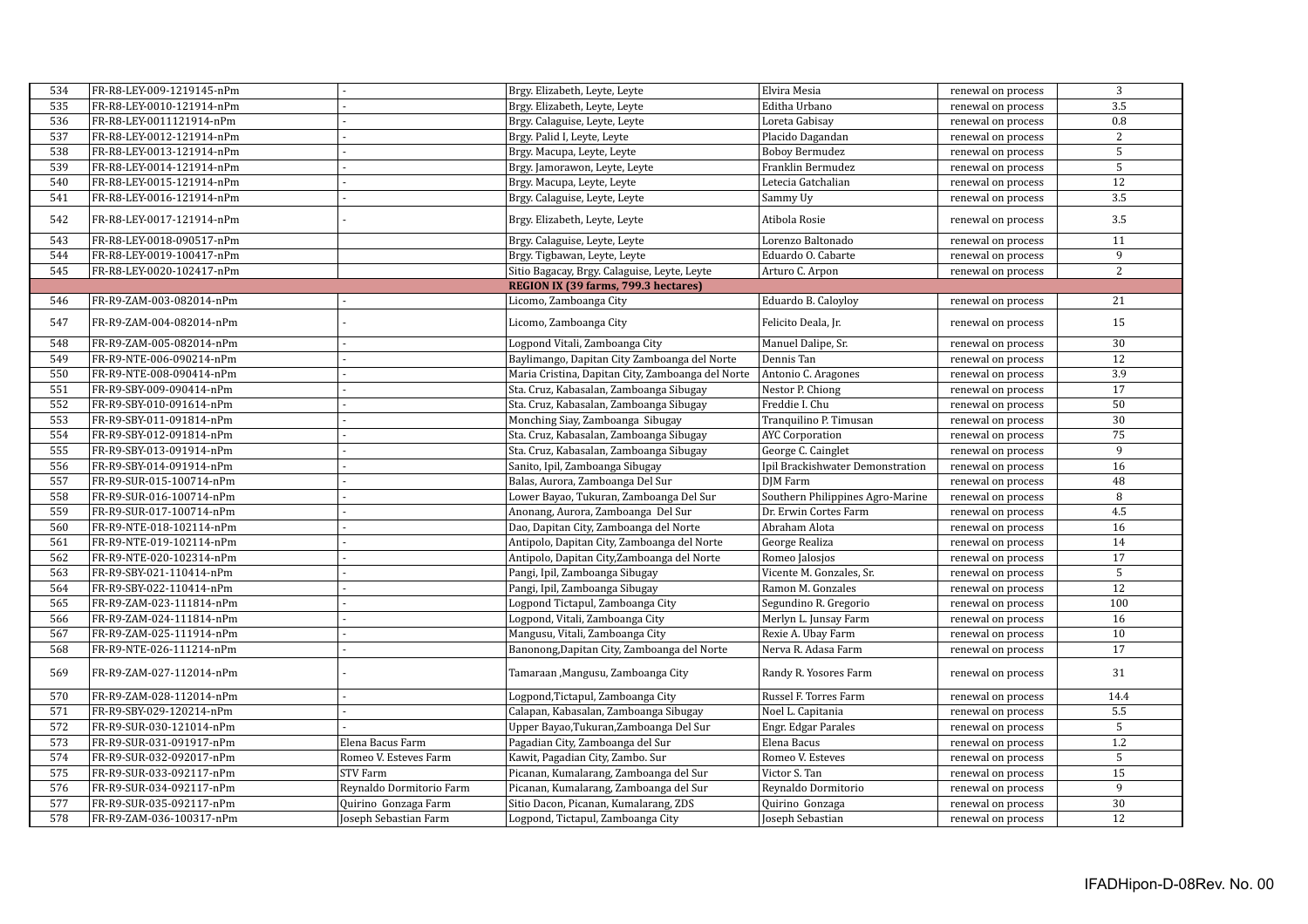| 579 | FR-R9-ZAM-037-100517-nPm             | <b>RND</b> Farm                | Sitio Punta Tamaraan, Zamboanga City         | Robinson U. Pagsuguiron           | renewal on process | 14              |
|-----|--------------------------------------|--------------------------------|----------------------------------------------|-----------------------------------|--------------------|-----------------|
| 580 | FR-R9-ZAM-038-100517-nPm             | Dagupan Farm                   | Tamaraan, Vitali, Zamboanga City             | Zacarias E. Dagupan, Jr.          | renewal on process | 8.8             |
| 581 | FR-R9-039-042318-nPm                 | Sulla Farm                     | Tictapul, Vitali, Zamboanga City             | Erlie Sulla                       | renewal on process | 8               |
| 582 | FR-R9-040-052818-nPm                 | Petines Farm                   | Ipil, Zambo. Sibugay                         | Rosalinda Petines                 | renewal on process | $\overline{27}$ |
| 583 | FR-R9-041-053018-nPm                 | Fulgueras Farm                 | Siay, Zambo. Sibugay                         | Jovito Fulgueras                  | renewal on process | $7\overline{ }$ |
| 584 | FR-R9-042-062518-nPm                 | Quisumbing Farm                | Kumalarang, Zambo. Del sur                   | Rey Quisumbing                    | renewal on process | 60              |
|     |                                      |                                | REGION X (224 farms, 1,580.2 has)            |                                   |                    |                 |
| 585 | FR-R10-LDN-003-012815-nPm-RNW-052818 | San Diego Fishery Ent. Inc.    | Margos, Kapatagan, Lanao del Norte           | Mario Luis L. San Diego           | renewal on process | 635             |
| 586 | FR-R10-LDN-006-012915-nPm-RNW-020719 | Labuga Farm                    | Pacita, Lala, Lanao del Norte                | Diego Labuga Jr.                  | 7-Feb-22           | 0.25            |
| 587 | FR-R10-LDN-008-020315-nPm-RNW-020719 | Apdua's Farm                   | Matampay Ilaya, Lala, Lanao del Norte        | Pompeya A. Villareal              | 7-Feb-22           | 2.7             |
| 588 | FR-R10-LDN-009-020315-nPm-RNW-040119 | Dionsay Farm                   | Matampay Ilaya, Lala, Lanao del Norte        | Victoria B. Dionsay               | $1-Apr-22$         | 3               |
| 589 | FR-R10-LDN-010-020415-nPm-RNW-020719 | Tabalbag Farm                  | Darumawang Bucana, Lala, Lanao del Norte     | Tarcelo Tabalbag                  | 7-Feb-22           | 20              |
| 590 | FR-R10-LDN-011-020415-nPm-RNW-020719 | Longcob Farm                   | Abaga, Lala, Lanao del Norte                 | Reynino Longcob                   | 7-Feb-22           | 12              |
| 591 | FR-R10-LDN-012-020415-nPm-RNW-072418 | Aquarius Farm                  | Tuna-an, Lala, Lanao del Norte               | Francsico C. Bihod                | renewal on process | 0.7             |
| 592 | FR-R10-LDN-013-020415-nPm-RNW-072418 | Rosalijos Farm                 | Tuna-an, Lala, Lanao del Norte               | Lito Rosalijos                    | renewal on process | 0.5             |
| 593 | FR-R10-LDN-014-020515-nPm-RNW-072418 | Sabas Gasataya Farm            | Tuna-an, Lala, Lanao del Norte               | Sabas B. Gasataya Jr.             | renewal on process | 6.5             |
| 594 | FR-R10-LDN-015-020515-nPm-RNW-072418 | Raul Gasataya Farm             | Tuna-an, Lala, Lanao del Norte               | Raul B. Gasataya                  | renewal on process | 6               |
| 595 | FR-R10-LDN-016-020515-nPm-RNW-020719 | Henry Gasataya Farm            | Tuna-an, Lala, Lanao del Norte               | Henry B. Gasataya                 | 7-Feb-22           | 3               |
| 596 | FR-R10-LDN-017-020515-nPm-RNW-072418 | Helen Gasataya Farm            | Tuna-an, Lala, Lanao del Norte               | Helen B. Gasataya                 | renewal on process | $1.5\,$         |
| 597 | FR-R10-LDN-018-020515-nPm-RNW-072418 | Cecilia Gasataya Farm          | Tuna-an, Lala, Lanao del Norte               | Cecilia B. Gasataya               | renewal on process | 1.5             |
| 598 | FR-R10-MOC-019-022415-nPm-RNW-072319 | Atay Farm                      | Silanga, Tangub City                         | Rolly Y. Atay                     | 23-Jul-22          | $\mathbf{1}$    |
| 599 | FR-R10-MOC-020-022515-nPm-RNW-072319 | Nestor Kuizon Farm             | Silanga, Tangub City                         | Nestor Kuizon                     | 23-Jul-22          | 2               |
| 600 | FR-R10-MOC-021-022515-nPm-RNW-072319 | Zhakizee Farm                  | Silanga, Tangub City                         | Wendell B. Kuizon                 | 23-Jul-22          | $\mathbf{1}$    |
| 601 | FR-R10-MOC-022-022515-nPm-RNW-072319 | Dorimon Farm                   | Maloro, Tangub City                          | Candelaria G. Dorimon             | 23-Jul-22          | 1.1             |
| 602 | FR-R10-MOC-023-022515-nPm-RNW-072619 | <b>Fuentes Farm</b>            | P-1 Vanda, Maloro, Tangub City               | Guy U. Fuentes                    | 26-Jul-22          | 2               |
| 603 | FR-R10-MOC-024-022515-nPm-RNW-072319 | Maaba Farm                     | Silanga, Tangub City                         | Junbeth Farm                      | 23-Jul-22          | 2               |
| 604 | FR-R10-MOC-025-022615-nPm-RNW-072619 | Calatrava Farm                 | Migcanaway, Tangub City                      | Facundo H. Calatrava              | 26-Jul-22          | 0.75            |
| 605 | FR-R10-MOC-026-022615-nPm-RNW-072319 | Tan Farm                       | San Apolinario, Tangub City                  | Philip A. Tan                     | 23-Jul-22          | 6               |
| 606 | FR-R10-MOC-027-022615-nPm-RNW-072319 | Robert Yu Farm 1               | P-1, Aquino, Tangub City                     | Robert Yu c/o Gregorio Lospo Etac | 23-Jul-22          | 1.9             |
| 607 | FR-R10-MOC-028-022615-nPm-RNW-072319 | Aruelo Farm                    | Panalsalan, Tangub City                      | Apolinario Aruelo                 | 23-Jul-22          | 1.7             |
| 608 | FR-R10-MOC-029-022615-nPm-RNW-072319 | Sumalpong Farm                 | Panalsalan, Tangub City                      | Osias R. Sumalpong                | 23-Jul-22          | 0.25            |
| 609 | FR-R10-MOC-030-022615-nPm-RNW-032118 | Cellona Farm                   | Sumirap. Tangub City                         | Rene P. Cellona                   | renewal on process | 3.6             |
| 610 | FR-R10-MOC-031-022615-nPm-RNW-032118 | Ong Farm                       | Sumirap, Tangub City                         | Juan Ong                          | renewal on process | 2               |
| 611 | FR-R10-MOC-032-022615-nPm-RNW-072619 | Olmeda Farm                    | Baybay, Bonifacio, Misamis Occidental        | Anne C. Olmeda                    | 26-Jul-22          | 15              |
| 612 | FR-R10-MOC-033-022615-nPm-RNW-072619 | Cordovan Farm                  | P-5, Migpange, Bonifacio, Misamis Occidental | Narcisa A. Cordovan               | 26-Jul-22          | 3.8             |
| 613 | FR-R10-LDN-035-021915-nPm-RNW-072418 | Maximo Tapdasan Farm           | Margos, Kapatagan, Lanao del Norte           | Maximo Tapdasan                   | renewal on process | 3               |
| 614 | FR-R10-LDN-036-021915-nPm-RNW-072319 | Laureano de la Cruz Farm       | Margos, Kapatagan, Lanao del Norte           | Laureano de la Cruz               | renewal on process | 5               |
| 615 | FR-R10-LDN-037-021915-nPm-RNW-072418 | Eliezer & Visminda Rabosa Farm | Margos, Kapatagan, Lanao del Norte           | Elvie Rabosa                      | renewal on process | 8               |
| 616 | FR-R10-LDN-038-022015-nPm-RNW-072418 | Rosmar dela Cruz Farm          | Margos, Kapatagan, Lanao del Norte           | Rosmeraldo dela Cruz              | renewal on process | 6               |
| 617 | FR-R10-LDN-039-022015-nPm-RNW-072418 | Ruthie Tapdasan Farm           | Margos, Kapatagan, Lanao del Norte           | Ruthie Tapdasan                   | renewal on process | 5               |
| 618 | FR-R10-LDN-040-022015-nPm-RNW-072418 | Rivera Farm                    | Margos, Kapatagan, Lanao del Norte           | Emelito Gida Oral                 | renewal on process | 5               |
| 619 | FR-R10-LDN-041-022015-nPm-RNW-072418 | Julito dela Cruz Farm          | Margos, Kapatagan, Lanao del Norte           | Apolonia dela Cruz                | renewal on process | 8               |
| 620 | FR-R10-LDN-042-022015-nPm-RNW-072418 | Franciso dela Cruz Farm        | Margos, Kapatagan, Lanao del Norte           | Francisco dela Cruz               | renewal on process | 10              |
| 621 | FR-R10-LDN-043-022015-nPm-RNW-072418 | Abundio Tapdasan Farm          | Margos, Kapatagan, Lanao del Norte           | Rosalinda C. Tapdasan             | renewal on process | 2               |
| 622 | FR-R10-LDN-044-022415-nPm-RNW-072418 | Felix Aguaviva Sr Farm         | Matampay Bucana, Lala, Lanao del Norte       | Felix Aguaviva                    | renewal on process | 0.3             |
| 623 | FR-R10-LDN-045-022415-nPm-RNW-072418 | Sulague Fam                    | Matampay Bucana, Lala, Lanao del Norte       | Fedeliano Catipay (Rentee)        | renewal on process | $\overline{3}$  |
| 624 | FR-R10-LDN-046-022415-nPm-RNW-072418 | Feliciana S. Sulague Farm      | Matampay Bucana, Lala, Lanao del Norte       | Nelson D. Reyes (Rentee)          | renewal on process | $\mathbf{1}$    |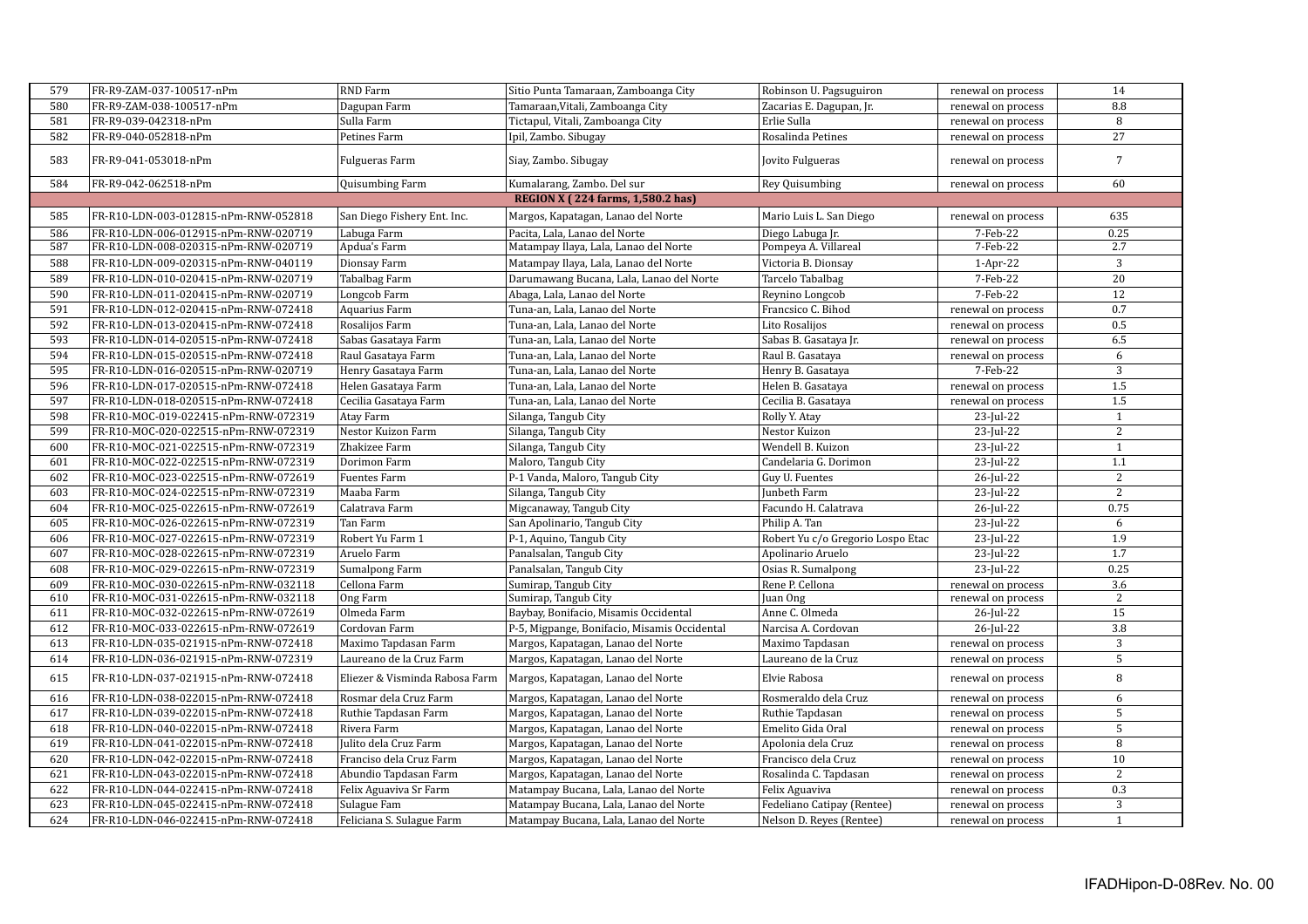| 625        | FR-R10-LDN-047-022515-nPm-RNW-072418                   | Matampay Agro Marine Dev't<br>Corn | Matampay, Bucana, Lala, Lanao del Norte      | Finian James A. Santos          | renewal on process | 60                  |
|------------|--------------------------------------------------------|------------------------------------|----------------------------------------------|---------------------------------|--------------------|---------------------|
| 626        | FR-R10-LDN-048-022515-nPm-RNW-072418                   | Samahang Nayon Farm                | Matampay Bucana, Lala, Lanao del Norte       | Victor Alquizola                | renewal on process | 22.2                |
| 627        | FR-R10-LDN-049-022515-nPm-RNW-072418                   | Pablo Villareal Farm               | Matampay, Bucana, Lala, Lanao del Norte      | Pablo Villareal                 | renewal on process | 1.8                 |
| 628        | FR-R10-LDN-052-031215-nPm-RNW-072418                   | Aguilar Farm                       | Baruy Dacu, Baroy, Lanao del Norte           | Aurora Aguilar                  | renewal on process | 3                   |
| 629        | FR-R10-LDN-054-031215-nPm-RNW-072418                   | Apat Farm                          | Ransang Dawis, Baroy, Lanao del Norte        | Meriam Sinining                 | renewal on process | 2                   |
| 630        | FR-R10-LDN-056-031315-nPm-RNW-072418                   | Taruc Farm                         | Ransang Dawis, Baroy, Lanao del Norte        | Emelia P. Taruc                 | renewal on process | 1.6                 |
| 631        | FR-R10-MOC-058-031315-nPm-RNW-041719                   | Eliaso Farm                        | Migpange, Bonifacio, Misamis Occidental      | Gualberto C. Eliaso             | 17-Apr-22          | $\mathbf{1}$        |
| 632        | FR-R10-MOC-059-031315-nPm-RNW-041719                   | Apilan Farm                        | P-2, Migpange, Bonifacio, Misamis Occidental | Jessie Apilan                   | 17-Apr-22          | $\mathbf{1}$        |
| 633        | FR-R10-MOC-061-031315-nPm-RNW-032218                   | Poblador Farm                      | Pisa-an, Bonifacio, Misamis Occidental       | Phoebe L. Poblador              | renewal on process | $\overline{4}$      |
| 634        | FR-R10-MOC-062-031315-nPm-RNW-032218                   | <b>Bones Farm</b>                  | Pisa-an, Bonifacio, Misamis Occidental       | Virginia Bones                  | renewal on process | 10                  |
| 635        | FR-R10-LDN-063-031915-nPm-RNW-040119                   | Moninio Farm                       | Darumawang Ilaya, Lala, Lanao del Norte      | Socorro Moninio                 | $1-Apr-22$         | $\overline{5}$      |
| 636        | FR-R10-LDN-064-031915-nPm-RNW-092418                   | Mahusay Farm                       | Camalan, Lala, Lanao del Norte               | Jovencio O. Mahusay             | renewal on process | 1.5                 |
| 637        | FR-R10-LDN-065-032015-nPm-RNW-072418                   | Ronald Labuga Farm                 | Matampay Ilaya, Lala, Lanao del Norte        | Ronald A. Labuga                | renewal on process | $\mathbf{1}$        |
| 638        | FR-R10-LDN-066-032015-nPm-RNW-041719                   | Elizeta M. Apdua Farm              | Matampay Ilaya, Lala, Lanao del Norte        | Pableo Apdua Jr.                | 17-Apr-22          | 0.6                 |
| 639        | FR-R10-LDN-067-032015-nPm-RNW-072418                   | Pableo Apdua Jr. Farm              | Matampay Ilaya, Lala, Lanao del Norte        | Pableo Apdua Jr.                | renewal on process | 0.6                 |
| 640        | FR-R10-LDN-068-032015-nPm-RNW-072418                   | <b>Bernal Farm</b>                 | Matampay Ilaya, Lala, Lanao del Norte        | Roberto Bernal                  | renewal on process | 2                   |
| 641        | FR-R10-LDN-070-032415-nPm-RNW-092418                   | Ytak Farm                          | Mukas, Kolambugan, Lanao del Norte           | Zito Ytak                       | renewal on process | 5.5                 |
| 642        | FR-R10-LDN-071-032515-nPm-RNW-072319                   | Damayo Farm                        | Mukas, Kolambugan, Lanao del Norte           | Armando Damayo                  | 23-Jul-22          | 1                   |
| 643        | FR-R10-LDN-072-032515-nPm-RNW-092418                   | Damayo Farm                        | Mukas, Kolambugan, Lanao del Norte           | Mike A. Damayo                  | renewal on process | 12.4                |
| 644        | FR-R10-LDN-073-032515-nPm-RNW-092418                   | Morales Farm                       | Mukas, Kolambugan, Lanao del Norte           | <b>Buenaventura Morales</b>     | renewal on process | 0.75                |
| 645        | FR-R10-LDN-074-042215-nPm-RNW-072418                   | Villanueva Farm                    | Taguitic, Kapatagan, Lanao del Norte         | Jose Ramie Villanueva           | renewal on process | 15                  |
| 646        | FR-R10-LDN-075-042215-nPm-RNW-072418                   | Gonzaga Farm                       | Taguitic, Kapatagan, Lanao del Norte         | Anania M. Gonzaga               | renewal on process | 5                   |
| 647        | FR-R10-LDN-076-042215-nPm-RNW-072319                   | Novicito E. Ceniza Farm            | Taguitic, Kapatagan, Lanao del Norte         | Novicito E. Ceniza              | 23-Jul-22          | 0.8                 |
| 648        | FR-R10-LDN-077-042215-nPm-RNW-092418                   | Rogelio C. Ceniza Farm             | Taguitic, Kapatagan, Lanao del Norte         | Rogelio C. Ceneza               | renewal on process | 3                   |
| 649        | FR-R10-LDN-078-042215-nPm-RNW-072418                   | Delio J. Oporto Farm               | Taguitic, Kapatagan, Lanao del Norte         | Delio J. Oporto                 | renewal on process | 11                  |
| 650        | FR-R10-LDN-079-042215-nPm-RNW-092418                   | Lumapas Farm                       | Isla Verde, Darumawang Ilaya, Lala, LDN      | Edgardo R. Lumapas              | renewal on process | 2                   |
| 651        | FR-R10-LDN-080-042215-nPm-RNW-092418                   | Paderanga Farm                     | Taguitic, Kapatagan, Lanao del Norte         | George Paderanga                | renewal on process | 50                  |
| 652        | FR-R10-LDN-081-042315-nPm-RNW-092418                   | Calica Jr. Farm                    | Tubod, Lanao del Norte                       | Atty. Donato Y. Calica Jr.      | renewal on process | 3.8                 |
| 653        | FR-R10-LDN-082-042315-nPm-RNW-070219                   | Tomimbang Farm                     | Pigcarangan, Tubod, Lanao del Norte          | Winco Y. Tomimbang              | $2$ -Jul-22        | 0.7                 |
| 654        | FR-R10-MOC-084-100215-nPm-RNW-072619                   | Balcita Farm                       | Libertad Bajo, Sinacaban, Misamis Occidental | Ridimptor M. Balcita            | 26-Jul-22          | 4.8                 |
| 655        | FR-R10-MOC-086-100215-nPm-RNW-072619                   | Cos Farm                           | Poblacion, Panaon, Misamis Occidental        | Josephine S. Cos                | 26-Jul-22          | 0.5                 |
| 656        | FR-R10-LDN-087-100215-nPm-RNW-072319                   | Tenazas Farm                       | Malimango, Lala, Lanao del Norte             | Nikolai G. Tenazas              | 23-Jul-22          | 116                 |
| 657        | FR-R10-LDN-088-100215-nPm-RNW-092418                   | Malinao Farm                       | Camalan, Lala, Lanao del Norte               | Alex Malinao                    | renewal on process | 2                   |
| 658        | FR-R10-MOC-089-121615-nPm-RNW-121718                   | <b>DN</b> Farm                     | Migpange, Bonifacio, Misamis Occidental      | Dominador Alngohoro             | renewal on process | 24                  |
| 659        | FR-R10-MOC-090-121615-nPm-RNW-121718                   | Evas Farm                          | Migpange, Bonifacio, Misamis Occidental      | Myrna Eyas                      | renewal on process | $7\overline{ }$     |
| 660        | FR-R10-MOC-091-121615-nPm-RNW-121718                   | Arado Farm                         | Migpange, Bonifacio, Misamis Occidental      | Emelia Arado                    | renewal on process | $\overline{4}$      |
| 661        | FR-R10-MOC-092-121615-nPm-RNW-121818                   | Aquaker Farm                       | Digson, Bonifacio, Misamis Occidental        | Susana Magalona                 | renewal on process | 6                   |
| 662        | FR-R10-LDN-098-020617-nPm                              | Hechanova Farm                     | Tuna-an, Lala, Lanao del Norte               | Cesar C. Hechanova              | 20-Nov-23          | 12                  |
| 663        | FR-R10-MOC-104-020918-nPm                              | L & A Farm                         | Butuay, Jimenez, Misamis Occidental          | Luther D. Balat                 | renewal on process | $\overline{3}$      |
| 664        | FR-R10-MOC-105-031518-nPm                              | Kitchong Lim Farm                  | Bañadero, Ozamiz City                        | Renato T. Apat                  | renewal on process | 12                  |
| 665        | FR-R10-MOC-106-032218-nPm                              | Shinnex Farm                       | Digson, Bonifacio, Misamis Occidental        | Emmanuel D. Decolongon          | renewal on process | 1.9                 |
| 666        | FR-R10-MOC-107-032218-nPm                              | Dagajas Farm                       | Pisa-an, Bonifacio, Misamis Occidental       | Evelio O. Dagajas               | renewal on process | 3                   |
| 667        | FR-R10-MOC-108-032218-nPm                              | Labanza Farm                       | Pisa-an, Bonifacio, Misamis Occidental       | Hever L. Labanza                | renewal on process | 3                   |
| 668        | FR-R10-MOC-109-032218-nPm                              | Artiaga Farm                       | Buracan, Bonifacio, Misamis Occidental       | Vicente Artiaga                 | renewal on process | 7.3                 |
| 669        | FR-R10-MOC-110-032218-nPm<br>FR-R10-MOC-111-032218-nPm | Orot Farm                          | Bagumbang, Bonifacio, Misamis Occidental     | Benifredo G. Orot               | renewal on process | 4.3                 |
| 670        | FR-R10-MOC-112-032218-nPm                              | Pestaño Farm                       | Migpange, Bonifacio, Misamis Occidental      | Dennis M. Pestaño               | renewal on process | $\mathbf{1}$<br>0.7 |
| 671<br>672 | FR-R10-MOC-113-032218-nPm                              | Lagang Farm                        | Migpange, Bonifacio, Misamis Occidental      | Eren E. Lagang<br>Loreto Colina | renewal on process | 2.3                 |
|            |                                                        | Colina Farm                        | Migpange, Bonifacio, Misamis Occidental      |                                 | renewal on process |                     |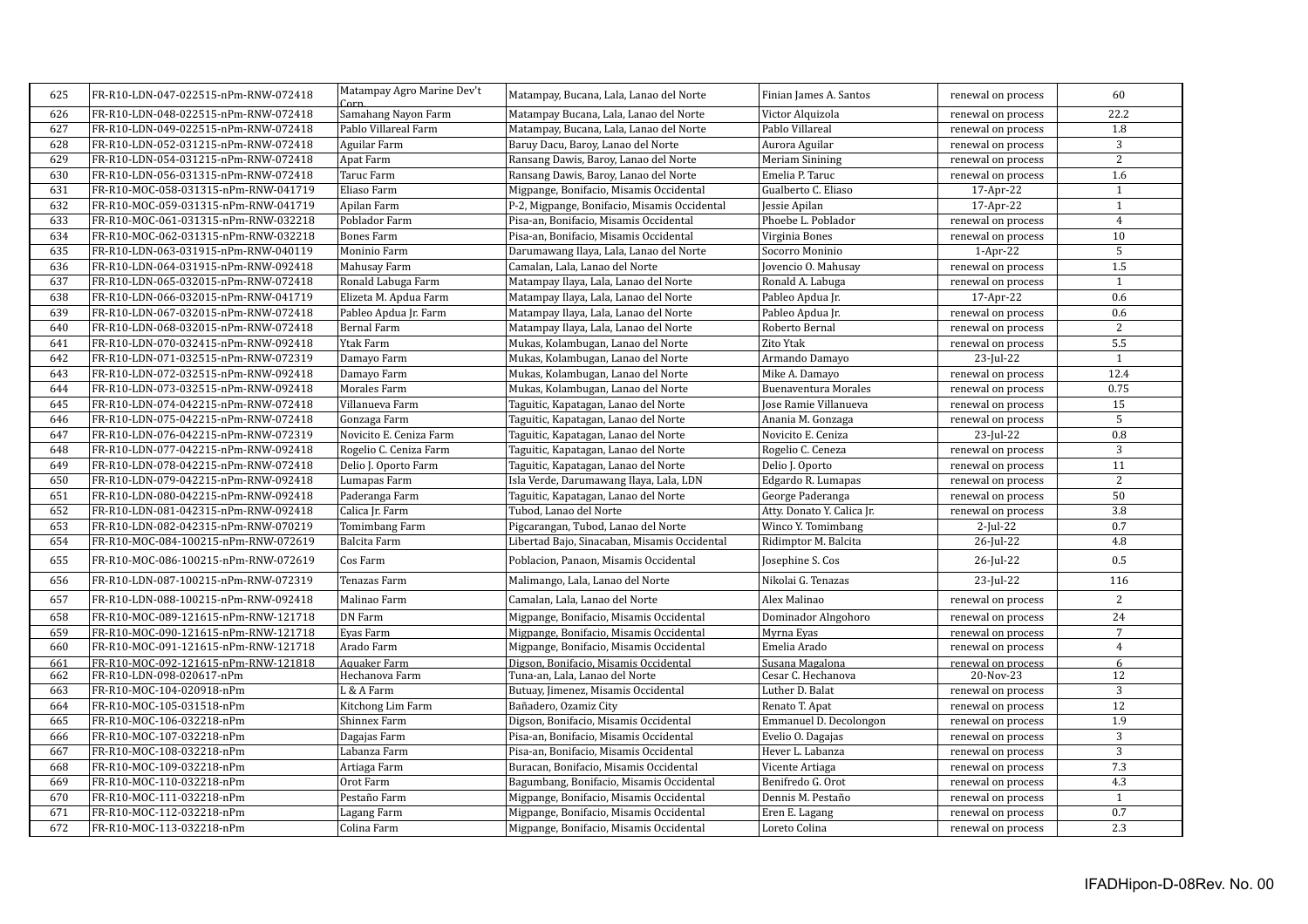| 673 | FR-R10-MOC-114-032218-nPm | <b>Bonjing Farm</b>                   | P5, Migpange, Bonifacio, Misamis Occidental   | Crisanto C. Quindao            | renewal on process | 2              |
|-----|---------------------------|---------------------------------------|-----------------------------------------------|--------------------------------|--------------------|----------------|
| 674 | FR-R10-MOC-115-032218-nPm | Rogenelle Farm                        | Baybay, Bonifacio Misamis Occidental          | Rodulfo O.Malinao Jr.          | renewal on process | 0.5            |
| 675 | FR-R10-LDN-116-072418-nPm | Sahara Beach Farm (Aqua<br>Livesotck) | Baroy Daku, Baroy, Lanao del Norte            | Dan M. Jutba                   | renewal on process | 3              |
| 676 | FR-R10-LDN-117-072418-nPm | Arlene V. Renuena Farm                | Lapinig, Kapatagan, Lanao del Norte           | Arlene V. Renuena              | renewal on process | 1.3            |
| 677 | FR-R10-LDN-118-072418-nPm | Cristitutu Tenchavez Farm             | Lapinig, Kapatagan, Lanao del Norte           | Cristitutu Tenchavez           | renewal on process | 2.4            |
| 678 | FR-R10-LDN-119-072418-nPm | Etang Farm                            | Lapinig, Kapatagan, Lanao del Norte           | Daniel Etang                   | renewal on process | 1.3            |
| 679 | FR-R10-LDN-120-072418-nPm | Hinon Farm                            | Lapinig, Kapatagan, Lanao del Norte           | Johinny T. Hinon               | renewal on process | $\mathbf{1}$   |
| 680 | FR-R10-LDN-121-072418-nPm | Samahang Nayon Farm                   | Matampay Bucana, Lala, Lanao del Norte        | Pres. Roselito M. Sente        | renewal on process | 9              |
| 681 | FR-R10-LDN-122-072418-nPm | Anecita Dela Cruz - Go Farm           | Margos, Kapatagan, Lanao del Norte            | Anecita Dela Cruz - Go         | renewal on process | 12             |
| 682 | FR-R10-LDN-123-072418-nPm | Macario B. Esmar Farm                 | Taguitic, Kapatagan, Lanao del Norte          | Macario B. Esmar               | renewal on process | 6              |
| 683 | FR-R10-LDN-124-072418-nPm | Espinosa Farm                         | Tunu-an, Lala, Lanao del Norte                | Ruth D. Demavivas (Rentee)     | renewal on process | $\overline{4}$ |
| 684 | FR-R10-LDN-125-072418-nPm | Cris B. Bihod Farm                    | Tunu-an, Lala, Lanao del Norte                | Cris P. Bihod                  | renewal on process | 0.7            |
| 685 | FR-R10-LDN-126-072418-nPm | Cahayagan Farm                        | Tunu-an, Lala, Lanao del Norte                | Anacleto B. Cahayagan          | renewal on process | 8              |
| 686 | FR-R10-LDN-127-072418-nPm | Rogelio Hayaw Farm                    | Butuay, Jimenez, Misamis Occidental           | Eleuterio Quindao              | renewal on process | $\mathbf{1}$   |
| 687 | FR-R10-MOC-128-041719-nPm | Crisanto Quindao Farm                 | P-1, Migpange, Bonifacio, Misamis Occidental  | Crisanto C. Quindao            | renewal on process | $\overline{3}$ |
| 688 | FR-R10-LDN-129-041719-nPm | Ramones Farm                          | Tagulo, Sultan Naga Dimaporo, Lanao del Norte | Christorey E. Ramones          | renewal on process | 6              |
| 689 | FR-R10-LDN-130-070219-nPm | <b>SSACCI Farm</b>                    | Pintuka, Darumawang Bucana, Lala, LDN         | Rolly Villarde                 | renewal on process | 3              |
| 690 | FR-R10-LDN-131-070219-nPm | DMA Aqua Farm                         | Mukas, Kolambugan, Lanao del Norte            | Dan M. Arriesgado              | renewal on process | $1.8\,$        |
| 691 | FR-R10-MOC-132-072619-nPm | Antipasta Caro Farm                   | P-7, Migpange, Bonifacio, Misamis Occidental  | Antipasta Caro                 | 26-Jul-22          | 1.5            |
| 692 | FR-R10-MOC-133-072619-nPm | Villamor Farm                         | P-7, Migpange, Bonifacio, Misamis Occidental  | Eleuterio G. Villamor Jr.      | 26-Jul-22          | 35.7           |
| 693 | FR-R10-MOC-134-072619-nPm | Robert Yu Farm 2                      | P-1, Aquino, Tangub City                      | Robert Yu c/o Wilfredo Arcadio | 26-Jul-22          | 0.75           |
| 694 | FR-R10-MOC-135-072619-nPm | Odiada Farm                           | P-1, Panalsalan, Tangub City                  | Genaro A. Odiado, Jr.          | 26-Jul-22          | 0.7            |
| 695 | FR-R10-MOC-136-072619-nPm | Robert Yu Farm 3                      | P-1 Garang, Tangub City                       | Robert Yu c/o Victor Jumalon   | 26-Jul-22          | 3              |
| 696 | FR-R10-MOC-137-080619-nPm | Buhisan Farm                          | Pangabuan, Tangub City                        | Allan Buhisan                  | $6$ -Aug-22        | 3              |
| 697 | FR-R10-MOC-138-080619-nPm | Ester Lim Farm                        | Bocator, Tangub City                          | Teofilo Bermijo                | $6$ -Aug-22        | 1.5            |
| 698 | FR-R10-MOC-139-080619-nPm | Jimmy Lim Farm                        | Mantic, Tangub City                           | Jimmy Lim                      | $6$ -Aug-22        | 0.9            |
| 699 | FR-R10-MOC-140-080619-nPm | Philip Tan-Catalinia Farm A           | P-3 Silanga, Tangub City                      | Philip A. Tan                  | $6$ -Aug-22        | $\overline{3}$ |
| 700 | FR-R10-MOC-141-080619-nPm | Philip Tan-Catalinia Farm B           | P-4, Minsubong, Tangub City                   | Philip A. Tan                  | $6$ -Aug-22        | $\mathbf{1}$   |
| 701 | FR-R10-MOC-142-080619-nPm | Lospo Farm                            | P-1, Aquino, Tangub City                      | Rolando S. Lospo               | $6$ -Aug-22        | 0.3            |
| 702 | FR-R10-MOC-143-080719-nPm | JohnMar Dolorican Farm                | Panalsalan, Plaridel, Misamis Occidental      | John Mar Dolorican             | 7-Aug-22           | $\mathbf{1}$   |
| 703 | FR-R10-MOC-144-080719-nPm | Taclob Farm                           | P-1, Sibula, Lopez Jaena, Mis. Occ.           | Dr. Lowell Tingcang Taclob     | 7-Aug-22           | $\overline{2}$ |
| 704 | FR-R10-MOC-145-080719-nPm | Dulalas Farm                          | P-5, Katipa, Lopez Jaena, Mis. Occ,           | Romeo Bulawin                  | 7-Aug-22           | 1.5            |
| 705 | FR-R10-MOC-146-080719-nPm | Roro's Fish Farm                      | P-4 Eastern Poblacion, Lopez Jaena, Mis Occ   | Rowena Chiong Sumalpong        | 7-Aug-22           | 0.9            |
| 706 | FR-R10-MOC-147-082219-nPm | Drilon Farm                           | P-1 Katipunan, Plaridel, Misamis Occidental   | Rosario Nisnisan               | 22-Aug-22          | 1.8            |
| 707 | FR-R10-MOC-148-082219-nPm | Ocso Farm                             | P-5 Bocator, Tangub City                      | Lunico Ocso                    | 22-Aug-22          | 1.5            |
| 708 | FR-R10-MOC-149-082819-nPm | Sumaylo Farm                          | Bocator, Tangub City                          | Elvie Labor Sumaylo            | 28-Aug-22          | $\mathbf{1}$   |
| 709 | FR-R10-MOC-150-082819-nPm | Malinao Farm                          | P-2, Baybay, Bocator, Tangub City             | Zosimo Jalalon Malinao         | 28-Aug-22          | $1\,$          |
| 710 | FR-R10-MOC-151-082919-nPm | Arcadio Farm                          | P-7, Digson, Bonifacio, Misamis Occidental    | Genaro Barbon Arcadio          | 29-Aug-22          | 1.8            |
| 711 | FR-R10-MOC-152-082919-nPm | Al-ag Farm A                          | P-7, Digson, Bonifacio, Misamis Occidental    | Eric Arcilla Al-ag             | 29-Aug-22          | $\mathbf{1}$   |
| 712 | FR-R10-MOC-153-082919-nPm | Al-ag Farm B                          | P-6, Digson, Bonifacio, Misamis Occidental    | Eric Arcilla Al-ag             | 29-Aug-22          | $\mathbf{1}$   |
| 713 | FR-R10-MOC-154-090619-nPm | Evelyn Farm                           | P-1, Migpange, Bonifacio, Misamis Occidental  | Evelyn Quindao                 | $6-Sep-22$         | $\mathbf{1}$   |
| 714 | FR-R10-MOC-155-090619-nPm | Candia Farm                           | P-6 Riverside, Migpange, Bonifacio, Mis Occ.  | Alex Candia                    | $6-Sep-22$         | $\mathbf{1}$   |
| 715 | FR-R10-MOC-156-090619-nPm | John Rodriguez Farm                   | P-5 Migpange, Bonifacio, Mis Occ.             | John Rodriguez                 | 6-Sep-22           | 2              |
| 716 | FR-R10-MOC-157-090619-nPm | Generoso Fish Farm                    | Mabuhay, Bagjumbang, Bonifacio, Mis Occ.      | Generoso Rodriguez             | $6-Sep-22$         | 16             |
| 717 | FR-R10-MOC-158-090619-nPm | Leonida Property                      | P-7, Migpange, Bonifacio, Misamis Occidental  | Leonida Bautista               | $6-Sep-22$         | 2.9            |
| 718 | FR-R10-LDN-159-090619-nPm | Niña Farm                             | Pacita, Lala, Lanao del Norte                 | Danny G. Yanoc Jr.             | 6-Sep-22           | $\mathbf{1}$   |
| 719 | FR-R10-LDN-160-092719-nPm | Mabasa Farm                           | Pacita, Lala, Lanao del Norte                 | Antero C. Mabasa               | 27-Sep-22          | 0.7            |
| 720 | FR-R10-LDN-161-092719-nPm | Penaso Farm                           | Pacita, Lala, Lanao del Norte                 | Romeo Penaso                   | 27-Sep-22          | 0.7            |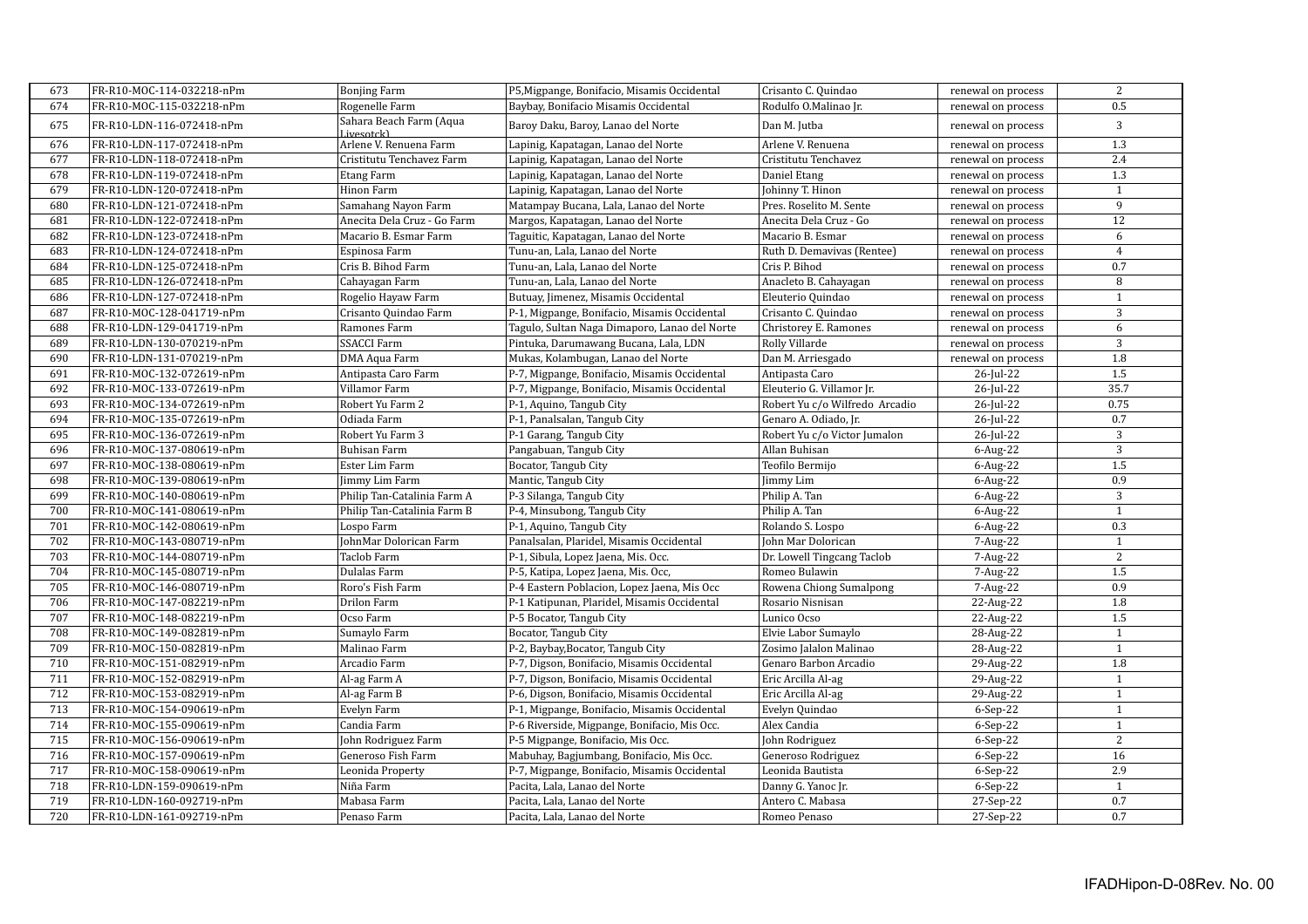| 721 | FR-R10-LDN-162-092719-nPm | Mabasa Farm 2              | Pacita, Lala, Lanao del Norte                 | Geronima M. Dimapitan           | 27-Sep-22  | 0.8              |
|-----|---------------------------|----------------------------|-----------------------------------------------|---------------------------------|------------|------------------|
| 722 | FR-R10-LDN-163-092719-nPm | Mabasa Farm 3              | Pacita, Lala, Lanao del Norte                 | Maryet L. Nodado                | 27-Sep-22  | 0.7              |
| 723 | FR-R10-LDN-164-092719-nPm | Roger Lambojon Farm        | Pacita, Lala, Lanao del Norte                 | Roger M. Lambojon               | 27-Sep-22  | 0.5              |
| 724 | FR-R10-LDN-165-092719-nPm | Lambojon Farm              | Pacita, Lala, Lanao del Norte                 | Jessie M. Lambojon              | 27-Sep-22  | $\mathbf{1}$     |
| 725 | FR-R10-LDN-166-092719-nPm | Feliciano Farm             | Dawis Ransang, Baroy, Lanao del Norte         | Richard L. Ubaub                | 27-Sep-22  | 3                |
| 726 | FR-R10-LDN-167-092719-nPm | Baguil Farm                | Camalan, Lala, Lanao del Norte                | Adel Begontes                   | 27-Sep-22  | 0.3              |
| 727 | FR-R10-LDN-168-092719-nPm | <b>Begontes Farm</b>       | Camalan, Lala, Lanao del Norte                | Rosalia D. Begontes             | 27-Sep-22  | $\overline{4}$   |
| 728 | FR-R10-LDN-169-092719-nPm | Sarabia Farm               | Camalan, Lala, Lanao del Norte                | Gomersinda S. Sarabia           | 27-Sep-22  | 0.5              |
| 729 | FR-R10-MOC-170-100119-nPm | SBU Farm A                 | P-4 Tipan, Oroquieta City, Misamis Occidental | Rufio Almonte                   | 1-Oct-22   | $\overline{3.3}$ |
| 730 | FR-R10-MOC-171-100119-nPm | SBU Farm B                 | P-4 Tipan, Oroquieta City, Misamis Occidental | Mercedes Castillano             | $1-0ct-22$ | $\overline{3.3}$ |
| 731 | FR-R10-MOC-172-100119-nPm | SBU Farm C                 | P-4 Tipan, Oroquieta City, Misamis Occidental | Maria Castillo                  | 1-Oct-22   | 3.3              |
| 732 | FR-R10-MOC-173-100119-nPm | SBU Farm D                 | P-4 Tipan, Oroquieta City, Misamis Occidental | Noel Almonte                    | 1-Oct-22   | 3.3              |
| 733 | FR-R10-MOC-174-100119-nPm | SBU Farm E                 | P-4 Tipan, Oroquieta City, Misamis Occidental | Jorge Almonte                   | $1-0ct-22$ | 3.3              |
| 734 | FR-R10-MOC-175-100119-nPm | MYA Farm                   | P-2 Tipan, Oroquieta City, Misamis Occidental | Mauricio Almonte                | 1-Oct-22   | 3.3              |
| 735 | FR-R10-MOC-176-100219-nPm | Regalado Farm              | P-1 Tuburan, Aloran, Misamis Occidental       | Henry T. Regalado, Jr.          | 2-Oct-22   | 3                |
| 736 | FR-R10-MOC-177-100219-nPm | Laureano de la Cruz Farm   | P-7 Conat, Aloran, Misamis Occidental         | Arnel Dela Cruz                 | 2-Oct-22   | 8.5              |
| 737 | FR-R10-MOC-178-100219-nPm | Permali Farm               | Purok Malinis, Balanlinao, Plaridel, Mis Occ. | Sherly Permali                  | 2-Oct-22   | 0.5              |
| 738 | FR-R10-MOC-179-100219-nPm | Dilla Farm                 | Purok Malinis, Balanlinao, Plaridel, Mis Occ. | Vicente Dilla                   | 2-Oct-22   | $\overline{3}$   |
| 739 | FR-R10-MOC-180-100219-nPm | Cresencia David Farm       | Purok Malinis, Balanlinao, Plaridel, Mis Occ. | Jeford David Donggon            | 2-Oct-22   | 0.5              |
| 740 | FR-R10-MOC-181-100219-nPm | Enquito Farm               | P-3Punta Sulong, Baliangao, Mis Occ.          | Carmelita Enquito               | 2-Oct-22   | $1.2\,$          |
| 741 | FR-R10-MOC-182-100219-nPm | Tal's Farm                 | Kawayan Mabini, Baliangao, Mis Occ.           | Nestor B. Dela Cruz, Sr.        | 2-Oct-22   | $\overline{3.5}$ |
| 742 | FR-R10-MOC-183-100319-nPm | Tercera Farm               | Purok Malungtanin 2, Bato, Plaridel, Mis Occ. | Luciano Tercera                 | 3-Oct-22   | 2.5              |
| 743 | FR-R10-MOC-184-100319-nPm | Rivera Farm                | Purok Malungtanin 2, Bato, Plaridel, Mis Occ. | James Michael Rivera            | 3-Oct-22   | 1.5              |
| 744 | FR-R10-MOC-185-100319-nPm | Marlon Farm                | P-7 Mabuhay, Bagumbang, Bonifacio, Mis Occ.   | Marlon Arnoco                   | 3-Oct-22   | $\mathbf{1}$     |
| 745 | FR-R10-MOC-186-100319-nPm | Elemento Farm              | P-7 Migpange, Bonifacio, Mis Occ.             | Candido Elemento                | 3-Oct-22   | 3                |
| 746 | FR-R10-MOC-187-100319-nPm | Rico Tan Farm              | P-7 Migpange, Bonifacio, Mis Occ.             | Rico Tan                        | 3-Oct-22   | 1.3              |
| 747 | FR-R10-MOC-188-100319-nPm | Dapin Farm                 | P-3 Misom, Baliangao, Misamis Occidental      | Nostriano Dapin                 | 3-Oct-22   | 2                |
| 748 | FR-R10-MOC-189-100319-nPm | Ambalong Farm              | P-3 Misom, Baliangao, Misamis Occidental      | Ermic Ambalong                  | 3-Oct-22   | 1.3              |
| 749 | FR-R10-MOC-190-101119-nPm | Leno's Farm                | P-2 Misom, Baliangao, Misamis Occidental      | <b>Teofisto Atay</b>            | 11-Oct-22  | 3                |
| 750 | FR-R10-MOC-191-101119-nPm | Fish Pond Purok - 1        | P-1 Misom, Baliangao, Misamis Occidental      | Teofisto Atay                   | 11-Oct-22  | $\, 8$           |
| 751 | FR-R10-MOC-192-101619-nPm | Opada Farm                 | P-4, Minsubong, Tangub City                   | Fedencio Opada                  | 16-Oct-22  | 0.75             |
| 752 | FR-R10-MOC-193-101619-nPm | Montefalcon Farm           | P-4, Minsubong, Tangub City                   | Ely Montefalcon                 | 16-Oct-22  | 1.5              |
| 753 | FR-R10-MOC-194-101719-nPm | Lumaton Farm               | P-4, Minsubong, Tangub City                   | Francisco Lumaton, Jr.          | 17-Oct-22  | 0.9              |
| 754 | FR-R10-MOC-195-101719-nPm | Marianco Farm              | P-1 Maquilao, Tangub City                     | Marianco Osaka - Victoriano Lim | 17-Oct-22  | 2.5              |
| 755 | FR-R10-MOC-196-101719-nPm | Linganay Farm              | P-5 Minsubong, Tangub City                    | Rene Linganay                   | 17-Oct-22  | $\mathbf{1}$     |
| 756 | FR-R10-LDN-197-111119-nPm | SCG Farm                   | Lapinig, Kapatagan, Lanao del Norte           | Roderick A. Galgo               | 11-Nov-22  | 3.9              |
| 757 | FR-R10-LDN-198-121019-nPm | Melchor D. Tenchavez Farm  | Lapinig, Kapatagan, Lanao del Norte           | Melchor D. Tenchavez            | 10-Dec-22  | 1.8              |
| 758 | FR-R10-LDN-199-121019-nPm | Diosdado T. Demecillo Farm | Lapinig, Kapatagan, Lanao del Norte           | Diosdado T. Demecillo           | 10-Dec-22  | 0.35             |
| 759 | FR-R10-LDN-200-121019-nPm | Emelio F. Lozada Farm      | Lapinig, Kapatagan, Lanao del Norte           | Emelio F. Lozada                | 10-Dec-22  | 1.3              |
| 760 | FR-R10-LDN-201-121019-nPm | Deogracio Emoricha Farm    | Margos, Kapatagan, Lanao del Norte            | Sharah Mae E. Gorres            | 10-Dec-22  | 0.5              |
| 761 | FR-R10-LDN-202-121019-nPm | Adonis V. Delosa Farm      | Margos, Kapatagan, Lanao del Norte            | Adonis V. Delosa                | 10-Dec-22  | 1.1              |
| 762 | FR-R10-LDN-203-121019-nPm | Jessie Z. Lopez Farm       | Caromatan, Kolambugan, Lanao del Norte        | Jessie Z. Lopez                 | 10-Dec-22  | 1.5              |
| 763 | FR-R10-LDN-204-121019-nPm | Alfredo S. Dadol Jr. Farm  | Margos, Kapatagan, Lanao del Norte            | Alfredo S. Dadol Jr.            | 10-Dec-22  | 0.9              |
| 764 | FR-R10-LDN-205-121019-nPm | Reman S. Legarto Farm      | Camalan, Lala, Lanao del Norte                | Reman S. Legarto                | 10-Dec-22  | 2                |
| 765 | FR-R10-LDN-206-121019-nPm | Jesa Mae S. Legarto Farm   | Camalan, Lala, Lanao del Norte                | Helen S. Legarto                | 10-Dec-22  | 1.5              |
| 766 | FR-R10-LDN-207-121019-nPm | Angeleto S. Legarto Farm   | Camalan, Lala, Lanao del Norte                | Angeleto S. Legarto             | 10-Dec-22  | 2                |
| 767 | FR-R10-LDN-208-121019-nPm | Teofilo G. Culanag Farm    | Camalan, Lala, Lanao del Norte                | Teofilo G. Culanag              | 10-Dec-22  | 1.3              |
| 768 | FR-R10-LDN-209-121019-nPm | Genaro Garcia Jr. Farm     | Lapinig, Kapatagan, Lanao del Norte           | Genaro Garcia Jr.               | 10-Dec-22  | 3.8              |
| 769 | FR-R10-MOC-210-121919-nPm | Mutos Farm                 | Misom, Baliangao, Mis Occ.                    | Florencio Rosel                 | 19-Dec-22  | 1.25             |
|     |                           |                            |                                               |                                 |            |                  |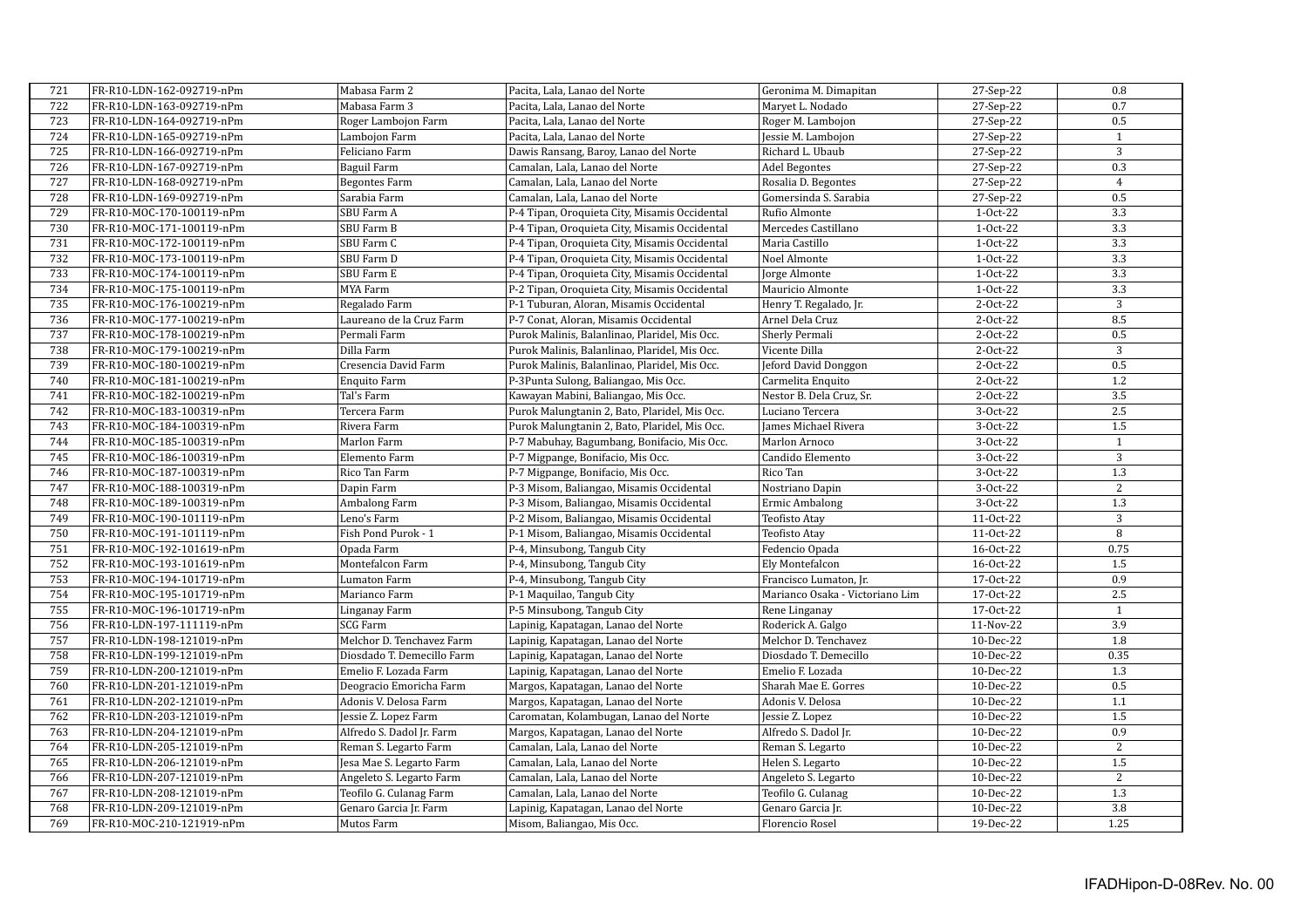| 770 | FR-R10-MOC-212-092220-nPm                       | Isidro Farm                                      | P-7 Buracan, Bonifacio, Mis. Occ.                             | Isidro Bercero Artiaga     | 22-Sep-23          | 1.5            |  |  |
|-----|-------------------------------------------------|--------------------------------------------------|---------------------------------------------------------------|----------------------------|--------------------|----------------|--|--|
| 771 | FR-R10-MOC-213-092220-nPm                       | Jose Lemuel Farm                                 | P-7 Buracan, Bonifacio, Mis. Occ.                             | Jose Lemuel Satioque Sefil | 22-Sep-23          | $\mathbf{1}$   |  |  |
| 772 | FR-R10-MOC-214-092220-nPm                       | <b>Jose Lemuel Farm B</b>                        | P-1 Pisaan, Bonifacio, Mis. Occ.                              | Jose Lemuel Satioque Sefil | 22-Sep-23          | 2.7            |  |  |
| 773 | FR-R10-MOC-215-092220-nPm                       | Atienza Farm                                     | P-7 Buracan, Bonifacio, Mis. Occ.                             | Glenn Liscano Atienza      | 22-Sep-23          | 2              |  |  |
| 774 | FR-R10-MOC-216-092220-nPm                       | Bolodo Farm                                      | P-Malinis, Balanlinao, Plaridel, Mis Occ.                     | Azucena Bermil Bolodo      | 22-Sep-23          | 3              |  |  |
| 775 | FR-R10-MOC-217-092220-nPm                       | Emilda Farfm                                     | P-7 Buracan, Bonifacio, Mis. Occ.                             | Emilda Artiaga Gallo       | 22-Sep-23          | 0.8            |  |  |
| 776 | FR-R10-MOC-218-092220-nPm                       | Renato Delfin Farm                               | P-5 Buracan, Bonifacio, Mis. Occ.                             | Renato Benday Delfin       | 22-Sep-23          | 2.5            |  |  |
| 777 | FR-R10-MOC-219-092220-nPm                       | Eliezer Farm                                     | P-5 Buracan, Bonifacio, Mis. Occ.                             | Eliezer Custorio Gallo     | 22-Sep-23          | 1.4            |  |  |
| 778 | FR-R10-LDN-220-100520-nPm                       | Junbeth Farm                                     | Taguitic, Kapatagan, Lanao del Norte                          | Pablo M. Coronel Jr.       | 5-Oct-23           | 3.9            |  |  |
| 779 | FR-R10-LDN-221-100520-nPm                       | Benjie Fish Farm                                 | P8, Lapinig, Kapatagan, Lanao del Norte                       | Lencia B. Rosales          | 5-Oct-23           | 0.1            |  |  |
| 780 | FR-R10-LDN-222-100520-nPm                       | Mitch Fish Farm                                  | P8, Lapinig, Kapatagan, Lanao del Norte                       | Jerry B. Rosales           | 5-Oct-23           | 0.04           |  |  |
| 781 | FR-R10-LDN-223-100520-nPm                       | Romeo A. Penaso Sr. Farm                         | Pacita, Lala, Lanao del Norte                                 | Romeo A. Penaso, Sr.       | 5-Oct-23           | 1              |  |  |
| 782 | FR-R10-LDN-224-100520-nPm                       | Benita C. Mabasa Farm                            | Pacita, Lala, Lanao del Norte                                 | Benita C. Mabasa           | 5-Oct-23           | $\mathbf{1}$   |  |  |
| 783 | FR-R10-LDN-225-100520-nPm                       | Winefredo Galgo Farm                             | Margos, Kapatagan, Lanao del Norte                            | Winefredo A. Galgo         | 5-Oct-23           | 12             |  |  |
| 784 | FR-R10-LDN-226-112420-nPm                       | Cereniza C. Arreglado Farm                       | Darumawang Ilaya, Lala, Lanao del Norte                       | Cereniza C. Arreglado Farm | 24-Nov-23          | $\sqrt{3}$     |  |  |
| 785 | FR-R10-LDN-227-112420-nPm                       | Trinidad A. Batersal Farm                        | Darumawang Ilaya, Lala, Lanao del Norte                       | Trinidad A. Batersal       | 24-Nov-23          | 0.7            |  |  |
| 786 | FR-R10-LDN-228-112420-nPm                       | Rommel Farm                                      | Darumawang Ilaya, Lala, Lanao del Norte                       | Rommel S. Belarde          | 24-Nov-23          | $\mathbf{1}$   |  |  |
| 787 | FR-R10-LDN-229-112420-nPm                       | Cesar B. Villanueva Farm                         | Darumawang Ilaya, Lala, Lanao del Norte                       | Cesar B. Villanueva        | 24-Nov-23          | $\overline{4}$ |  |  |
| 788 | FR-R10-LDN-230-112420-nPm                       | Junelin D. Omandan Farm                          | Purok 9, Darumawang Ilaya, Lala, LDN                          | Junelin B. Omandan         | 24-Nov-23          | 0.6            |  |  |
| 789 | FR-R10-LDN-231-112420-nPm                       | Engr. Dela Cruz Farm                             | Darumawang Ilaya, Lala, Lanao del Norte                       | Demtrio B. Jumarito        | 24-Nov-23          | 6              |  |  |
| 790 | FR-R10-LDN-232-112420-nPm                       | Jessie M. Lambojon Farm                          | Pacita, Lala, Lanao del Norte                                 | Jessie M. Lambojon         | 24-Nov-23          | $\overline{1}$ |  |  |
| 791 | FR-R10-LDN-233-112420-nPm                       | Elmer T. Palioto Farm                            | Ransang, Bagong Dawis, Baroy, LDN                             | Elmer T. Palioto           | 24-Nov-23          | 0.3            |  |  |
| 792 | FR-R10-LDN-234-112420-nPm                       | Francis Jade G. Dimpas Farm                      | Tuburan, Tubod, Lanao del Norte                               | Francis Jade G. Dimpas     | 24-Nov-23          | 0.01           |  |  |
| 793 | FR-R10-LDN-235-121520-nPm                       | Labuga's Farm                                    | Pacita, Lala, Lanao del Norte                                 | Analiza C. Labuga          | 15-Dec-23          | 2              |  |  |
| 794 | FR-R10-LDN-236-121520-nPm                       | Irenio D. Sabido Farm                            | Darumawang. Ilaya, Lala                                       | Irenio D. Sabido           | 15-Dec-23          | 1.7            |  |  |
| 795 | FR-R10-MOC-237-121520-nPm                       | Adonis Farm                                      | P-7, Buracan, Bonifacio, Misamis Occ.                         | Adonis Pabriga Atienza     | 15-Dec-23          | 2              |  |  |
| 796 | FR-R10-MOC-238-121520-nPm                       | Larry Farm                                       | P-7, Buracan, Bonifacio, Misamis Occ.                         | Larry Angcan Delos Reyes   | 15-Dec-23          | 2              |  |  |
| 797 | FR-R10-MOC-239-121520-nPm                       | Helen Sonajo Farm                                | P-7, Buracan, Bonifacio, Misamis Occ.                         | Helen Sonajo               | 15-Dec-23          | $\mathbf{1}$   |  |  |
| 798 | FR-R10-MOC-240-121520-nPm                       | Susan Pactos Farm                                | P-7, Buracan, Bonifacio, Misamis Occ.                         | Susan Artiaga Pactos       | 15-Dec-23          | $\mathbf{1}$   |  |  |
| 799 | FR-R10-MOC-241-121520-nPm                       | Irene Fish Pond                                  | P-7, Migpange, Bonifacio, Misamis Occidental                  | Eren Eyas Lagang           | 15-Dec-23          | $\mathbf{1}$   |  |  |
| 800 | FR-R10-MOC-242-121520-nPm                       | Samson Dumanhug Farm                             | P-6, Migpange, Bonifacio, Misamis Occidental                  | Samson Dumanhug            | 15-Dec-23          | 2              |  |  |
| 801 | FR-R10-MOC-243-121520-nPm                       | Evelyn Quindao Farm                              | P1-Migpange, Bonifacio, Misamis Occidental                    | Evelyn Quindao             | 15-Dec-23          | 0.5            |  |  |
| 802 | FR-R10-MOC-244-121520-nPm                       | Joel Cordova Farm                                | P-7, Migpange, Bonifacio, Misamis Occidental                  | Joel Bacus Cordova         | 15-Dec-23          | 2              |  |  |
| 803 | FR-R10-MOC-245-121520-nPm                       | Bonjing Farm 2                                   | P1-Migpange, Bonifacio, Misamis Occidental                    | Crisanto C. Quindao        | 15-Dec-23          | 2.5            |  |  |
| 804 | FR-R10-MOC-246-121520-nPm                       | Aldy Arado Farm                                  | P-3 Migpange, Bonifacio, Misamis Occidental                   | Aldy L. Arado              | 15-Dec-23          | 6              |  |  |
| 805 | FR-R10-MOC-247-121520-nPm                       | Alan Cordovan Farm                               | P-7 Migpange, Bonifacio, Mis Occ.                             | Alan L. Cordovan           | 15-Dec-23          | $\overline{4}$ |  |  |
| 806 | FR-R10-MOC-248-121520-nPm                       | Rodulfo Malinao Farm                             | P-2, Baybay, Bonifacio, Misamis Occidental                    | Rodulfo O.Malinao Jr.      | 15-Dec-23          | 0.75           |  |  |
| 807 | FR-R10-MOC-249-121520-nPm                       | Jocelyn Eyas Farm                                | P-1, Migpange, Bonifacio, Misamis Occidental                  | Jocelyn Eyas Farm          | 15-Dec-23          | 1              |  |  |
| 808 | FR-R10-MOC-250-121520-nPm                       | Janet Bautista Farm                              | P-1, Migpange, Bonifacio, Misamis Occidental                  | Janet B. Bautista          | 15-Dec-23          | 3.7            |  |  |
|     | <b>REGION XI (0)</b>                            |                                                  |                                                               |                            |                    |                |  |  |
|     | <b>REGION XII (0)</b>                           |                                                  |                                                               |                            |                    |                |  |  |
|     | REGION XIII- CARAGA (36 farms, 213.76 hectares) |                                                  |                                                               |                            |                    |                |  |  |
| 809 | FR-R13-ADN-012-021918-nPm                       | Crisostolo Banate Farm                           | Purok -7 Tauto, Brgy. Babag, Butuan City, Agusan<br>del Norte | Ma. Teresa B. Banate       | renewal on process | 2              |  |  |
| 810 | FR-R13-AD'N-017-051918-Pm                       | Golden Sunset Agri-Aqua<br>Resources and Trading | Purok 1, Guisan, Magallanes, Agusan del Norte                 | Regador G. Lacang          | renewal on process | 3              |  |  |
| 811 | FR-R13-AD'N-018-051918-Pm                       | AR AND GR Aquamarine<br><b>Resources Trading</b> | Purok 1, Guisan, Magallanes, Agusan del Norte                 | Gerard Ran B. Lacang       | renewal on process | $\sqrt{3}$     |  |  |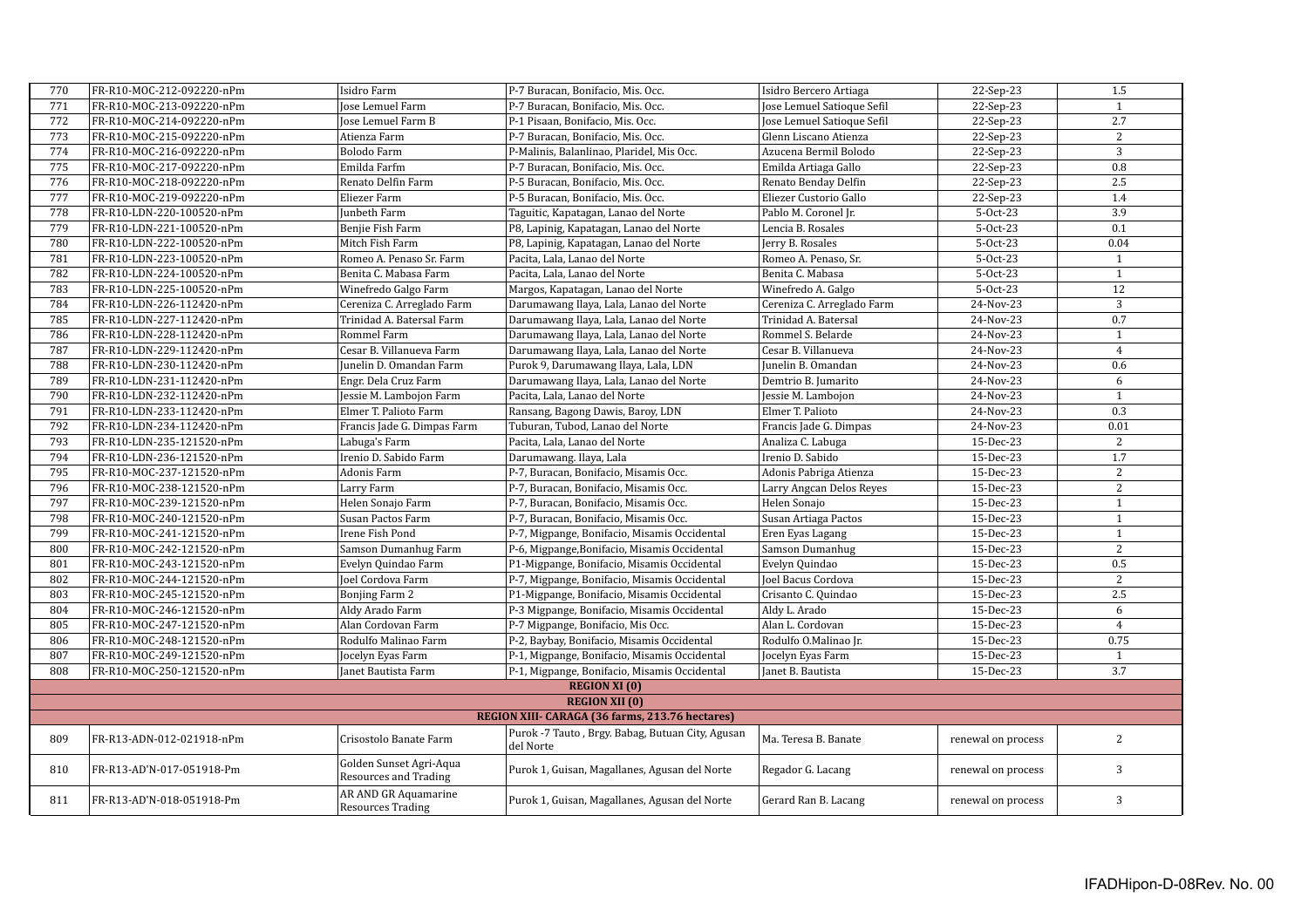| 812 | FR-R13-AD'N-019-051918-Pm | Macuno Aqua Farm                                | Purok 1, Guisan, Magallanes, Agusan del Norte                           | Fernando P. Macuno                        | renewal on process | $\mathbf{1}$   |
|-----|---------------------------|-------------------------------------------------|-------------------------------------------------------------------------|-------------------------------------------|--------------------|----------------|
| 813 | FR-R13-AD'N-021-052018-Pm | Ramira Aqua Farm                                | Purok 3, Lumbocan, Butuan City                                          | Lourdes G. Ramira                         | renewal on process | 2.18           |
| 814 | FR-R13-PDI-22-072618-Pm   | Viradio Aqua Farm                               | Sitio Imelda, Barangay Garcia, Libjo, Province of<br>Dinagat Islands    | Roger P. Viradio                          | renewal on process | 4              |
| 815 | FR-R13-PDI-23-072618-Pm   | Maribao Aqua Farm                               | Sitio Salvador, Barangay Llamera, Libjo, province<br>of Dinagat Islands | Marciano C. Maribao                       | renewal on process | 2.25           |
| 816 | FR-R13-AD'N-024-091118-Pm | <b>MD</b> Aquafarm                              | Purok 2, Kauswagan, Cabadbaran City                                     | Engr. Leo C. Dy/ Bayani C. Viray          | renewal on process | $\mathbf{1}$   |
| 817 | FR-R13-AD'N-025-091118-Pm | Bututan HJR International Corp.                 | Suatan, Ambago, Butuan City, Agusan del Norte                           | Nabor T. Romanillos                       | renewal on process | 9.65           |
| 818 | FR-R13-AD'N-026-091118-Pm | Bututan HJR International Corp.                 | Pinamanculan, Butuan City, Agusan del Norte                             | Nabor T. Romanillos                       | renewal on process | 4.2            |
| 819 | FR-R13-AD'N-029-110518-Pm | Jose Amparo Fish Farm                           | Purok 5, Taodoy, Magallanes, Agusan del Norte                           | Josephine Dubouzet                        | renewal on process | 42             |
| 820 | FR-R13-AD'N-031-121818-Pm | Abuga Farm                                      | Purok 7 Townsite, Brgy.Poblacion, Magallanes,<br>Agusan del Norte       | William Polvira                           | renewal on process | 1.5            |
| 821 | FR-R13-AD'N-032-121818-Pm | Enriquita Sulapas Faarm                         | Purok 7 Townsite, Brgy.Poblacion, Magallanes,<br>Agusan del Norte       | Diosadado Ga                              | renewal on process | 1.5            |
| 822 | FR-R13-AD'N-033-121818-Pm | Josephine GA Aquafarm                           | Purok 7 Townsite, Brgy.Poblacion, Magallanes,<br>Agusan del Norte       | Josephine Ga/Diosdado Ga                  | renewal on process | 1              |
| 823 | FR-R13-AD'N-034-121818-Pm | Sanchez Farm                                    | Purok 7 Townsite, Brgy.Poblacion, Magallanes,<br>Agusan del Norte       | Amancio Dalupere Sanchez                  | renewal on process | 0.74           |
| 824 | FR-R13-AD'N-035-121818-Pm |                                                 | Purok 8 Townsite, Brgy.Poblacion, Magallanes,<br>Agusan del Norte       | Melina Lorono/Amancio Dalupere<br>Sanchez | renewal on process | 1.3            |
| 825 | FR-R13-AD'N-036-121818-Pm | Fernando A. Haya Farm                           | Purok 8 Townsite, Brgy.Poblacion, Magallanes,<br>Agusan del Norte       | Fernando Presno Haya                      | renewal on process | 1.3            |
| 826 | FR-R13-AD'N-037-121818-Pm | Cabahug Farm                                    | Purok 7 Townsite, Brgy.Poblacion, Magallanes,<br>Agusan del Norte       | Emelito Pepito Cabahug                    | renewal on process | 5              |
| 827 | FR-R13-AD'N-038-121818-Pm | Baclayon Fishpond                               | Purok 7 Townsite, Brgy.Poblacion, Magallanes,<br>Agusan del Norte       | Nador Baclayon                            | renewal on process | $\overline{4}$ |
| 828 | FR-R13-AD'N-039-121818-Pm | Nida Baclayon Farm                              | Purok 7 Townsite, Brgy.Poblacion, Magallanes,<br>Agusan del Norte       | Nida Baclayon/Daisy Baclayon              | renewal on process | 2.8            |
| 829 | FR-R13-AD'N-040-121818-Pm | BAUG CARP Beneficiaries Multi-<br>Puprose Coop. | Purok 7 Townsite, Brgy.Poblacion, Magallanes,<br>Agusan del Norte       | Manuito Porio                             | renewal on process | 6              |
| 830 | FR-R13-AD'N-041-032019-Pm | 3R                                              | Purok 5 Buhang, Magallanes, Agusan del Norte                            | Ester C. Relampagos                       | 20-Mar-22          | 44             |
| 831 | FR-R13-AD'N-042-032019-Pm | <b>IMLK</b>                                     | Purok 4 Buhang, Magallanes, Agusan del Norte                            | Magdalena G. Tiu                          | 20-Mar-22          | 5              |
| 832 | FR-R13-AD'N-047-050819-Pm | Lito Porio Aqua Farm/Baug<br>Coop.              | Caloc-an, Magallanes, Agusan del Norte                                  | Manulito V. Porio                         | 08-May-22          | 2              |
| 833 | FR-R13-AD'N-048-050819-Pm | Eddie Cilio Aqua Farm/Baug<br>Coop.             | Caloc-an, Magallanes, Agusan del Norte                                  | Eduardo Cilio                             | 08-May-22          | 0.42           |
| 834 | FR-R13-AD'N-049-050819-Pm | Baňo Aqua Farm/Baug Coop.                       | Caloc-an, Magallanes, Agusan del Norte                                  | Luzvilla Baňo/ Andrew Lozafa Bohol        | 08-May-22          | 2.4            |